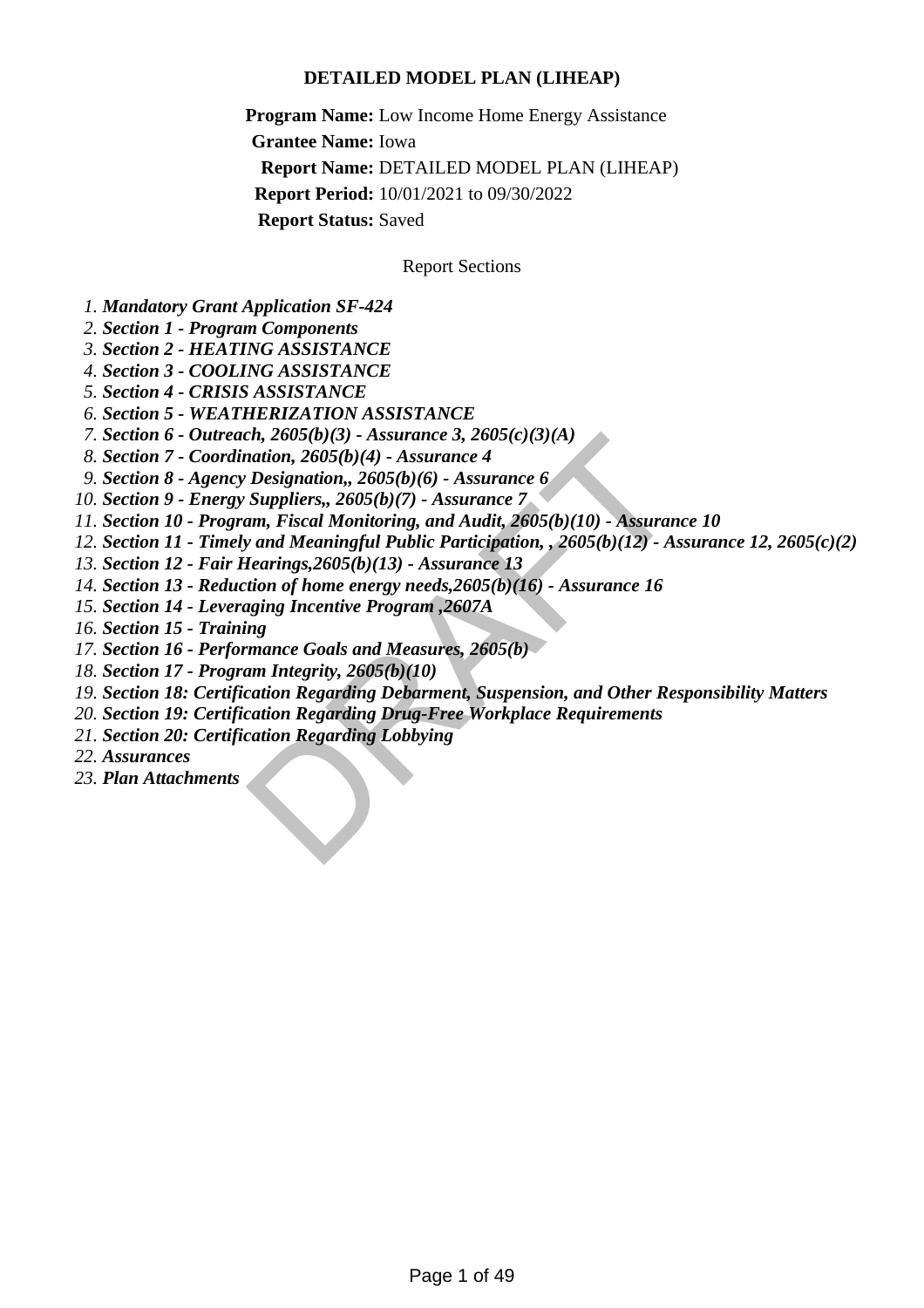<span id="page-1-0"></span>

|  |  | <b>Mandatory Grant Application SF-424</b> |  |
|--|--|-------------------------------------------|--|
|--|--|-------------------------------------------|--|

|                                                                                                   | August 1987, revised 05/92,02/95,03/96,12/98,11/01<br><b>U.S. DEPARTMENT OF HEALTH AND HUMAN SERVICES</b><br><b>OMB Clearance No.: 0970-0075</b><br>ADMINISTRATION FOR CHILDREN AND FAMILIES<br><b>Expiration Date: 12/31/2023</b> |                                 |                  |                             |                                                                                 |                                           |                                                                |                      |                                                                                              |  |
|---------------------------------------------------------------------------------------------------|------------------------------------------------------------------------------------------------------------------------------------------------------------------------------------------------------------------------------------|---------------------------------|------------------|-----------------------------|---------------------------------------------------------------------------------|-------------------------------------------|----------------------------------------------------------------|----------------------|----------------------------------------------------------------------------------------------|--|
| LOW INCOME HOME ENERGY ASSISTANCE PROGRAM(LIHEAP)<br><b>MODEL PLAN</b><br><b>SF-424-MANDATORY</b> |                                                                                                                                                                                                                                    |                                 |                  |                             |                                                                                 |                                           |                                                                |                      |                                                                                              |  |
| * 1.a. Type of Submission:<br>$\odot$ Plan                                                        |                                                                                                                                                                                                                                    |                                 | $\bullet$ Annual | * 1.b. Frequency:           |                                                                                 | <b>Explanation:</b>                       | * 1.c. Consolidated Application/Pl<br>an/Funding Request?      |                      | * 1.d. Version:<br>$\odot$ Initial<br>$\Box$ Resubmission<br>C Revision<br>$\bigcirc$ Update |  |
|                                                                                                   |                                                                                                                                                                                                                                    |                                 |                  |                             |                                                                                 |                                           | 2. Date Received:                                              |                      | <b>State Use Only:</b>                                                                       |  |
|                                                                                                   |                                                                                                                                                                                                                                    |                                 |                  |                             |                                                                                 |                                           | 3. Applicant Identifier:                                       |                      |                                                                                              |  |
|                                                                                                   |                                                                                                                                                                                                                                    |                                 |                  |                             |                                                                                 |                                           | 4a. Federal Entity Identifier:                                 |                      | 5. Date Received By State:                                                                   |  |
|                                                                                                   |                                                                                                                                                                                                                                    |                                 |                  |                             |                                                                                 |                                           | 4b. Federal Award Identifier:<br>G-16B1IALIEA                  |                      | <b>6. State Application Identifier:</b>                                                      |  |
| <b>7. APPLICANT INFORMATION</b>                                                                   |                                                                                                                                                                                                                                    |                                 |                  |                             |                                                                                 |                                           |                                                                |                      |                                                                                              |  |
| * a. Legal Name: State of Iowa                                                                    |                                                                                                                                                                                                                                    |                                 |                  |                             |                                                                                 |                                           |                                                                |                      |                                                                                              |  |
| * b. Employer/Taxpayer Identification Number (EIN/TIN): 42-09191<br>27 State of Iowa              |                                                                                                                                                                                                                                    |                                 |                  |                             |                                                                                 |                                           | * c. Organizational DUNS: 090571873                            |                      |                                                                                              |  |
| * d. Address:                                                                                     |                                                                                                                                                                                                                                    |                                 |                  |                             |                                                                                 |                                           |                                                                |                      |                                                                                              |  |
| * Street 1:                                                                                       |                                                                                                                                                                                                                                    |                                 |                  | LUCAS STATE OFFICE BUILDING |                                                                                 | <b>Street 2:</b>                          |                                                                | 321 East 12th Street |                                                                                              |  |
| $*$ City:                                                                                         |                                                                                                                                                                                                                                    | <b>DES MOINES</b>               |                  |                             |                                                                                 | County:                                   |                                                                | Polk County          |                                                                                              |  |
| * State:                                                                                          |                                                                                                                                                                                                                                    | IA                              |                  |                             |                                                                                 |                                           | <b>Province:</b>                                               |                      |                                                                                              |  |
| * Country:                                                                                        |                                                                                                                                                                                                                                    | <b>United States</b>            |                  |                             |                                                                                 | * Zip / Postal Co<br>$50319 -$<br>de:     |                                                                |                      |                                                                                              |  |
| e. Organizational Unit:                                                                           |                                                                                                                                                                                                                                    |                                 |                  |                             |                                                                                 |                                           |                                                                |                      |                                                                                              |  |
| <b>Department Name:</b><br>Iowa Department of Human Rights                                        |                                                                                                                                                                                                                                    |                                 |                  |                             |                                                                                 |                                           | <b>Division Name:</b><br>Division of Community Action Agencies |                      |                                                                                              |  |
| f. Name and contact information of person to be contacted on matters involving this application:  |                                                                                                                                                                                                                                    |                                 |                  |                             |                                                                                 |                                           |                                                                |                      |                                                                                              |  |
| Prefix:                                                                                           | * First Name:<br>Christine                                                                                                                                                                                                         |                                 |                  |                             | <b>Middle Name:</b>                                                             |                                           |                                                                | Taylor               | * Last Name:                                                                                 |  |
| Suffix:                                                                                           | <b>Title:</b>                                                                                                                                                                                                                      | Bureau Chief, Energy Assistance |                  |                             | <b>Organizational Affiliation:</b>                                              |                                           |                                                                |                      |                                                                                              |  |
| * Telephone<br>Number:<br>515-281-45<br>65                                                        | <b>Fax Number</b>                                                                                                                                                                                                                  | 515-242-6119                    |                  |                             | * Email:<br>christine.taylor@iowa.gov                                           |                                           |                                                                |                      |                                                                                              |  |
| * 8a. TYPE OF APPLICANT:<br>A: State Government                                                   |                                                                                                                                                                                                                                    |                                 |                  |                             |                                                                                 |                                           |                                                                |                      |                                                                                              |  |
| <b>b.</b> Additional Description:                                                                 |                                                                                                                                                                                                                                    |                                 |                  |                             |                                                                                 |                                           |                                                                |                      |                                                                                              |  |
| * 9. Name of Federal Agency:                                                                      |                                                                                                                                                                                                                                    |                                 |                  |                             |                                                                                 |                                           |                                                                |                      |                                                                                              |  |
|                                                                                                   |                                                                                                                                                                                                                                    |                                 |                  | <b>Assistance Number:</b>   | <b>Catalog of Federal Domestic</b><br><b>CFDA Title:</b>                        |                                           |                                                                |                      |                                                                                              |  |
| <b>10. CFDA Numbers and Titles</b>                                                                |                                                                                                                                                                                                                                    |                                 |                  | 93.568                      |                                                                                 | Low-Income Home Energy Assistance Program |                                                                |                      |                                                                                              |  |
| 11. Descriptive Title of Applicant's Project<br>FY2022 Model Plan                                 |                                                                                                                                                                                                                                    |                                 |                  |                             |                                                                                 |                                           |                                                                |                      |                                                                                              |  |
| 12. Areas Affected by Funding:<br>Statewide                                                       |                                                                                                                                                                                                                                    |                                 |                  |                             |                                                                                 |                                           |                                                                |                      |                                                                                              |  |
| <b>13. CONGRESSIONAL DISTRICTS OF:</b>                                                            |                                                                                                                                                                                                                                    |                                 |                  |                             |                                                                                 |                                           |                                                                |                      |                                                                                              |  |
| * a. Applicant<br>3                                                                               |                                                                                                                                                                                                                                    |                                 |                  |                             |                                                                                 | Statewide                                 | b. Program/Project:                                            |                      |                                                                                              |  |
|                                                                                                   |                                                                                                                                                                                                                                    |                                 |                  |                             | Attach an additional list of Program/Project Congressional Districts if needed. |                                           |                                                                |                      |                                                                                              |  |
|                                                                                                   | <b>14. FUNDING PERIOD:</b><br><b>15. ESTIMATED FUNDING:</b>                                                                                                                                                                        |                                 |                  |                             |                                                                                 |                                           |                                                                |                      |                                                                                              |  |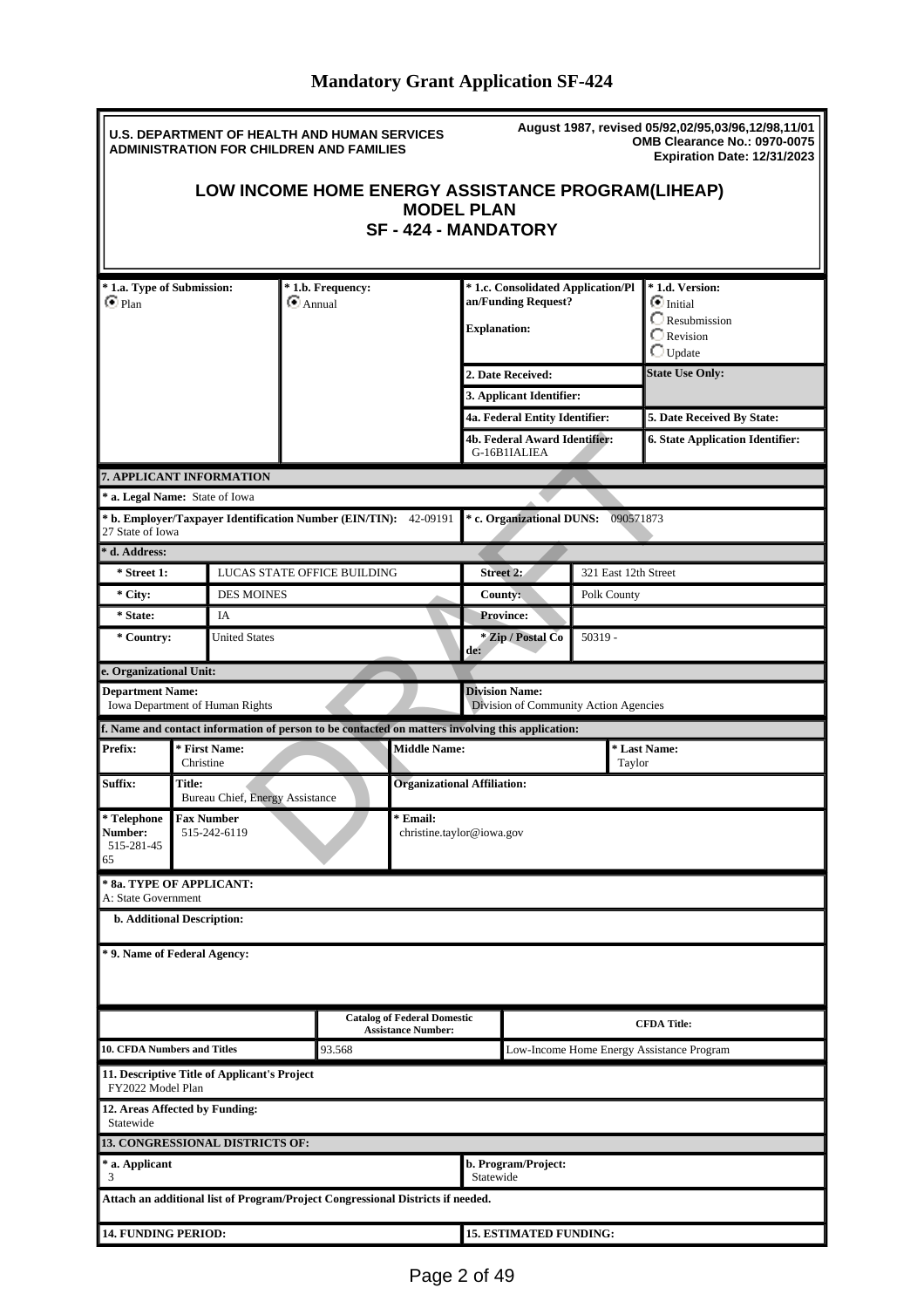| a. Start Date:<br>b. End Date:                                                                                                                                                                                                                                                                                                                                                                                                                                                                                              | $b. Match($ \$):<br>* a. Federal (\$):           |
|-----------------------------------------------------------------------------------------------------------------------------------------------------------------------------------------------------------------------------------------------------------------------------------------------------------------------------------------------------------------------------------------------------------------------------------------------------------------------------------------------------------------------------|--------------------------------------------------|
| 10/01/2021<br>09/30/2022                                                                                                                                                                                                                                                                                                                                                                                                                                                                                                    | \$C<br>\$0                                       |
| * 16. IS SUBMISSION SUBJECT TO REVIEW BY STATE UNDER EXECUTIVE ORDER 12372 PROCESS?                                                                                                                                                                                                                                                                                                                                                                                                                                         |                                                  |
| a. This submission was made available to the State under the Executive Order 12372                                                                                                                                                                                                                                                                                                                                                                                                                                          |                                                  |
| <b>Process for Review on:</b>                                                                                                                                                                                                                                                                                                                                                                                                                                                                                               |                                                  |
| b. Program is subject to E.O. 12372 but has not been selected by State for review.                                                                                                                                                                                                                                                                                                                                                                                                                                          |                                                  |
| c. Program is not covered by E.O. 12372.                                                                                                                                                                                                                                                                                                                                                                                                                                                                                    |                                                  |
| * 17. Is The Applicant Delinquent On Any Federal Debt?                                                                                                                                                                                                                                                                                                                                                                                                                                                                      |                                                  |
| $\Box$ yes<br>© NO                                                                                                                                                                                                                                                                                                                                                                                                                                                                                                          |                                                  |
|                                                                                                                                                                                                                                                                                                                                                                                                                                                                                                                             |                                                  |
| <b>Explanation:</b>                                                                                                                                                                                                                                                                                                                                                                                                                                                                                                         |                                                  |
| 18. By signing this application, I certify (1) to the statements contained in the list of certifications** and (2) that the statements herein are true,<br>complete and accurate to the best of my knowledge. I also provide the required assurances** and agree to comply with any resulting terms if I<br>accept an award. I am aware that any false, fictitious, or fraudulent statements or claims may subject me to criminal, civil, or administrative<br>penalties. (U.S. Code, Title 218, Section 1001)<br>**I Agree |                                                  |
| ** The list of certifications and assurances, or an internet site where you may obtain this list, is contained in the announcement or agency<br>specific instructions.                                                                                                                                                                                                                                                                                                                                                      |                                                  |
| 18a. Typed or Printed Name and Title of Authorized Certifying Official                                                                                                                                                                                                                                                                                                                                                                                                                                                      | 18c. Telephone (area code, number and extension) |
|                                                                                                                                                                                                                                                                                                                                                                                                                                                                                                                             | 18d. Email Address                               |
| 18b. Signature of Authorized Certifying Official                                                                                                                                                                                                                                                                                                                                                                                                                                                                            | 18e. Date Report Submitted (Month, Day, Year)    |
| Attach supporting documents as specified in agency instructions.                                                                                                                                                                                                                                                                                                                                                                                                                                                            |                                                  |
|                                                                                                                                                                                                                                                                                                                                                                                                                                                                                                                             |                                                  |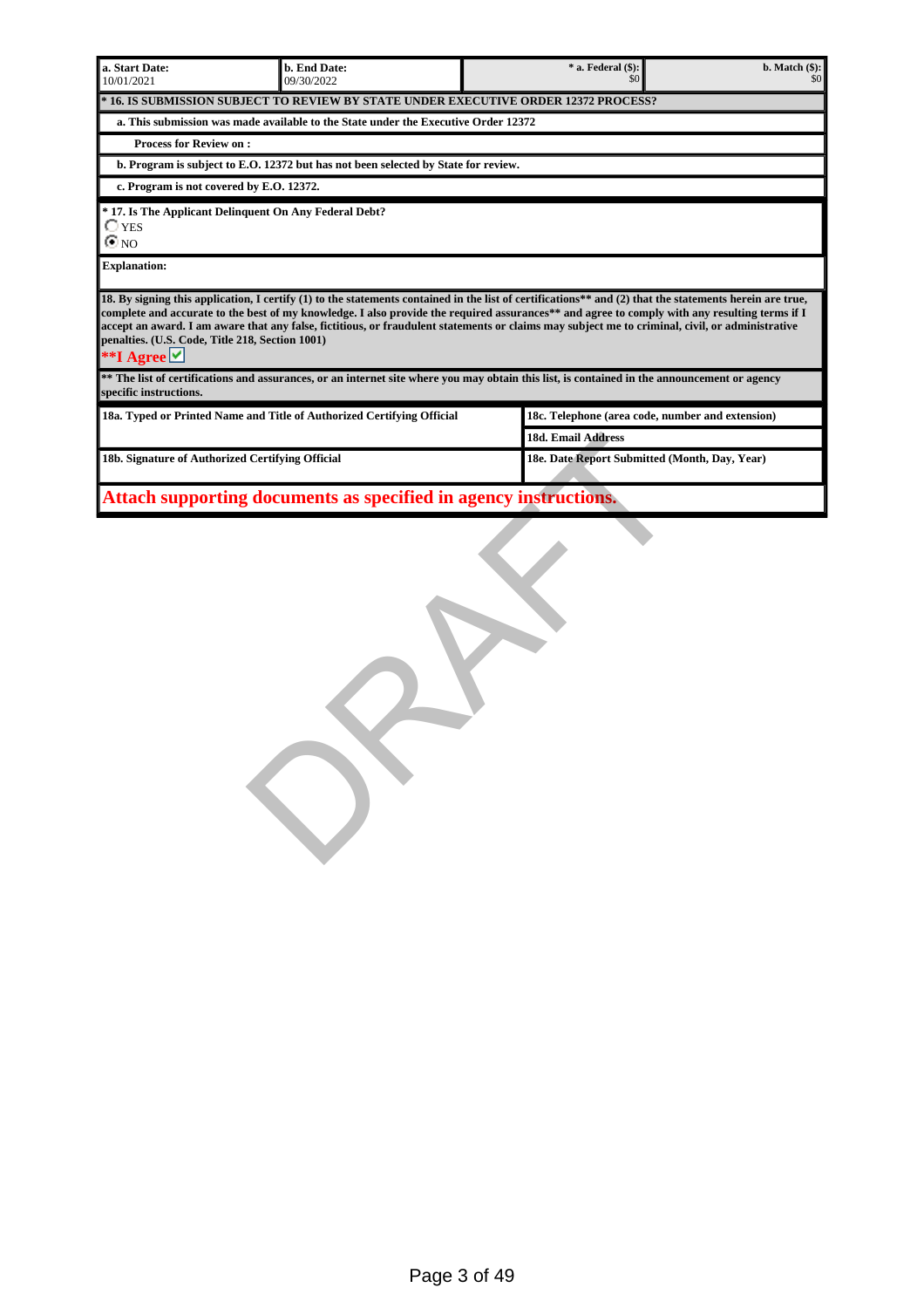| $\alpha$ and $\alpha$ is a region of $\alpha$                                                                                                                                                                                                                                                                                                                                                                                                                                                                                                                                                                                                                                                                                         |                                                    |                                                                    |  |  |  |
|---------------------------------------------------------------------------------------------------------------------------------------------------------------------------------------------------------------------------------------------------------------------------------------------------------------------------------------------------------------------------------------------------------------------------------------------------------------------------------------------------------------------------------------------------------------------------------------------------------------------------------------------------------------------------------------------------------------------------------------|----------------------------------------------------|--------------------------------------------------------------------|--|--|--|
| <b>U.S. DEPARTMENT OF HEALTH AND HUMAN SERVICES</b><br><b>ADMINISTRATION FOR CHILDREN AND FAMILIES</b>                                                                                                                                                                                                                                                                                                                                                                                                                                                                                                                                                                                                                                | August 1987, revised 05/92,02/95,03/96,12/98,11/01 | <b>OMB Clearance No.: 0970-0075</b><br>Expiration Date: 12/31/2023 |  |  |  |
| LOW INCOME HOME ENERGY ASSISTANCE PROGRAM(LIHEAP)                                                                                                                                                                                                                                                                                                                                                                                                                                                                                                                                                                                                                                                                                     |                                                    |                                                                    |  |  |  |
| <b>MODEL PLAN</b><br><b>SF-424-MANDATORY</b>                                                                                                                                                                                                                                                                                                                                                                                                                                                                                                                                                                                                                                                                                          |                                                    |                                                                    |  |  |  |
|                                                                                                                                                                                                                                                                                                                                                                                                                                                                                                                                                                                                                                                                                                                                       |                                                    |                                                                    |  |  |  |
|                                                                                                                                                                                                                                                                                                                                                                                                                                                                                                                                                                                                                                                                                                                                       |                                                    |                                                                    |  |  |  |
| <b>Department of Health and Human Services</b><br><b>Administration for Children and Families</b><br><b>Office of Community Services</b><br>Washington, DC 20201                                                                                                                                                                                                                                                                                                                                                                                                                                                                                                                                                                      |                                                    |                                                                    |  |  |  |
| August 1987, revised 05/92, 02/95, 03/96, 12/98, 11/01<br>OMB Approval No. 0970-0075<br>Expiration Date: 12/31/2023                                                                                                                                                                                                                                                                                                                                                                                                                                                                                                                                                                                                                   |                                                    |                                                                    |  |  |  |
| THE PAPERWORK REDUCTION ACT OF 1995 (Pub. L. 104-13)Use of this model plan is optional. However, the information requested is req<br>uired in order to receive a Low Income Home Energy Assistance Program (LIHEAP) grant in years in which the grantee is not permitted to file<br>an abbreviated plan. Public reporting burden for this collection of information is estimated to average 1 hour per response, including the time fo<br>r reviewing instructions, gathering and maintaining the data needed, and reviewing the collection of information. An agency may not conduct or<br>sponsor, and a person is not required to respond to, a collection of information unless it displays a currently valid OMB control number. |                                                    |                                                                    |  |  |  |
| <b>Section 1 Program Components</b>                                                                                                                                                                                                                                                                                                                                                                                                                                                                                                                                                                                                                                                                                                   |                                                    |                                                                    |  |  |  |
| Program Components, 2605(a), 2605(b)(1) - Assurance 1, 2605(c)(1)(C)                                                                                                                                                                                                                                                                                                                                                                                                                                                                                                                                                                                                                                                                  |                                                    |                                                                    |  |  |  |
| 1.1 Check which components you will operate under the LIHEAP program.<br>(Note: You must provide information for each component designated here as requested elsewhere in<br>this plan.)                                                                                                                                                                                                                                                                                                                                                                                                                                                                                                                                              | <b>Dates of Operation</b>                          |                                                                    |  |  |  |
|                                                                                                                                                                                                                                                                                                                                                                                                                                                                                                                                                                                                                                                                                                                                       | <b>Start Date</b>                                  | <b>End Date</b>                                                    |  |  |  |
| <b>Heating assistance</b><br>v                                                                                                                                                                                                                                                                                                                                                                                                                                                                                                                                                                                                                                                                                                        | 10/01/2021                                         | 04/30/2022                                                         |  |  |  |
| <b>Cooling assistance</b>                                                                                                                                                                                                                                                                                                                                                                                                                                                                                                                                                                                                                                                                                                             |                                                    |                                                                    |  |  |  |
| Crisis assistance                                                                                                                                                                                                                                                                                                                                                                                                                                                                                                                                                                                                                                                                                                                     | 10/01/2021                                         | 09/30/2022                                                         |  |  |  |
| <b>Weatherization assistance</b>                                                                                                                                                                                                                                                                                                                                                                                                                                                                                                                                                                                                                                                                                                      | 10/01/2021                                         | 09/30/2022                                                         |  |  |  |
| Provide further explanation for the dates of operation, if necessary                                                                                                                                                                                                                                                                                                                                                                                                                                                                                                                                                                                                                                                                  |                                                    |                                                                    |  |  |  |
|                                                                                                                                                                                                                                                                                                                                                                                                                                                                                                                                                                                                                                                                                                                                       |                                                    |                                                                    |  |  |  |
| Estimated Funding Allocation, 2604(C), 2605(k)(1), 2605(b)(9), 2605(b)(16) - Assurances 9 and 16                                                                                                                                                                                                                                                                                                                                                                                                                                                                                                                                                                                                                                      |                                                    |                                                                    |  |  |  |
| 1.2 Estimate what amount of available LIHEAP funds will be used for each component that you will operate: The total of all percentages<br>Percentage (%)<br>must add up to 100%.                                                                                                                                                                                                                                                                                                                                                                                                                                                                                                                                                      |                                                    |                                                                    |  |  |  |
| <b>Heating assistance</b><br>59.00%                                                                                                                                                                                                                                                                                                                                                                                                                                                                                                                                                                                                                                                                                                   |                                                    |                                                                    |  |  |  |
| <b>Cooling assistance</b><br>$0.00\%$                                                                                                                                                                                                                                                                                                                                                                                                                                                                                                                                                                                                                                                                                                 |                                                    |                                                                    |  |  |  |
| Crisis assistance<br>6.00%                                                                                                                                                                                                                                                                                                                                                                                                                                                                                                                                                                                                                                                                                                            |                                                    |                                                                    |  |  |  |
| <b>Weatherization assistance</b><br>15.00%                                                                                                                                                                                                                                                                                                                                                                                                                                                                                                                                                                                                                                                                                            |                                                    |                                                                    |  |  |  |
| Carryover to the following federal fiscal year<br>7.00%<br><b>Administrative and planning costs</b>                                                                                                                                                                                                                                                                                                                                                                                                                                                                                                                                                                                                                                   |                                                    |                                                                    |  |  |  |
| 10.00%<br>Services to reduce home energy needs including needs assessment (Assurance 16)<br>3.00%                                                                                                                                                                                                                                                                                                                                                                                                                                                                                                                                                                                                                                     |                                                    |                                                                    |  |  |  |
| Used to develop and implement leveraging activities<br>0.00%                                                                                                                                                                                                                                                                                                                                                                                                                                                                                                                                                                                                                                                                          |                                                    |                                                                    |  |  |  |
| <b>TOTAL</b><br>100.00%                                                                                                                                                                                                                                                                                                                                                                                                                                                                                                                                                                                                                                                                                                               |                                                    |                                                                    |  |  |  |
| Alternate Use of Crisis Assistance Funds, 2605(c)(1)(C)                                                                                                                                                                                                                                                                                                                                                                                                                                                                                                                                                                                                                                                                               |                                                    |                                                                    |  |  |  |
| 1.3 The funds reserved for winter crisis assistance that have not been expended by March 15 will be reprogrammed to:                                                                                                                                                                                                                                                                                                                                                                                                                                                                                                                                                                                                                  |                                                    |                                                                    |  |  |  |
| <b>Heating assistan</b><br><b>Cooling assistance</b>                                                                                                                                                                                                                                                                                                                                                                                                                                                                                                                                                                                                                                                                                  |                                                    |                                                                    |  |  |  |

## <span id="page-3-0"></span>**Section 1 - Program Components**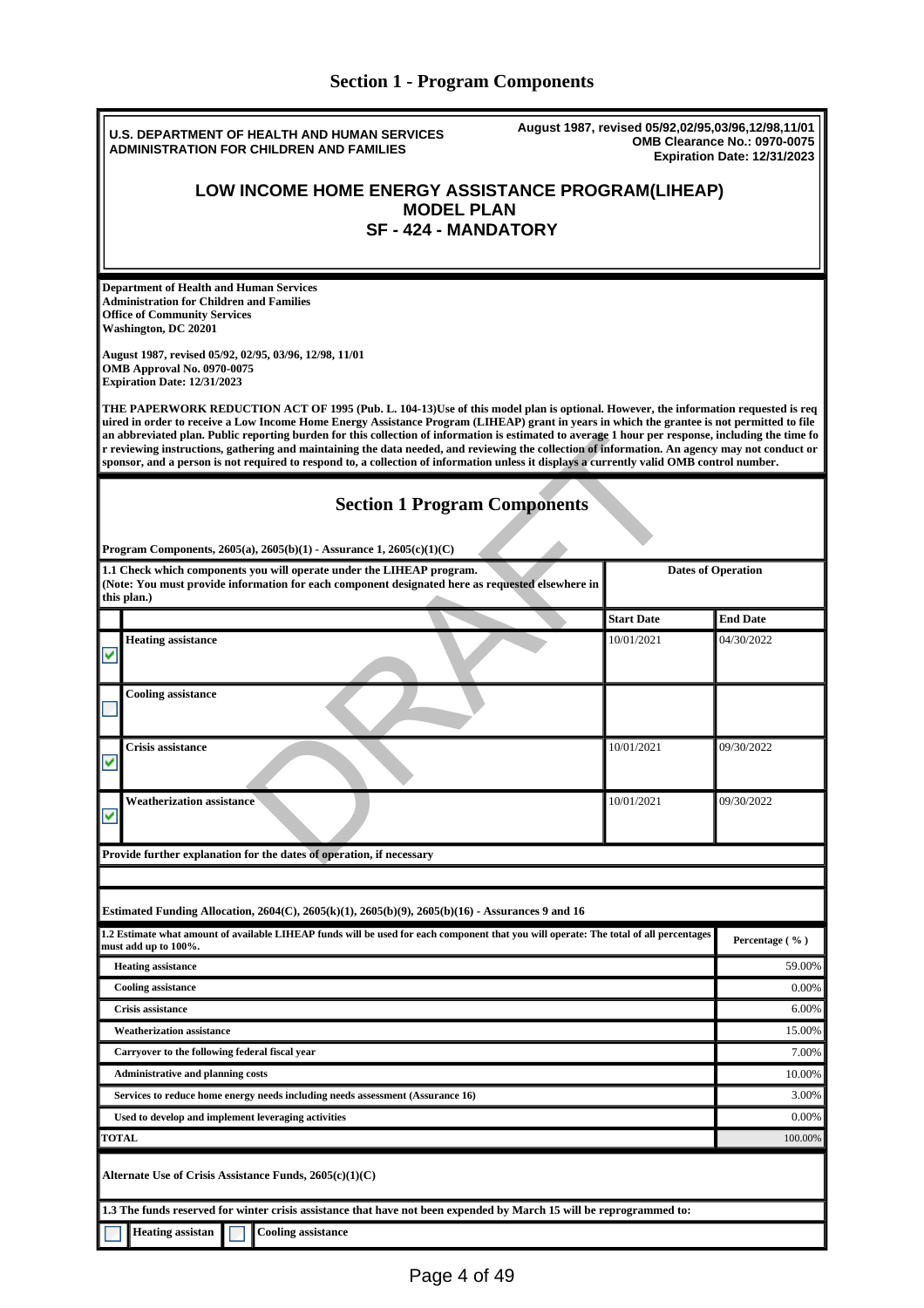|                                                  | ce                            |                                                        |                      |                          |   |  |                                                                                                                        |  |                              |                              |                                                                                                                                                     |
|--------------------------------------------------|-------------------------------|--------------------------------------------------------|----------------------|--------------------------|---|--|------------------------------------------------------------------------------------------------------------------------|--|------------------------------|------------------------------|-----------------------------------------------------------------------------------------------------------------------------------------------------|
|                                                  |                               | Weatherization a                                       | V                    |                          |   |  |                                                                                                                        |  |                              |                              | <b>Other (specify:)</b> Remaining winter crisis component will remain in the ECIP component that includes furnace repair/re                         |
|                                                  | ssistance                     |                                                        |                      |                          |   |  | placement, emergency cooling, along with pre-purchase of liquid propane.                                               |  |                              |                              |                                                                                                                                                     |
|                                                  |                               |                                                        |                      |                          |   |  | Categorical Eligibility, $2605(b)(2)(A)$ - Assurance 2, $2605(c)(1)(A)$ , $2605(b)(8A)$ - Assurance 8                  |  |                              |                              |                                                                                                                                                     |
|                                                  |                               |                                                        |                      |                          |   |  |                                                                                                                        |  |                              |                              | 1.4 Do vou consider households categorically eligible if one household member receives one of the following categories of benefits in the left colu |
|                                                  |                               | mn below? $\bigcirc$ Yes $\bigcirc$ No                 |                      |                          |   |  |                                                                                                                        |  |                              |                              |                                                                                                                                                     |
|                                                  |                               |                                                        |                      |                          |   |  | If you answered "Yes" to question 1.4, you must complete the table below and answer questions 1.5 and 1.6.             |  |                              |                              |                                                                                                                                                     |
|                                                  |                               |                                                        |                      |                          |   |  | Heating                                                                                                                |  | Cooling                      | <b>Crisis</b>                | Weatherization                                                                                                                                      |
| <b>TANF</b>                                      |                               |                                                        |                      |                          |   |  | $C$ Yes $C$ No                                                                                                         |  | $\bigcirc$ Yes $\bigcirc$ No | $\bigcirc$ Yes $\bigcirc$ No | $\bigcirc$ Yes $\bigcirc$ No                                                                                                                        |
| SSI                                              |                               |                                                        |                      |                          |   |  | $\bigcirc$ Yes $\bigcirc$ No                                                                                           |  | $\bigcirc$ Yes $\bigcirc$ No | $\bigcirc$ Yes $\bigcirc$ No | $C_{Yes}$ $C_{No}$                                                                                                                                  |
| <b>SNAP</b>                                      |                               |                                                        |                      |                          |   |  | $C$ Yes $C$ No                                                                                                         |  | $C$ Yes $C$ No               | $C$ Yes $C$ No               | $C$ Yes $C$ No                                                                                                                                      |
|                                                  |                               | <b>Means-tested Veterans Programs</b>                  |                      |                          |   |  | $\bigcirc$ Yes $\bigcirc$ No                                                                                           |  | $\bigcirc$ Yes $\bigcirc$ No | $\bigcirc$ Yes $\bigcirc$ No | $C$ Yes $C$ No                                                                                                                                      |
|                                                  |                               |                                                        |                      | <b>Program Name</b>      |   |  | <b>Heating</b>                                                                                                         |  | Cooling                      | <b>Crisis</b>                | Weatherization                                                                                                                                      |
|                                                  | Other(Specify) 1              |                                                        |                      |                          |   |  | $C$ Yes $C$ No                                                                                                         |  | $Q_{Yes}$ $Q_{No}$           | $C$ Yes $C$ No               | $C$ Yes $C$ No                                                                                                                                      |
|                                                  |                               |                                                        |                      |                          |   |  |                                                                                                                        |  |                              |                              |                                                                                                                                                     |
|                                                  |                               |                                                        |                      |                          |   |  | 1.5 Do you automatically enroll households without a direct annual application? $\Box$ Yes $\Box$ No                   |  |                              |                              |                                                                                                                                                     |
|                                                  | If Yes, explain:              |                                                        |                      |                          |   |  |                                                                                                                        |  |                              |                              |                                                                                                                                                     |
|                                                  |                               |                                                        |                      |                          |   |  |                                                                                                                        |  |                              |                              | 1.6 How do you ensure there is no difference in the treatment of categorically eligible households from those not receiving other public assistance |
|                                                  |                               | when determining eligibility and benefit amounts?      |                      |                          |   |  |                                                                                                                        |  |                              |                              |                                                                                                                                                     |
|                                                  |                               |                                                        |                      |                          |   |  |                                                                                                                        |  |                              |                              |                                                                                                                                                     |
|                                                  |                               | <b>SNAP Nominal Payments</b>                           |                      |                          |   |  |                                                                                                                        |  |                              |                              |                                                                                                                                                     |
|                                                  |                               |                                                        |                      |                          |   |  | 1.7a Do you allocate LIHEAP funds toward a nominal payment for SNAP households? $\bigcirc$ Yes $\bigcirc$ No           |  |                              |                              |                                                                                                                                                     |
|                                                  |                               |                                                        |                      |                          |   |  | If you answered "Yes" to question 1.7a, you must provide a response to questions 1.7b, 1.7c, and 1.7d.                 |  |                              |                              |                                                                                                                                                     |
|                                                  |                               | 1.7b Amount of Nominal Assistance: \$0.00              |                      |                          |   |  |                                                                                                                        |  |                              |                              |                                                                                                                                                     |
|                                                  |                               |                                                        |                      |                          |   |  |                                                                                                                        |  |                              |                              |                                                                                                                                                     |
|                                                  |                               | 1.7c Frequency of Assistance                           | <b>Once Per Year</b> |                          |   |  |                                                                                                                        |  |                              |                              |                                                                                                                                                     |
|                                                  |                               |                                                        |                      |                          |   |  |                                                                                                                        |  |                              |                              |                                                                                                                                                     |
|                                                  |                               |                                                        |                      | Once every five years    |   |  |                                                                                                                        |  |                              |                              |                                                                                                                                                     |
|                                                  |                               |                                                        |                      | <b>Other - Describe:</b> |   |  |                                                                                                                        |  |                              |                              |                                                                                                                                                     |
|                                                  |                               |                                                        |                      |                          |   |  | 1.7d How do you confirm that the household receiving a nominal payment has an energy cost or need?                     |  |                              |                              |                                                                                                                                                     |
|                                                  |                               |                                                        |                      |                          |   |  |                                                                                                                        |  |                              |                              |                                                                                                                                                     |
|                                                  |                               | <b>Determination of Eligibility - Countable Income</b> |                      |                          |   |  |                                                                                                                        |  |                              |                              |                                                                                                                                                     |
|                                                  |                               |                                                        |                      |                          |   |  |                                                                                                                        |  |                              |                              |                                                                                                                                                     |
|                                                  |                               |                                                        |                      |                          |   |  | 1.8. In determining a household's income eligibility for LIHEAP, do you use gross income or net income ?               |  |                              |                              |                                                                                                                                                     |
| v                                                |                               | <b>Gross Income</b>                                    |                      |                          |   |  |                                                                                                                        |  |                              |                              |                                                                                                                                                     |
|                                                  |                               |                                                        |                      |                          |   |  |                                                                                                                        |  |                              |                              |                                                                                                                                                     |
|                                                  | <b>Net Income</b>             |                                                        |                      |                          |   |  |                                                                                                                        |  |                              |                              |                                                                                                                                                     |
|                                                  |                               |                                                        |                      |                          |   |  |                                                                                                                        |  |                              |                              |                                                                                                                                                     |
|                                                  |                               |                                                        |                      |                          |   |  | 1.9. Select all the applicable forms of countable income used to determine a household's income eligibility for LIHEAP |  |                              |                              |                                                                                                                                                     |
|                                                  | Wages                         |                                                        |                      |                          |   |  |                                                                                                                        |  |                              |                              |                                                                                                                                                     |
| v                                                |                               | <b>Self - Employment Income</b>                        |                      |                          |   |  |                                                                                                                        |  |                              |                              |                                                                                                                                                     |
|                                                  |                               |                                                        |                      |                          |   |  |                                                                                                                        |  |                              |                              |                                                                                                                                                     |
|                                                  | <b>Contract Income</b><br>v   |                                                        |                      |                          |   |  |                                                                                                                        |  |                              |                              |                                                                                                                                                     |
| <b>Payments from mortgage or Sales Contracts</b> |                               |                                                        |                      |                          |   |  |                                                                                                                        |  |                              |                              |                                                                                                                                                     |
| v                                                | <b>Unemployment insurance</b> |                                                        |                      |                          |   |  |                                                                                                                        |  |                              |                              |                                                                                                                                                     |
| v                                                | <b>Strike Pay</b>             |                                                        |                      |                          |   |  |                                                                                                                        |  |                              |                              |                                                                                                                                                     |
|                                                  |                               | <b>Social Security Administration (SSA) benefits</b>   |                      |                          |   |  |                                                                                                                        |  |                              |                              |                                                                                                                                                     |
| v                                                |                               |                                                        |                      |                          |   |  |                                                                                                                        |  |                              |                              |                                                                                                                                                     |
|                                                  |                               | <b>Including MediCare deduc</b><br>tion                |                      |                          | v |  | <b>Excluding MediCare deduction</b>                                                                                    |  |                              |                              |                                                                                                                                                     |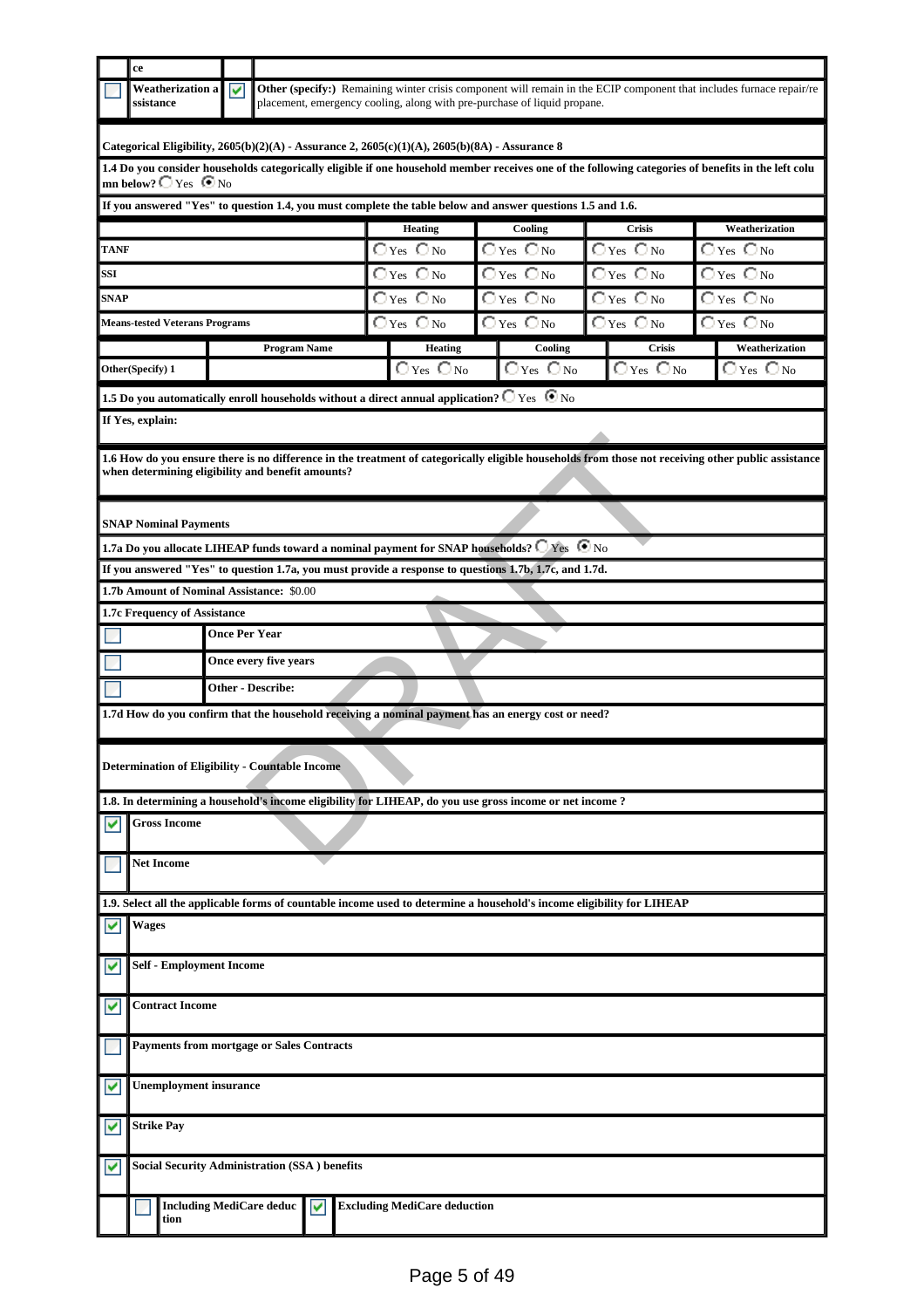| v | <b>Supplemental Security Income (SSI)</b>                                                              |
|---|--------------------------------------------------------------------------------------------------------|
| M | Retirement / pension benefits                                                                          |
| v | <b>General Assistance benefits</b>                                                                     |
| M | Temporary Assistance for Needy Families (TANF) benefits                                                |
|   | <b>Supplemental Nutrition Assistance Program (SNAP) benefits</b>                                       |
|   | Women, Infants, and Children Supplemental Nutrition Program (WIC) benefits                             |
|   | Loans that need to be repaid                                                                           |
|   | Cash gifts                                                                                             |
|   | <b>Savings account balance</b>                                                                         |
|   | One-time lump-sum payments, such as rebates/credits, winnings from lotteries, refund deposits, etc.    |
|   | <b>Jury duty compensation</b>                                                                          |
| v | <b>Rental income</b>                                                                                   |
|   | Income from employment through Workforce Investment Act (WIA)                                          |
| M | Income from work study programs                                                                        |
| v | <b>Alimony</b>                                                                                         |
| v | <b>Child support</b>                                                                                   |
| M | Interest, dividends, or royalties                                                                      |
|   | $\sqrt{\phantom{a}}$ Commissions                                                                       |
| v | <b>Legal settlements</b>                                                                               |
|   | Insurance payments made directly to the insured                                                        |
|   | Insurance payments made specifically for the repayment of a bill, debt, or estimate                    |
| M | <b>Veterans Administration (VA) benefits</b>                                                           |
|   | Earned income of a child under the age of 18                                                           |
|   | Balance of retirement, pension, or annuity accounts where funds cannot be withdrawn without a penalty. |
|   | <b>Income tax refunds</b>                                                                              |
|   | Stipends from senior companion programs, such as VISTA                                                 |
| M | Funds received by household for the care of a foster child                                             |
|   | Ameri-Corp Program payments for living allowances, earnings, and in-kind aid                           |
|   | Reimbursements (for mileage, gas, lodging, meals, etc.)                                                |
|   | Other                                                                                                  |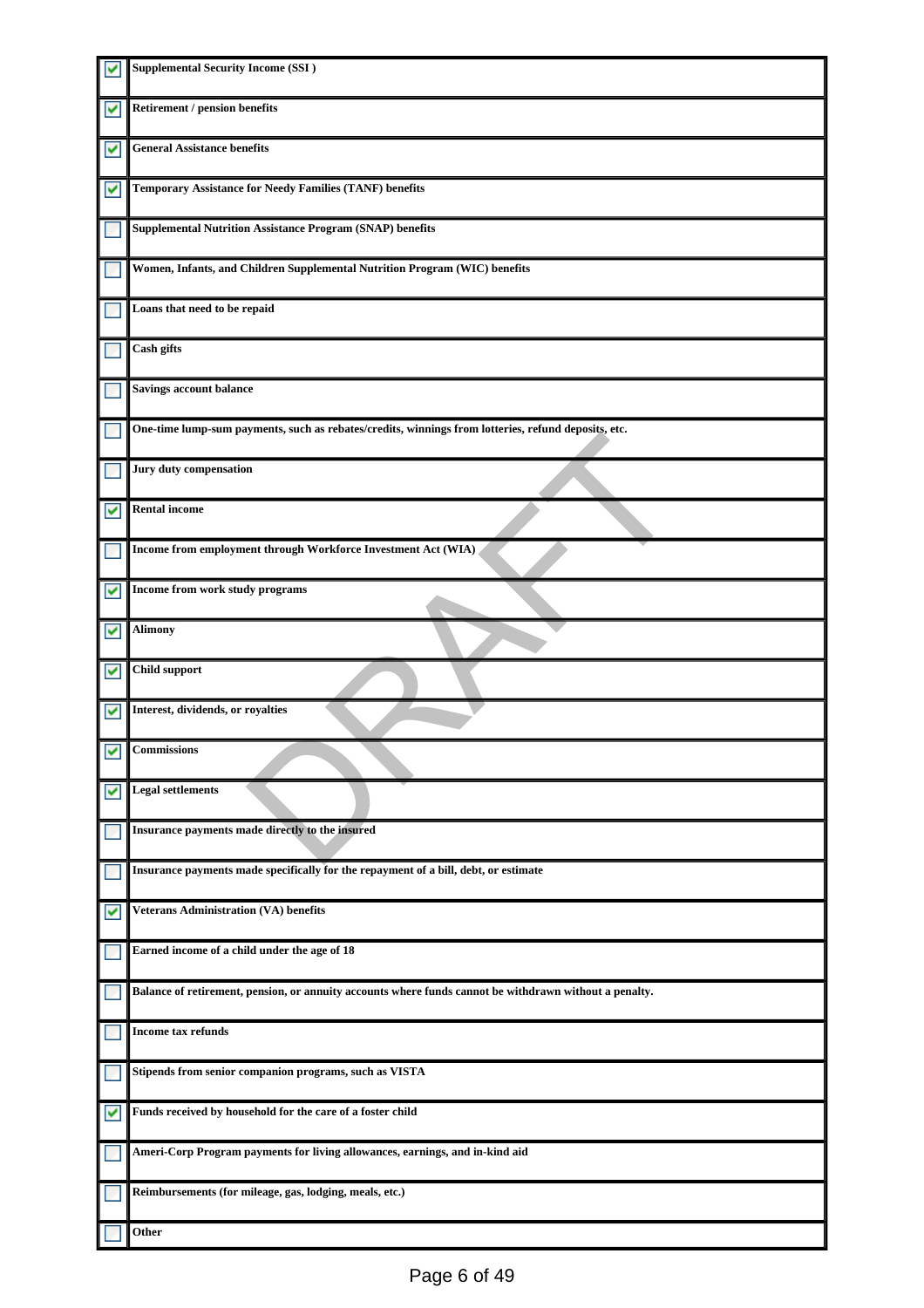**If any of the above questions require further explanation or clarification that could not be made in the fields provided, attach a document with said explanation here.**

RAFT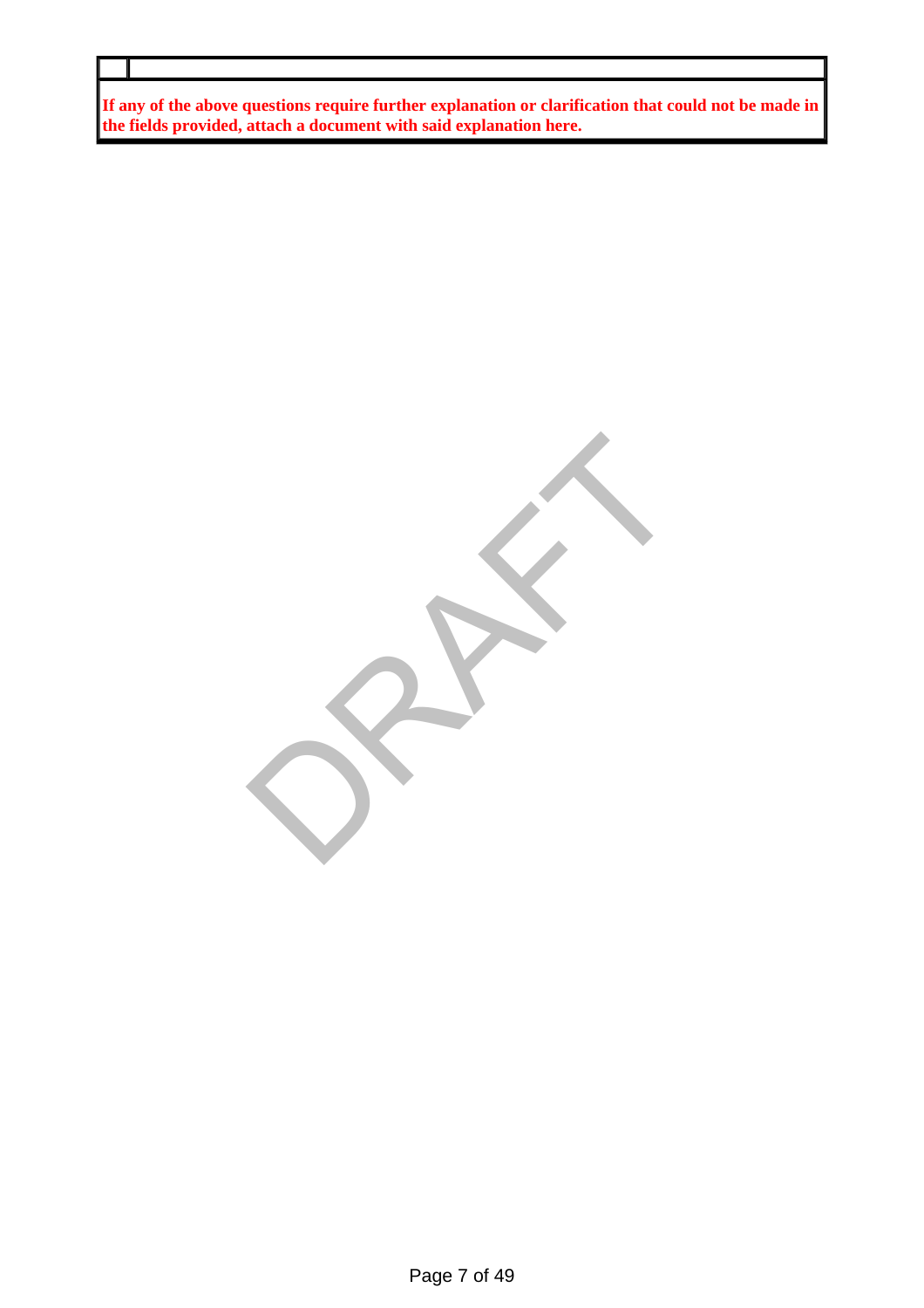<span id="page-7-0"></span>

| August 1987, revised 05/92,02/95,03/96,12/98,11/01<br><b>U.S. DEPARTMENT OF HEALTH AND HUMAN SERVICES</b><br><b>OMB Clearance No.: 0970-0075</b><br><b>ADMINISTRATION FOR CHILDREN AND FAMILIES</b><br><b>Expiration Date: 12/31/2023</b><br>LOW INCOME HOME ENERGY ASSISTANCE PROGRAM(LIHEAP)<br><b>MODEL PLAN</b><br><b>SF-424-MANDATORY</b> |                                                    |                                                                                                                                                       |                              |  |  |
|------------------------------------------------------------------------------------------------------------------------------------------------------------------------------------------------------------------------------------------------------------------------------------------------------------------------------------------------|----------------------------------------------------|-------------------------------------------------------------------------------------------------------------------------------------------------------|------------------------------|--|--|
|                                                                                                                                                                                                                                                                                                                                                |                                                    | <b>Section 2 - Heating Assistance</b>                                                                                                                 |                              |  |  |
| Eligibility, $2605(b)(2)$ - Assurance 2                                                                                                                                                                                                                                                                                                        |                                                    |                                                                                                                                                       |                              |  |  |
| 2.1 Designate the income eligibility threshold used for the heating component:                                                                                                                                                                                                                                                                 |                                                    |                                                                                                                                                       |                              |  |  |
| <b>Household size</b><br>Add                                                                                                                                                                                                                                                                                                                   |                                                    | <b>Eligibility Guideline</b>                                                                                                                          | <b>Eligibility Threshold</b> |  |  |
| All Household Sizes<br>1                                                                                                                                                                                                                                                                                                                       |                                                    | <b>HHS Poverty Guidelines</b>                                                                                                                         | 200.00%                      |  |  |
| 2.2 Do you have additional eligibility requirements for H<br><b>EATING ASSITANCE?</b>                                                                                                                                                                                                                                                          | $\bigcirc$ Yes $\bigcirc$ No                       |                                                                                                                                                       |                              |  |  |
| 2.3 Check the appropriate boxes below and describe the policies for each.                                                                                                                                                                                                                                                                      |                                                    |                                                                                                                                                       |                              |  |  |
| Do you require an Assets test?                                                                                                                                                                                                                                                                                                                 | $C$ Yes $C$ No                                     |                                                                                                                                                       |                              |  |  |
| Do you have additional/differing eligibility policies for:                                                                                                                                                                                                                                                                                     |                                                    |                                                                                                                                                       |                              |  |  |
| Renters?                                                                                                                                                                                                                                                                                                                                       | $\bigcirc$ Yes $\bigcirc$ No                       |                                                                                                                                                       |                              |  |  |
| <b>Renters Living in subsidized housing?</b>                                                                                                                                                                                                                                                                                                   | $\mathbb{C}_{\text{Yes}}$ $\mathbb{C}_{\text{No}}$ |                                                                                                                                                       |                              |  |  |
| Renters with utilities included in the rent?                                                                                                                                                                                                                                                                                                   | $y_{es}$ $\bullet$ <sub>No</sub>                   |                                                                                                                                                       |                              |  |  |
| Do you give priority in eligibility to:                                                                                                                                                                                                                                                                                                        |                                                    |                                                                                                                                                       |                              |  |  |
| Elderly?                                                                                                                                                                                                                                                                                                                                       | $\odot$ Yes $\odot$ No                             |                                                                                                                                                       |                              |  |  |
| Disabled?                                                                                                                                                                                                                                                                                                                                      | $\bullet$ Yes $\circ$ No                           |                                                                                                                                                       |                              |  |  |
| Young children?                                                                                                                                                                                                                                                                                                                                | $\mathbb{C}$ Yes $\mathbb{C}$ No                   |                                                                                                                                                       |                              |  |  |
| Households with high energy burdens?                                                                                                                                                                                                                                                                                                           | $\bigcap$ Yes $\bigcirc$ No                        |                                                                                                                                                       |                              |  |  |
| Other?                                                                                                                                                                                                                                                                                                                                         | $\bigcirc$ Yes $\bigcirc$ No                       |                                                                                                                                                       |                              |  |  |
| Explanations of policies for each "yes" checked above:<br>November 1st.                                                                                                                                                                                                                                                                        |                                                    | Households containing an elderly and/or disabled member are allowed to apply on October 1st, while all other households must wait until               |                              |  |  |
| Determination of Benefits $2605(b)(5)$ - Assurance 5, $2605(c)(1)(B)$                                                                                                                                                                                                                                                                          |                                                    |                                                                                                                                                       |                              |  |  |
| 2.4 Describe how you prioritize the provision of heating assistance tovulnerable populations, e.g., benefit amounts, early application periods, etc.                                                                                                                                                                                           |                                                    |                                                                                                                                                       |                              |  |  |
| Il others can apply starting November 1 <sup>st</sup> . Benefit matrix (see attachment) awards additional benefit amounts for elderly, disabled, and young chil<br>dren.                                                                                                                                                                       |                                                    | Only households with an elderly and/or disabled member, or households facing disconnection of service, can apply starting October 1 <sup>st</sup> . A |                              |  |  |
| 2.5 Check the variables you use to determine your benefit levels. (Check all that apply):                                                                                                                                                                                                                                                      |                                                    |                                                                                                                                                       |                              |  |  |
| M<br><b>Income</b>                                                                                                                                                                                                                                                                                                                             |                                                    |                                                                                                                                                       |                              |  |  |
| Family (household) size                                                                                                                                                                                                                                                                                                                        |                                                    |                                                                                                                                                       |                              |  |  |
| v<br>Home energy cost or need:                                                                                                                                                                                                                                                                                                                 |                                                    |                                                                                                                                                       |                              |  |  |
| M<br><b>Fuel type</b>                                                                                                                                                                                                                                                                                                                          |                                                    |                                                                                                                                                       |                              |  |  |
| Climate/region                                                                                                                                                                                                                                                                                                                                 |                                                    |                                                                                                                                                       |                              |  |  |
|                                                                                                                                                                                                                                                                                                                                                |                                                    |                                                                                                                                                       |                              |  |  |
| <b>Individual bill</b>                                                                                                                                                                                                                                                                                                                         |                                                    |                                                                                                                                                       |                              |  |  |
| ⊻<br><b>Dwelling type</b>                                                                                                                                                                                                                                                                                                                      |                                                    |                                                                                                                                                       |                              |  |  |
| Energy burden (% of income spent on home energy)                                                                                                                                                                                                                                                                                               |                                                    |                                                                                                                                                       |                              |  |  |
| <b>Energy need</b>                                                                                                                                                                                                                                                                                                                             |                                                    |                                                                                                                                                       |                              |  |  |
| v<br>Other - Describe:                                                                                                                                                                                                                                                                                                                         |                                                    |                                                                                                                                                       |                              |  |  |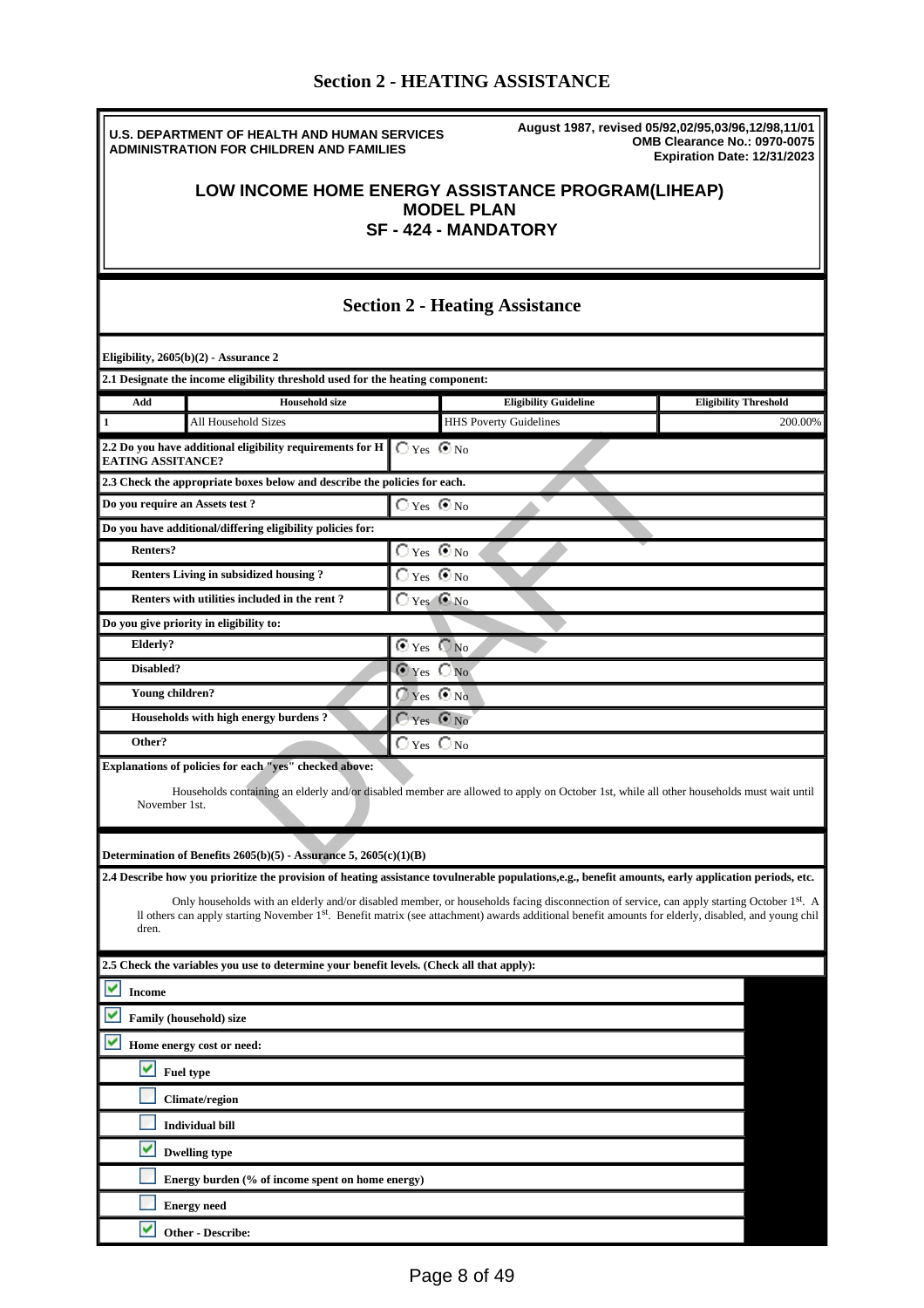| Benefit matrix (see attachment) awards additional benefit amounts for elderly, disabled, and young children.                                                               |                                         |  |  |  |  |  |  |  |
|----------------------------------------------------------------------------------------------------------------------------------------------------------------------------|-----------------------------------------|--|--|--|--|--|--|--|
| <b>Benefit Levels, 2605(b)(5) - Assurance 5, 2605(c)(1)(B)</b>                                                                                                             |                                         |  |  |  |  |  |  |  |
| 2.6 Describe estimated benefit levels for the fiscal year for which this plan applies                                                                                      |                                         |  |  |  |  |  |  |  |
| <b>Minimum Benefit</b>                                                                                                                                                     | <b>Maximum Benefit</b><br>\$40<br>\$720 |  |  |  |  |  |  |  |
| 2.7 Do you provide in-kind (e.g., blankets, space heaters) and/or other forms of benefits? $\Box$ Yes $\Box$ No                                                            |                                         |  |  |  |  |  |  |  |
| If yes, describe.                                                                                                                                                          |                                         |  |  |  |  |  |  |  |
|                                                                                                                                                                            |                                         |  |  |  |  |  |  |  |
| If any of the above questions require further explanation or clarification that could not be made in<br>the fields provided, attach a document with said explanation here. |                                         |  |  |  |  |  |  |  |

RAFT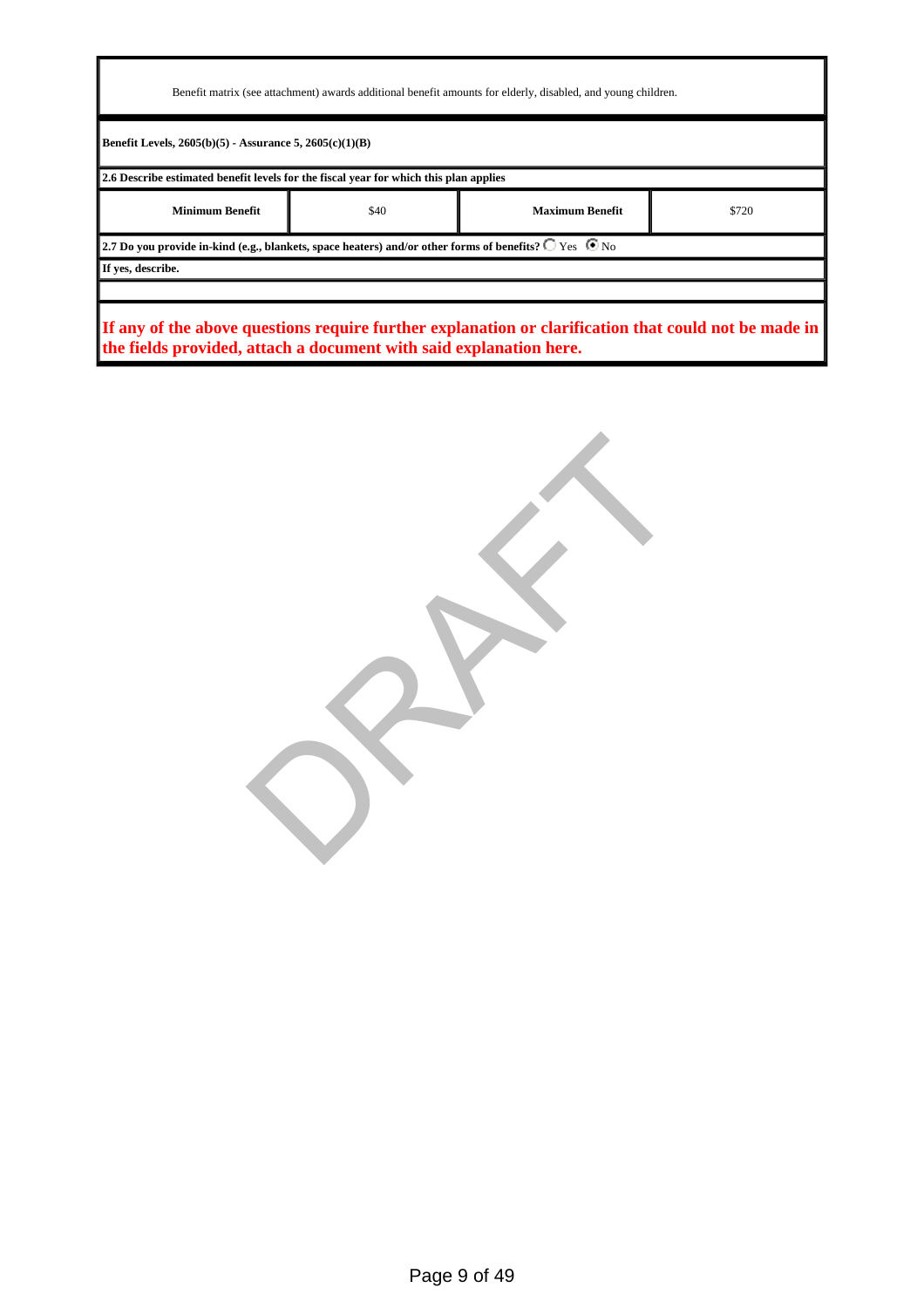| <b>U.S. DEPARTMENT OF HEALTH AND HUMAN SERVICES</b><br>ADMINISTRATION FOR CHILDREN AND FAMILIES                                                      |                                                  |                              | August 1987, revised 05/92,02/95,03/96,12/98,11/01<br><b>OMB Clearance No.: 0970-0075</b><br><b>Expiration Date: 12/31/2023</b> |  |  |  |
|------------------------------------------------------------------------------------------------------------------------------------------------------|--------------------------------------------------|------------------------------|---------------------------------------------------------------------------------------------------------------------------------|--|--|--|
| LOW INCOME HOME ENERGY ASSISTANCE PROGRAM(LIHEAP)<br><b>MODEL PLAN</b><br><b>SF-424-MANDATORY</b>                                                    |                                                  |                              |                                                                                                                                 |  |  |  |
|                                                                                                                                                      | <b>Section 3 - Cooling Assistance</b>            |                              |                                                                                                                                 |  |  |  |
| Eligibility, $2605(c)(1)(A)$ , $2605(b)(2)$ - Assurance 2                                                                                            |                                                  |                              |                                                                                                                                 |  |  |  |
| 3.1 Designate The income eligibility threshold used for the Cooling component:                                                                       |                                                  |                              |                                                                                                                                 |  |  |  |
| Add<br><b>Household size</b>                                                                                                                         |                                                  | <b>Eligibility Guideline</b> | <b>Eligibility Threshold</b>                                                                                                    |  |  |  |
| 1<br>3.2 Do you have additional eligibility requirements for C<br><b>OOLING ASSITANCE?</b>                                                           | $C$ Yes $C$ No                                   |                              | 0.00%                                                                                                                           |  |  |  |
| 3.3 Check the appropriate boxes below and describe the policies for each.                                                                            |                                                  |                              |                                                                                                                                 |  |  |  |
| Do you require an Assets test?                                                                                                                       | $\bigcirc$ Yes $\bigcirc$ No                     |                              |                                                                                                                                 |  |  |  |
| Do you have additional/differing eligibility policies for:                                                                                           |                                                  |                              |                                                                                                                                 |  |  |  |
| Renters?                                                                                                                                             | $\bigcirc$ Yes $\bigcirc$ No                     |                              |                                                                                                                                 |  |  |  |
| <b>Renters Living in subsidized housing?</b>                                                                                                         | $\bigcirc$ Yes $\bigcirc$ No                     |                              |                                                                                                                                 |  |  |  |
| Renters with utilities included in the rent?                                                                                                         | $C$ Yes $C_{N0}$                                 |                              |                                                                                                                                 |  |  |  |
| Do you give priority in eligibility to:                                                                                                              |                                                  |                              |                                                                                                                                 |  |  |  |
| Elderly?                                                                                                                                             | $C$ Yes $C$ No                                   |                              |                                                                                                                                 |  |  |  |
| Disabled?                                                                                                                                            | $\mathbb{C}_{\text{Yes}} \mathbb{C}_{\text{No}}$ |                              |                                                                                                                                 |  |  |  |
| Young children?                                                                                                                                      | $\mathbb{C}$ Yes $\mathbb{C}$ No                 |                              |                                                                                                                                 |  |  |  |
| Households with high energy burdens?                                                                                                                 | $\bigcap$ Yes $\bigcap$ No                       |                              |                                                                                                                                 |  |  |  |
| Other?                                                                                                                                               | $C$ Yes $C$ No                                   |                              |                                                                                                                                 |  |  |  |
| Explanations of policies for each "ves" checked above:                                                                                               |                                                  |                              |                                                                                                                                 |  |  |  |
|                                                                                                                                                      |                                                  |                              |                                                                                                                                 |  |  |  |
| 3.4 Describe how you prioritize the provision of cooling assistance tovulnerable populations, e.g., benefit amounts, early application periods, etc. |                                                  |                              |                                                                                                                                 |  |  |  |
|                                                                                                                                                      |                                                  |                              |                                                                                                                                 |  |  |  |
| Determination of Benefits $2605(b)(5)$ - Assurance 5, $2605(c)(1)(B)$                                                                                |                                                  |                              |                                                                                                                                 |  |  |  |
| 3.5 Check the variables you use to determine your benefit levels. (Check all that apply):                                                            |                                                  |                              |                                                                                                                                 |  |  |  |
|                                                                                                                                                      |                                                  |                              |                                                                                                                                 |  |  |  |
| <b>Income</b>                                                                                                                                        |                                                  |                              |                                                                                                                                 |  |  |  |
| Family (household) size                                                                                                                              |                                                  |                              |                                                                                                                                 |  |  |  |
| Home energy cost or need:                                                                                                                            |                                                  |                              |                                                                                                                                 |  |  |  |
| <b>Fuel type</b>                                                                                                                                     |                                                  |                              |                                                                                                                                 |  |  |  |
| Climate/region                                                                                                                                       |                                                  |                              |                                                                                                                                 |  |  |  |
| <b>Individual bill</b>                                                                                                                               |                                                  |                              |                                                                                                                                 |  |  |  |
| <b>Dwelling type</b>                                                                                                                                 |                                                  |                              |                                                                                                                                 |  |  |  |
| Energy burden (% of income spent on home energy)                                                                                                     |                                                  |                              |                                                                                                                                 |  |  |  |
| <b>Energy</b> need                                                                                                                                   |                                                  |                              |                                                                                                                                 |  |  |  |
| Other - Describe:                                                                                                                                    |                                                  |                              |                                                                                                                                 |  |  |  |
|                                                                                                                                                      |                                                  |                              |                                                                                                                                 |  |  |  |
|                                                                                                                                                      |                                                  |                              |                                                                                                                                 |  |  |  |
| Benefit Levels, $2605(b)(5)$ - Assurance 5, $2605(c)(1)(B)$                                                                                          |                                                  |                              |                                                                                                                                 |  |  |  |

# <span id="page-9-0"></span>**Section 3 - COOLING ASSISTANCE**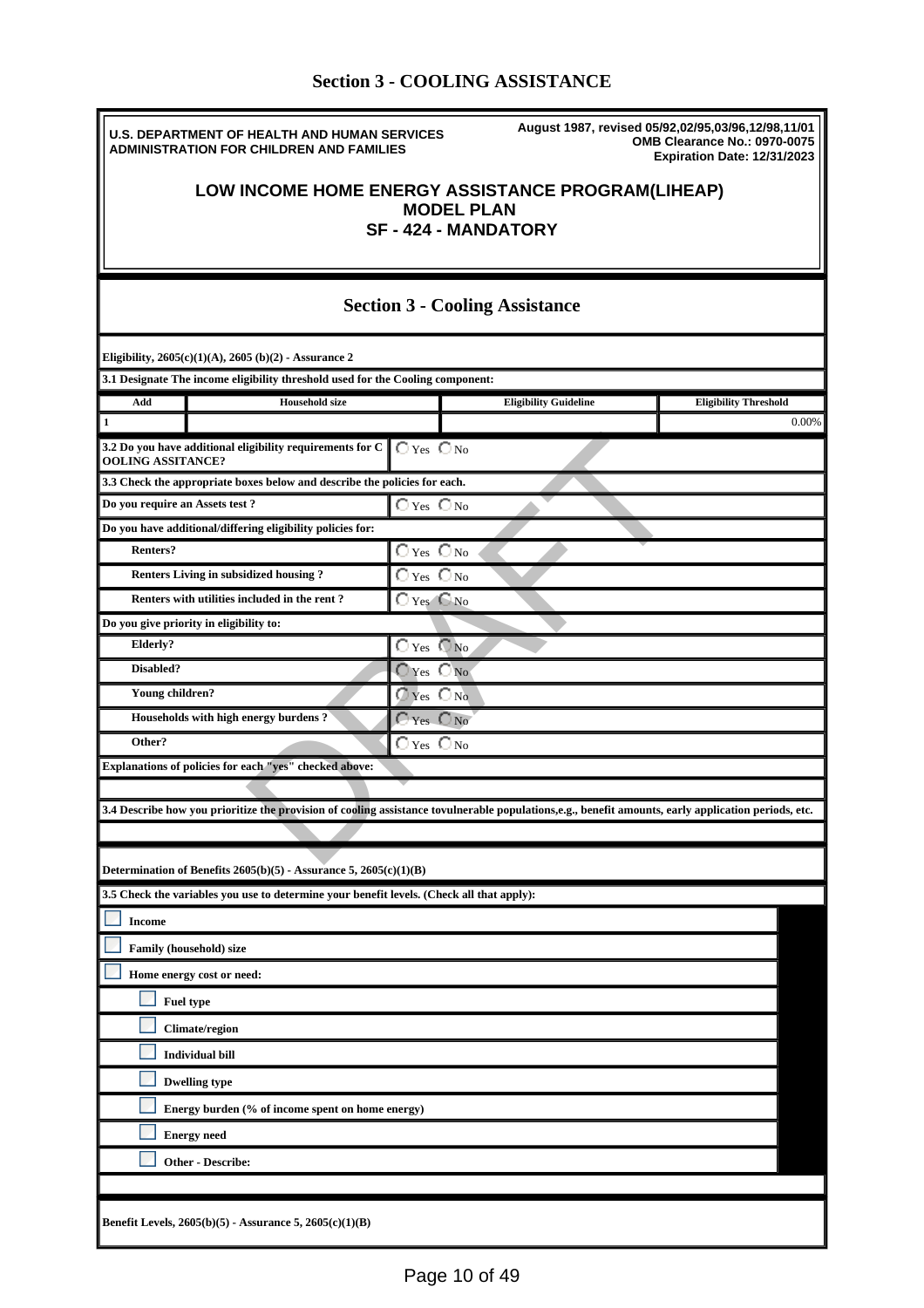| 3.6 Describe estimated benefit levels for the fiscal year for which this plan applies                                                                                      |     |                        |     |  |  |  |
|----------------------------------------------------------------------------------------------------------------------------------------------------------------------------|-----|------------------------|-----|--|--|--|
| <b>Minimum Benefit</b>                                                                                                                                                     | \$0 | <b>Maximum Benefit</b> | \$0 |  |  |  |
| 3.7 Do you provide in-kind (e.g., fans, air conditioners) and/or other forms of benefits? $\bigcirc$ Yes $\bigcirc$ No                                                     |     |                        |     |  |  |  |
| If yes, describe.                                                                                                                                                          |     |                        |     |  |  |  |
| If any of the above questions require further explanation or clarification that could not be made in<br>the fields provided, attach a document with said explanation here. |     |                        |     |  |  |  |

RAFT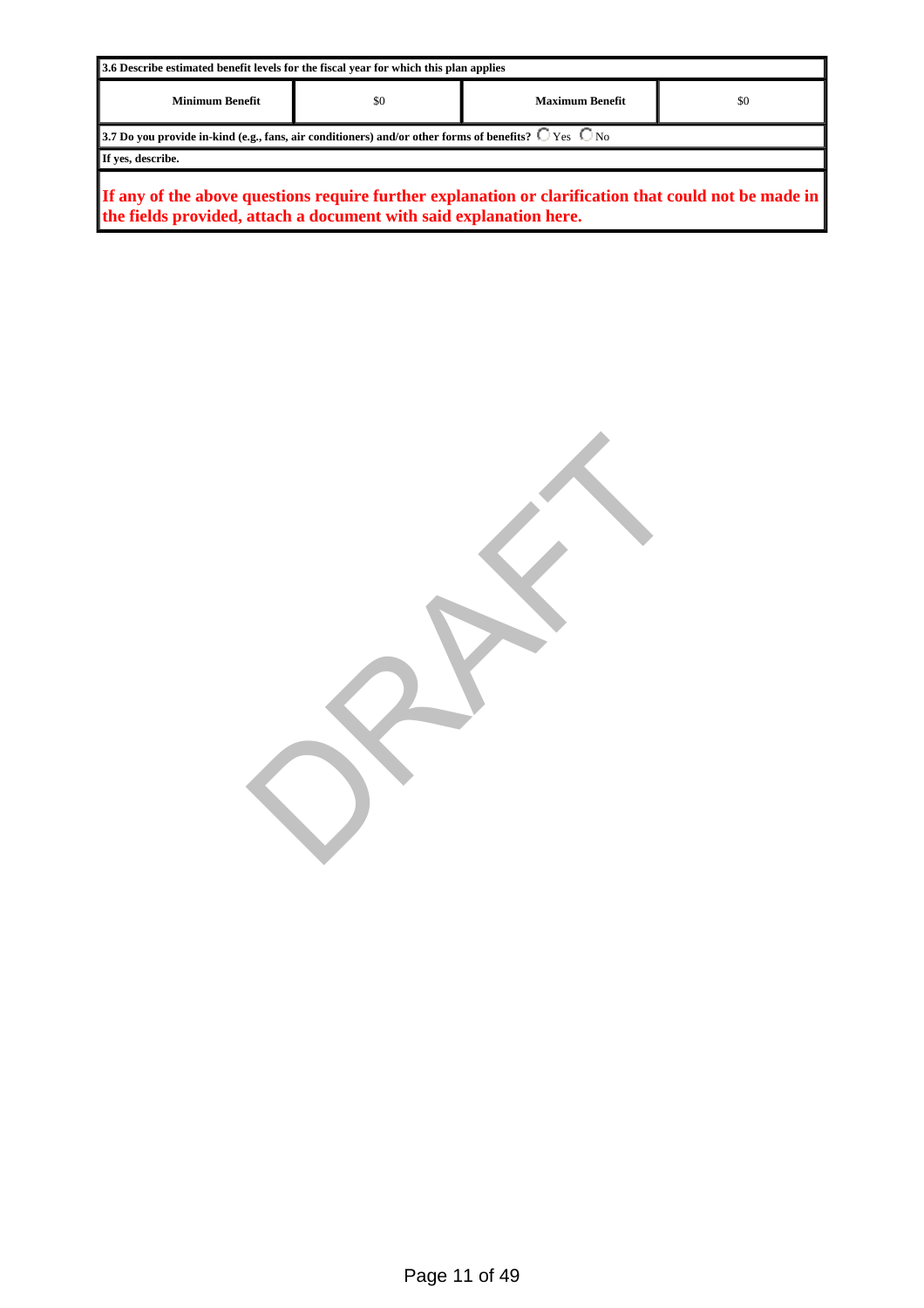<span id="page-11-0"></span>

| <b>Section 4 - CRISIS ASSISTANCE</b> |  |  |  |
|--------------------------------------|--|--|--|
|--------------------------------------|--|--|--|

| August 1987, revised 05/92,02/95,03/96,12/98,11/01<br><b>U.S. DEPARTMENT OF HEALTH AND HUMAN SERVICES</b><br><b>OMB Clearance No.: 0970-0075</b><br><b>ADMINISTRATION FOR CHILDREN AND FAMILIES</b><br><b>Expiration Date: 12/31/2023</b> |                                                                                                                                                                                                                |                                     |                              |  |  |  |  |
|-------------------------------------------------------------------------------------------------------------------------------------------------------------------------------------------------------------------------------------------|----------------------------------------------------------------------------------------------------------------------------------------------------------------------------------------------------------------|-------------------------------------|------------------------------|--|--|--|--|
|                                                                                                                                                                                                                                           | LOW INCOME HOME ENERGY ASSISTANCE PROGRAM(LIHEAP)<br><b>MODEL PLAN</b><br><b>SF-424-MANDATORY</b>                                                                                                              |                                     |                              |  |  |  |  |
|                                                                                                                                                                                                                                           |                                                                                                                                                                                                                | <b>Section 4: CRISIS ASSISTANCE</b> |                              |  |  |  |  |
|                                                                                                                                                                                                                                           | Eligibility - 2604(c), 2605(c)(1)(A)                                                                                                                                                                           |                                     |                              |  |  |  |  |
|                                                                                                                                                                                                                                           | 4.1 Designate the income eligibility threshold used for the crisis component                                                                                                                                   |                                     |                              |  |  |  |  |
| Add                                                                                                                                                                                                                                       | <b>Household size</b>                                                                                                                                                                                          | <b>Eligibility Guideline</b>        | <b>Eligibility Threshold</b> |  |  |  |  |
| $\mathbf{1}$                                                                                                                                                                                                                              | All Household Sizes                                                                                                                                                                                            | <b>HHS Poverty Guidelines</b>       | 200.00%                      |  |  |  |  |
|                                                                                                                                                                                                                                           | 4.2 Provide your LIHEAP program's definition for determining a crisis.                                                                                                                                         |                                     |                              |  |  |  |  |
|                                                                                                                                                                                                                                           | The Iowa LIHEAP Policy and Procedures Manual lists allowable crisis measures with expenditure limits. Those allowable measures addre<br>ss the following crisis situations:                                    |                                     |                              |  |  |  |  |
|                                                                                                                                                                                                                                           | * Repair/replacement of non-working heating units                                                                                                                                                              |                                     |                              |  |  |  |  |
|                                                                                                                                                                                                                                           | * Temporary need for alternate shelter, blankets, electric portable space heaters                                                                                                                              |                                     |                              |  |  |  |  |
|                                                                                                                                                                                                                                           | * Disconnected from utility service                                                                                                                                                                            |                                     |                              |  |  |  |  |
|                                                                                                                                                                                                                                           | * Disconnection from utility service imminent                                                                                                                                                                  |                                     |                              |  |  |  |  |
|                                                                                                                                                                                                                                           | * Emergency delivery of fuel when 30% or less remaining                                                                                                                                                        |                                     |                              |  |  |  |  |
|                                                                                                                                                                                                                                           | * When medically necessary, provide a window/portable air conditioning unit or repair/replacement of existing central air unit                                                                                 |                                     |                              |  |  |  |  |
|                                                                                                                                                                                                                                           |                                                                                                                                                                                                                |                                     |                              |  |  |  |  |
|                                                                                                                                                                                                                                           | 4.3 What constitutes a life-threatening crisis?                                                                                                                                                                |                                     |                              |  |  |  |  |
|                                                                                                                                                                                                                                           | When a household is facing a crisis situation listed above $(4.2)$ during a time of extreme weather, and/or has essential medical equipment t<br>hat will become non-operational upon loss of utility service. |                                     |                              |  |  |  |  |
|                                                                                                                                                                                                                                           | Crisis Requirement, 2604(c)                                                                                                                                                                                    |                                     |                              |  |  |  |  |
|                                                                                                                                                                                                                                           | 4.4 Within how many hours do you provide an intervention that will resolve the energy crisis for eligible households? 48Hours                                                                                  |                                     |                              |  |  |  |  |
| s? 18Hours                                                                                                                                                                                                                                | 4.5 Within how many hours do you provide an intervention that will resolve the energy crisis for eligible households in life-threatening situation                                                             |                                     |                              |  |  |  |  |
|                                                                                                                                                                                                                                           | Crisis Eligibility, $2605(c)(1)(A)$                                                                                                                                                                            |                                     |                              |  |  |  |  |
| <b>ANCE?</b>                                                                                                                                                                                                                              | 4.6 Do you have additional eligibility requirements for CRISIS ASSIST $\ $ ( $\ $ $\gamma_{\rm es}$ ) ( $\bullet$ $\ $ $\gamma_{\rm 0}$                                                                        |                                     |                              |  |  |  |  |
|                                                                                                                                                                                                                                           | 4.7 Check the appropriate boxes below and describe the policies for each                                                                                                                                       |                                     |                              |  |  |  |  |
|                                                                                                                                                                                                                                           | Do you require an Assets test?                                                                                                                                                                                 | $C$ Yes $C$ No                      |                              |  |  |  |  |
|                                                                                                                                                                                                                                           | Do you give priority in eligibility to:                                                                                                                                                                        |                                     |                              |  |  |  |  |
| Elderly?                                                                                                                                                                                                                                  |                                                                                                                                                                                                                | $C$ Yes $C$ No                      |                              |  |  |  |  |
| Disabled?                                                                                                                                                                                                                                 |                                                                                                                                                                                                                | $C$ Yes $C$ No                      |                              |  |  |  |  |
|                                                                                                                                                                                                                                           | <b>Young Children?</b>                                                                                                                                                                                         | $\bigcirc$ Yes $\bigcirc$ No        |                              |  |  |  |  |
|                                                                                                                                                                                                                                           | Households with high energy burdens?                                                                                                                                                                           | $\bigcirc$ Yes $\bigcirc$ No        |                              |  |  |  |  |
| Other?                                                                                                                                                                                                                                    |                                                                                                                                                                                                                | $C_{\text{Yes}}$ $C_{\text{No}}$    |                              |  |  |  |  |
|                                                                                                                                                                                                                                           | In Order to receive crisis assistance:                                                                                                                                                                         |                                     |                              |  |  |  |  |
| empty tank?                                                                                                                                                                                                                               | Must the household have received a shut-off notice or have a near                                                                                                                                              | $C$ Yes $\,\circledast$ No          |                              |  |  |  |  |
|                                                                                                                                                                                                                                           | Must the household have been shut off or have an empty tank?                                                                                                                                                   | $\bigcirc$ Yes $\bigcirc$ No        |                              |  |  |  |  |
|                                                                                                                                                                                                                                           | Must the household have exhausted their regular heating benefit?                                                                                                                                               | $\bigcirc$ Yes $\bigcirc$ No        |                              |  |  |  |  |
| $\bigcirc$ Yes $\bigcirc$ No<br>Must renters with heating costs included in their rent have receiv                                                                                                                                        |                                                                                                                                                                                                                |                                     |                              |  |  |  |  |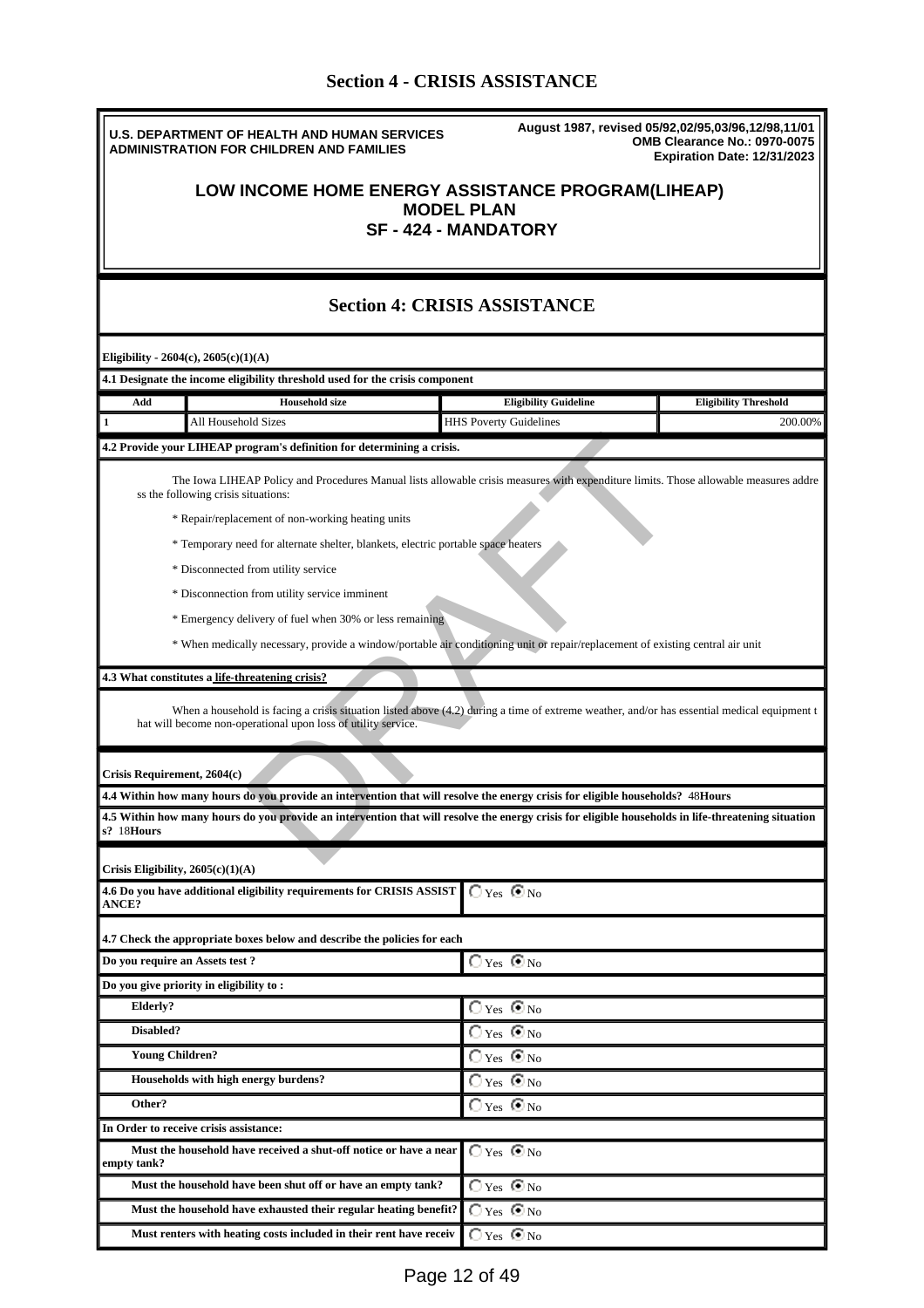| ed an eviction notice?                                                                                                                                                                                                                                                                                                                                                                             |                                                                                                                                                                                                                                                                          |                                                                                                                                                               |  |  |
|----------------------------------------------------------------------------------------------------------------------------------------------------------------------------------------------------------------------------------------------------------------------------------------------------------------------------------------------------------------------------------------------------|--------------------------------------------------------------------------------------------------------------------------------------------------------------------------------------------------------------------------------------------------------------------------|---------------------------------------------------------------------------------------------------------------------------------------------------------------|--|--|
| Must heating/cooling be medically necessary?                                                                                                                                                                                                                                                                                                                                                       | $C$ Yes $C$ No                                                                                                                                                                                                                                                           |                                                                                                                                                               |  |  |
| ent?                                                                                                                                                                                                                                                                                                                                                                                               | $\bigcirc$ Yes $\bigcirc$ No<br>Must the household have non-working heating or cooling equipm                                                                                                                                                                            |                                                                                                                                                               |  |  |
| Other?                                                                                                                                                                                                                                                                                                                                                                                             |                                                                                                                                                                                                                                                                          | $\mathbb{C}_{\text{Yes}}$ $\mathbb{C}_{\text{No}}$                                                                                                            |  |  |
| Do you have additional / differing eligibility policies for:                                                                                                                                                                                                                                                                                                                                       |                                                                                                                                                                                                                                                                          |                                                                                                                                                               |  |  |
| Renters?                                                                                                                                                                                                                                                                                                                                                                                           |                                                                                                                                                                                                                                                                          | $\bigcirc$ Yes $\bigcirc$ No                                                                                                                                  |  |  |
| Renters living in subsidized housing?                                                                                                                                                                                                                                                                                                                                                              |                                                                                                                                                                                                                                                                          | $\odot$ Yes $\odot$ No                                                                                                                                        |  |  |
| Renters with utilities included in the rent?                                                                                                                                                                                                                                                                                                                                                       |                                                                                                                                                                                                                                                                          | $C$ Yes $\circledcirc$ No                                                                                                                                     |  |  |
|                                                                                                                                                                                                                                                                                                                                                                                                    |                                                                                                                                                                                                                                                                          |                                                                                                                                                               |  |  |
| Explanations of policies for each "yes" checked above:<br>Renters in subsidized housing will be eligible for crisis assistance provided they have some energy burden (i.e., renter pays secondary utilit<br>y bill). If there is no energy burden, the renter is deemed ineligible for crisis assistance and is referred to other assistance programs for which the a<br>pplicant may be eligible. |                                                                                                                                                                                                                                                                          |                                                                                                                                                               |  |  |
| <b>Determination of Benefits</b>                                                                                                                                                                                                                                                                                                                                                                   |                                                                                                                                                                                                                                                                          |                                                                                                                                                               |  |  |
| 4.8 How do you handle crisis situations?                                                                                                                                                                                                                                                                                                                                                           |                                                                                                                                                                                                                                                                          |                                                                                                                                                               |  |  |
| M                                                                                                                                                                                                                                                                                                                                                                                                  | Separate component                                                                                                                                                                                                                                                       |                                                                                                                                                               |  |  |
|                                                                                                                                                                                                                                                                                                                                                                                                    | <b>Fast Track</b>                                                                                                                                                                                                                                                        |                                                                                                                                                               |  |  |
|                                                                                                                                                                                                                                                                                                                                                                                                    | <b>Other - Describe:</b>                                                                                                                                                                                                                                                 |                                                                                                                                                               |  |  |
|                                                                                                                                                                                                                                                                                                                                                                                                    | 4.9 If you have a separate component, how do you determine crisis assistance benefits?                                                                                                                                                                                   |                                                                                                                                                               |  |  |
| ⊻                                                                                                                                                                                                                                                                                                                                                                                                  | Amount to resolve the crisis.                                                                                                                                                                                                                                            |                                                                                                                                                               |  |  |
| ⊻                                                                                                                                                                                                                                                                                                                                                                                                  | Other - Describe:                                                                                                                                                                                                                                                        |                                                                                                                                                               |  |  |
|                                                                                                                                                                                                                                                                                                                                                                                                    | HEAP Policy and Procedures Manual.<br>zed to resolve a crisis situation.<br>* Heating Unit Repair/Replacement<br>* Shelter, Blankets, Electric Portable Space Heaters<br>* Emergency Delivery<br>* Emergency Reconnection<br>* Service Continuity<br>* Emergency Cooling | All allowable crisis measures have expenditure limits outlined in the Iowa LI<br>A combination of one or more of the following crisis components may be utili |  |  |
| Crisis Requirements, 2604(c)                                                                                                                                                                                                                                                                                                                                                                       |                                                                                                                                                                                                                                                                          |                                                                                                                                                               |  |  |
|                                                                                                                                                                                                                                                                                                                                                                                                    |                                                                                                                                                                                                                                                                          | 4.10 Do you accept applications for energy crisis assistance at sites that are geographically accessible to all households in the area to be served?          |  |  |
| Tes ONo Explain.                                                                                                                                                                                                                                                                                                                                                                                   |                                                                                                                                                                                                                                                                          |                                                                                                                                                               |  |  |
| Iowa has 99 counties with at least one outreach office in each county. Outreach hours vary from agency to agency.                                                                                                                                                                                                                                                                                  |                                                                                                                                                                                                                                                                          |                                                                                                                                                               |  |  |
| 4.11 Do you provide individuals who are physically disabled the means to:                                                                                                                                                                                                                                                                                                                          |                                                                                                                                                                                                                                                                          |                                                                                                                                                               |  |  |
|                                                                                                                                                                                                                                                                                                                                                                                                    | Submit applications for crisis benefits without leaving their homes?                                                                                                                                                                                                     |                                                                                                                                                               |  |  |
| $\bullet$ Yes $\bullet$ No If No, explain.                                                                                                                                                                                                                                                                                                                                                         |                                                                                                                                                                                                                                                                          |                                                                                                                                                               |  |  |
|                                                                                                                                                                                                                                                                                                                                                                                                    | Travel to the sites at which applications for crisis assistance are accepted?                                                                                                                                                                                            |                                                                                                                                                               |  |  |
| $\Box$ Yes $\bigcirc$ No If No, explain.                                                                                                                                                                                                                                                                                                                                                           |                                                                                                                                                                                                                                                                          |                                                                                                                                                               |  |  |
| bled?                                                                                                                                                                                                                                                                                                                                                                                              |                                                                                                                                                                                                                                                                          | If you answered "No" to both options in question 4.11, please explain alternative means of intake to those who are homebound or physically disa               |  |  |
| Agencies do not currently provide transportation from an individual's home to the agency, however, staff conducts intake off-site<br>which may include the applicant's home or preferred location. Applications are also accepted online, via email, and mail. Agencies are co<br>ntractually required to make home visits if needed.                                                              |                                                                                                                                                                                                                                                                          |                                                                                                                                                               |  |  |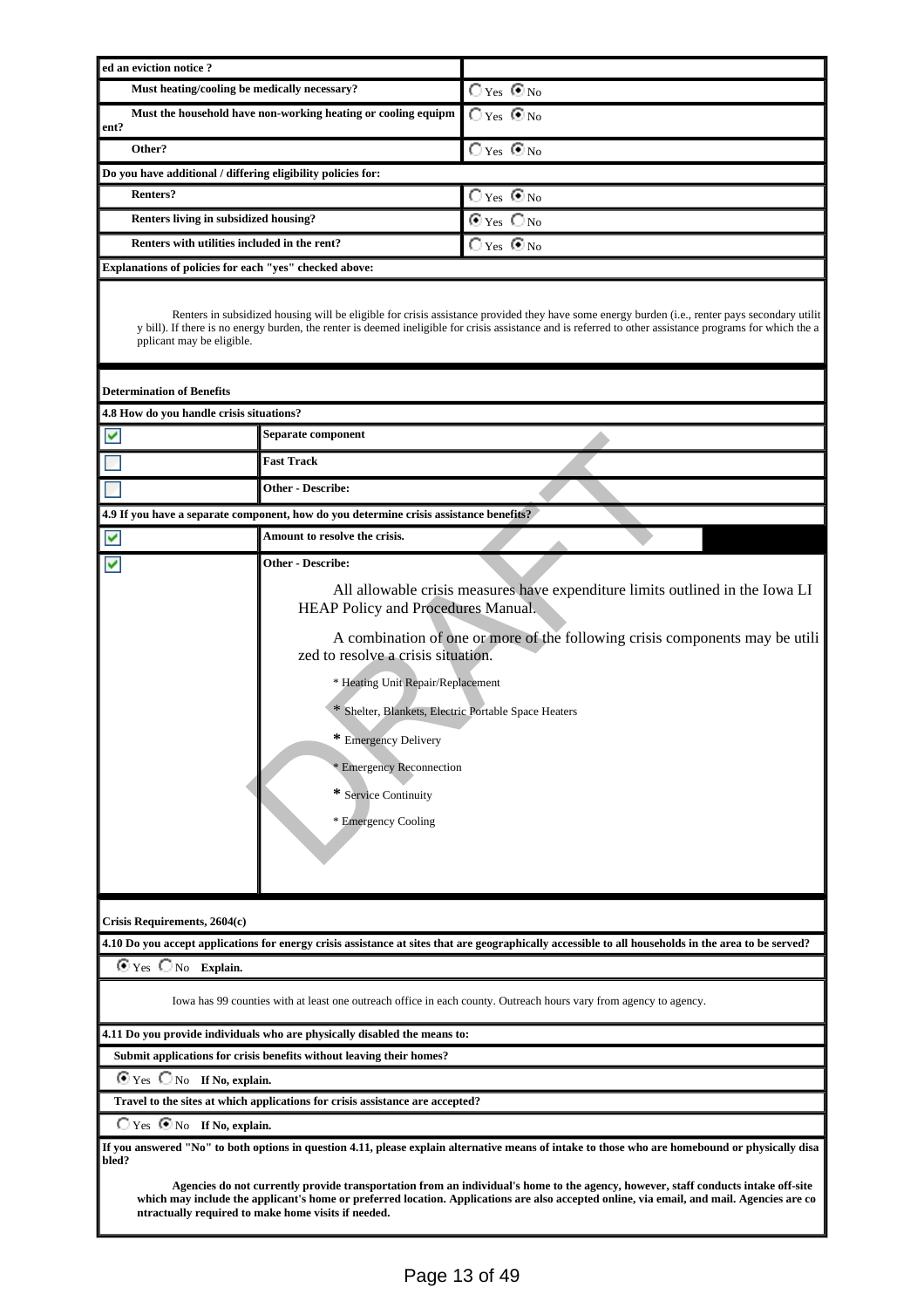| Benefit Levels, $2605(c)(1)(B)$                                                                                                                                                                                                                                                                                                                                                                                                                       |                   |                                |                          |                                                                                                                                              |
|-------------------------------------------------------------------------------------------------------------------------------------------------------------------------------------------------------------------------------------------------------------------------------------------------------------------------------------------------------------------------------------------------------------------------------------------------------|-------------------|--------------------------------|--------------------------|----------------------------------------------------------------------------------------------------------------------------------------------|
| 4.12 Indicate the maximum benefit for each type of crisis assistance offered.                                                                                                                                                                                                                                                                                                                                                                         |                   |                                |                          |                                                                                                                                              |
| <b>Winter Crisis</b><br>\$0.00 maximum benefit                                                                                                                                                                                                                                                                                                                                                                                                        |                   |                                |                          |                                                                                                                                              |
| <b>Summer Crisis</b><br>\$0.00 maximum benefit                                                                                                                                                                                                                                                                                                                                                                                                        |                   |                                |                          |                                                                                                                                              |
| <b>Year-round Crisis</b><br>\$7,500.00 maximum benefit                                                                                                                                                                                                                                                                                                                                                                                                |                   |                                |                          |                                                                                                                                              |
| 4.13 Do you provide in-kind (e.g. blankets, space heaters, fans) and/or other forms of benefits?                                                                                                                                                                                                                                                                                                                                                      |                   |                                |                          |                                                                                                                                              |
| $\bullet$ Yes $\bullet$ No If yes, Describe                                                                                                                                                                                                                                                                                                                                                                                                           |                   |                                |                          |                                                                                                                                              |
| ce heaters a household can receive, except the expenditure limit. The following are minimum requirements for electric portable space heaters:<br>Portable Space Heater Requirements (not wall-mounted)<br>Wattage Output $= 1500$ Watts<br>Power Source = Electric<br>Safety Features = Auto Shutoff / overheat protection                                                                                                                            |                   |                                |                          | Payment for obtaining temporary shelter, purchase of blankets and/or electric portable space heaters. There is no limit to the number of spa |
| 4.14 Do you provide for equipment repair or replacement using crisis funds?                                                                                                                                                                                                                                                                                                                                                                           |                   |                                |                          |                                                                                                                                              |
| $\odot$ Yes $\bigcirc$ No                                                                                                                                                                                                                                                                                                                                                                                                                             |                   |                                |                          |                                                                                                                                              |
| If you answered "Yes" to question 4.14, you must complete question 4.15.                                                                                                                                                                                                                                                                                                                                                                              |                   |                                |                          |                                                                                                                                              |
| 4.15 Check appropriate boxes below to indicate type(s) of assistance provided.                                                                                                                                                                                                                                                                                                                                                                        |                   |                                |                          |                                                                                                                                              |
|                                                                                                                                                                                                                                                                                                                                                                                                                                                       | Winter C<br>risis | <b>Summer</b><br><b>Crisis</b> | <b>Year-round Crisis</b> |                                                                                                                                              |
| <b>Heating system repair</b>                                                                                                                                                                                                                                                                                                                                                                                                                          |                   |                                | v                        |                                                                                                                                              |
| <b>Heating system replacement</b>                                                                                                                                                                                                                                                                                                                                                                                                                     |                   |                                | M                        |                                                                                                                                              |
| <b>Cooling system repair</b>                                                                                                                                                                                                                                                                                                                                                                                                                          |                   |                                | M                        |                                                                                                                                              |
| <b>Cooling system replacement</b>                                                                                                                                                                                                                                                                                                                                                                                                                     |                   |                                | v                        |                                                                                                                                              |
| Wood stove purchase                                                                                                                                                                                                                                                                                                                                                                                                                                   |                   |                                |                          |                                                                                                                                              |
| Pellet stove purchase                                                                                                                                                                                                                                                                                                                                                                                                                                 |                   |                                |                          |                                                                                                                                              |
| Solar panel(s)                                                                                                                                                                                                                                                                                                                                                                                                                                        |                   |                                |                          |                                                                                                                                              |
| Utility poles / gas line hook-ups                                                                                                                                                                                                                                                                                                                                                                                                                     |                   |                                | ▽                        |                                                                                                                                              |
| Other (Specify):                                                                                                                                                                                                                                                                                                                                                                                                                                      |                   |                                |                          |                                                                                                                                              |
| 4.16 Do any of the utility vendors you work with enforce a moratorium on shut offs?                                                                                                                                                                                                                                                                                                                                                                   |                   |                                |                          |                                                                                                                                              |
| $\odot$ Yes $\odot$ No                                                                                                                                                                                                                                                                                                                                                                                                                                |                   |                                |                          |                                                                                                                                              |
| If you responded "Yes" to question 4.16, you must respond to question 4.17.                                                                                                                                                                                                                                                                                                                                                                           |                   |                                |                          |                                                                                                                                              |
|                                                                                                                                                                                                                                                                                                                                                                                                                                                       |                   |                                |                          |                                                                                                                                              |
| 4.17 Describe the terms of the moratorium and any special dispensation received by LIHEAP clients during or after the moratorium period.<br>State law provides that all households certified eligible for LIHEAP and/or the Weatherization Assistance Program are protected from disc<br>onnection of the household's natural gas and electric service from November 1 through April 1. This law applies to every regulated utility in the st<br>ate. |                   |                                |                          |                                                                                                                                              |
| If any of the above questions require further explanation or clarification that could not be made in<br>the fields provided, attach a document with said explanation here.                                                                                                                                                                                                                                                                            |                   |                                |                          |                                                                                                                                              |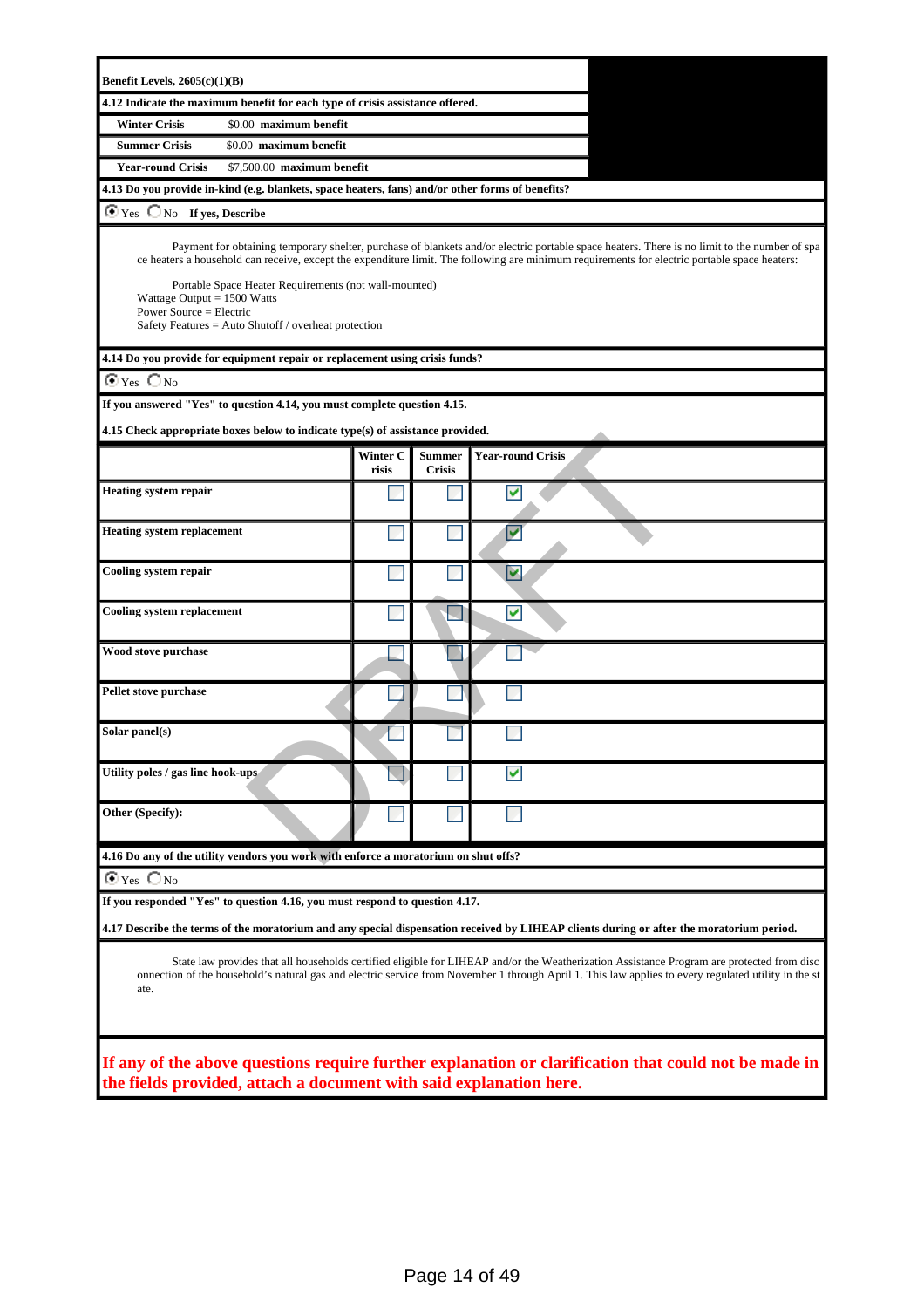|                                                                                                                                                                                                  | U.S. DEPARTMENT OF HEALTH AND HUMAN SERVICES<br>ADMINISTRATION FOR CHILDREN AND FAMILIES |                              |                                                                                                                        | August 1987, revised 05/92,02/95,03/96,12/98,11/01<br><b>OMB Clearance No.: 0970-0075</b><br>Expiration Date: 12/31/2023                        |
|--------------------------------------------------------------------------------------------------------------------------------------------------------------------------------------------------|------------------------------------------------------------------------------------------|------------------------------|------------------------------------------------------------------------------------------------------------------------|-------------------------------------------------------------------------------------------------------------------------------------------------|
| LOW INCOME HOME ENERGY ASSISTANCE PROGRAM(LIHEAP)<br><b>MODEL PLAN</b><br><b>SF-424-MANDATORY</b>                                                                                                |                                                                                          |                              |                                                                                                                        |                                                                                                                                                 |
|                                                                                                                                                                                                  |                                                                                          |                              | <b>Section 5: WEATHERIZATION ASSISTANCE</b>                                                                            |                                                                                                                                                 |
|                                                                                                                                                                                                  | Eligibility, $2605(c)(1)(A)$ , $2605(b)(2)$ - Assurance 2                                |                              |                                                                                                                        |                                                                                                                                                 |
|                                                                                                                                                                                                  | 5.1 Designate the income eligibility threshold used for the Weatherization component     |                              |                                                                                                                        |                                                                                                                                                 |
| Add                                                                                                                                                                                              | <b>Household Size</b>                                                                    |                              | <b>Eligibility Guideline</b>                                                                                           | <b>Eligibility Threshold</b>                                                                                                                    |
| 1                                                                                                                                                                                                | All Household Sizes                                                                      |                              | <b>HHS Poverty Guidelines</b>                                                                                          | 200.00%                                                                                                                                         |
| No                                                                                                                                                                                               |                                                                                          |                              |                                                                                                                        | $\bullet$<br>5.2 Do you enter into an interagency agreement to have another government agency administer a WEATHERIZATION component? $\Box$ Yes |
| 5.3 If yes, name the agency.                                                                                                                                                                     |                                                                                          |                              |                                                                                                                        |                                                                                                                                                 |
|                                                                                                                                                                                                  | 5.4 Is there a separate monitoring protocol for weatherization? $\bullet$ Yes $\circ$ No |                              |                                                                                                                        |                                                                                                                                                 |
|                                                                                                                                                                                                  | <b>WEATHERIZATION - Types of Rules</b>                                                   |                              |                                                                                                                        |                                                                                                                                                 |
|                                                                                                                                                                                                  | 5.5 Under what rules do you administer LIHEAP weatherization? (Check only one.)          |                              |                                                                                                                        |                                                                                                                                                 |
|                                                                                                                                                                                                  | <b>Entirely under LIHEAP (not DOE) rules</b>                                             |                              |                                                                                                                        |                                                                                                                                                 |
|                                                                                                                                                                                                  |                                                                                          |                              |                                                                                                                        |                                                                                                                                                 |
| M                                                                                                                                                                                                | Entirely under DOE WAP (not LIHEAP) rules                                                |                              |                                                                                                                        |                                                                                                                                                 |
|                                                                                                                                                                                                  |                                                                                          |                              | Mostly under LIHEAP rules with the following DOE WAP rule(s) where LIHEAP and WAP rules differ (Check all that apply): |                                                                                                                                                 |
|                                                                                                                                                                                                  | <b>Income Threshold</b>                                                                  |                              |                                                                                                                        |                                                                                                                                                 |
| v<br>Weatherization of entire multi-family housing structure is permitted if at least 66% of units (50% in 2- & 4-unit buildings) are eligib<br>le units or will become eligible within 180 days |                                                                                          |                              |                                                                                                                        |                                                                                                                                                 |
| v<br>Weatherize shelters temporarily housing primarily low income persons (excluding nursing homes, prisons, and similar institutional c<br>are facilities).                                     |                                                                                          |                              |                                                                                                                        |                                                                                                                                                 |
| <b>Other - Describe:</b>                                                                                                                                                                         |                                                                                          |                              |                                                                                                                        |                                                                                                                                                 |
| Mostly under DOE WAP rules, with the following LIHEAP rule(s) where LIHEAP and WAP rules differ (Check all that apply.)                                                                          |                                                                                          |                              |                                                                                                                        |                                                                                                                                                 |
|                                                                                                                                                                                                  | <b>Income Threshold</b>                                                                  |                              |                                                                                                                        |                                                                                                                                                 |
|                                                                                                                                                                                                  |                                                                                          |                              | Weatherization not subject to DOE WAP maximum statewide average cost per dwelling unit.                                |                                                                                                                                                 |
|                                                                                                                                                                                                  |                                                                                          |                              | Weatherization measures are not subject to DOE Savings to Investment Ration (SIR) standards.                           |                                                                                                                                                 |
| Other - Describe:                                                                                                                                                                                |                                                                                          |                              |                                                                                                                        |                                                                                                                                                 |
| Eligibility, $2605(b)(5)$ - Assurance 5                                                                                                                                                          |                                                                                          |                              |                                                                                                                        |                                                                                                                                                 |
| 5.6 Do you require an assets test?                                                                                                                                                               |                                                                                          | $\bigcirc$ Yes $\bigcirc$ No |                                                                                                                        |                                                                                                                                                 |
|                                                                                                                                                                                                  | 5.7 Do you have additional/differing eligibility policies for :                          |                              |                                                                                                                        |                                                                                                                                                 |
| Renters                                                                                                                                                                                          |                                                                                          | $\bigcirc$ Yes $\bigcirc$ No |                                                                                                                        |                                                                                                                                                 |
| $g$ ?                                                                                                                                                                                            | Renters living in subsidized housin                                                      | $\bigcirc$ Yes $\bigcirc$ No |                                                                                                                        |                                                                                                                                                 |
|                                                                                                                                                                                                  | 5.8 Do you give priority in eligibility to:                                              |                              |                                                                                                                        |                                                                                                                                                 |
| Elderly?                                                                                                                                                                                         |                                                                                          | $\odot$ Yes $\odot$ No       |                                                                                                                        |                                                                                                                                                 |
| Disabled?                                                                                                                                                                                        |                                                                                          | $\odot$ Yes $\odot$ No       |                                                                                                                        |                                                                                                                                                 |
| <b>Young Children?</b>                                                                                                                                                                           |                                                                                          | $\odot$ Yes $\odot$ No       |                                                                                                                        |                                                                                                                                                 |
| $\lfloor ns? \rfloor$                                                                                                                                                                            | House holds with high energy burde                                                       | $\bigcirc$ Yes $\bigcirc$ No |                                                                                                                        |                                                                                                                                                 |
|                                                                                                                                                                                                  | Other? high energy users                                                                 | $\odot$ Yes $\odot$ No       |                                                                                                                        |                                                                                                                                                 |

# <span id="page-14-0"></span>**Section 5 - WEATHERIZATION ASSISTANCE**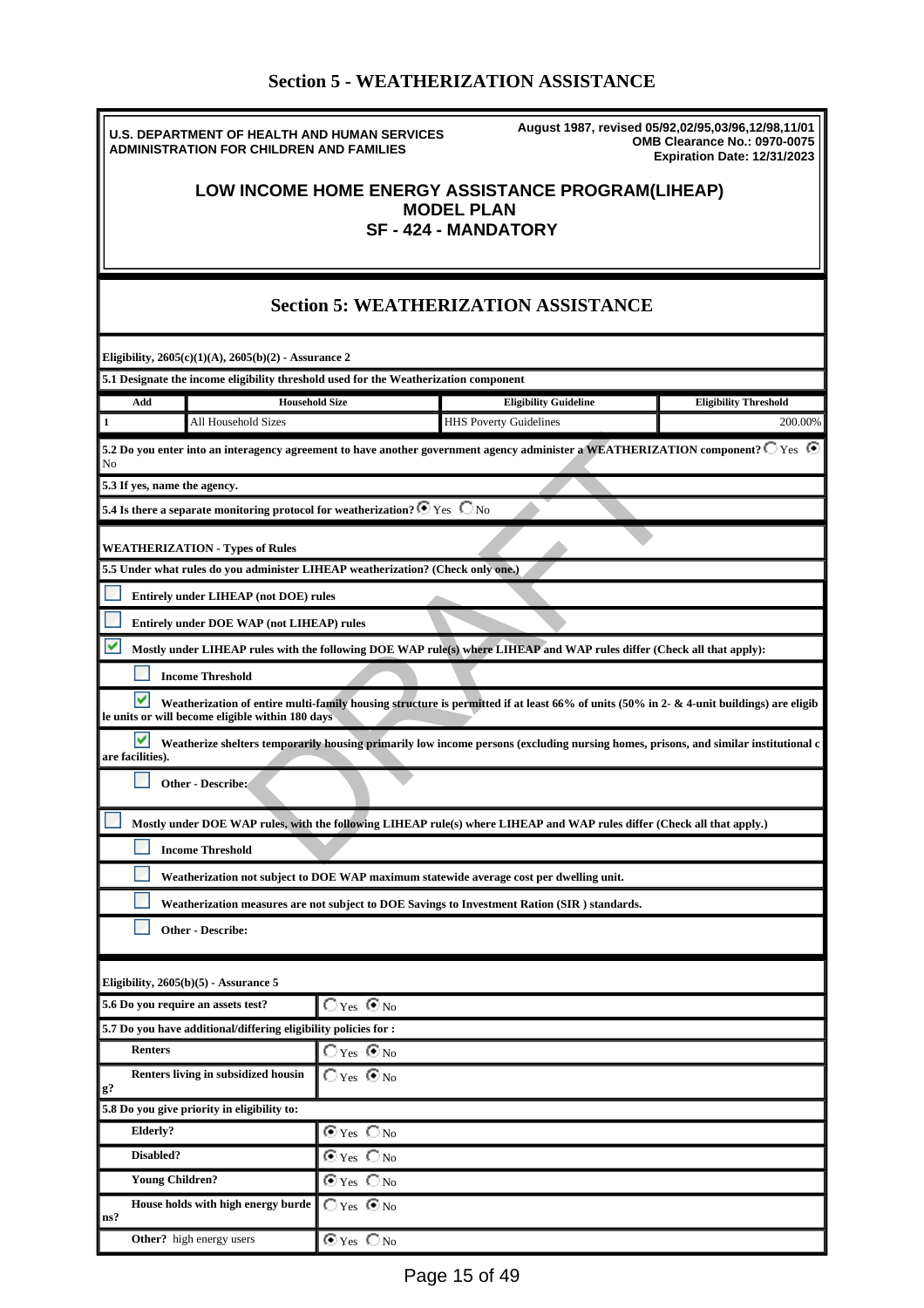| ow.                                                                                                                                                      | If you selected "Yes" for any of the options in questions 5.6, 5.7, or 5.8, you must provide further explanation of these policies in the text field bel                                                                                                                                                |
|----------------------------------------------------------------------------------------------------------------------------------------------------------|---------------------------------------------------------------------------------------------------------------------------------------------------------------------------------------------------------------------------------------------------------------------------------------------------------|
| ng types, single family, mobile homes, and multi-unit dwellings.                                                                                         | Priority for receiving service is given to households with the highest energy usage (greatest potential for savings) with additional priority t<br>o households occupied by elderly persons, persons with disabilities, and/or young children. The priority system is consistently applied to all housi |
| and air conditioning measures. Additional points are given if any household members are elderly, disabled, or young children.                            | Client selection for service is based on a point system which is based on an estimate of annual client bill savings for heating, water heating,                                                                                                                                                         |
| A household's client point total will be increased by 5% for each of the following situations:                                                           |                                                                                                                                                                                                                                                                                                         |
| The household is occupied by an elderly person<br>The household is occupied by a person with disabilities<br>The household is occupied by young children |                                                                                                                                                                                                                                                                                                         |
| (A household's priority point total could be increased by 15% if each of the situations listed above exists.)                                            |                                                                                                                                                                                                                                                                                                         |
| <b>Benefit Levels</b>                                                                                                                                    |                                                                                                                                                                                                                                                                                                         |
| 5.9 Do you have a maximum LIHEAP weatherization benefit/expenditure per household? $\Box$ Yes $\ \odot$ No                                               |                                                                                                                                                                                                                                                                                                         |
| 5.10 If yes, what is the maximum? \$0                                                                                                                    |                                                                                                                                                                                                                                                                                                         |
| Types of Assistance, $2605(c)(1)$ , (B) & (D)                                                                                                            |                                                                                                                                                                                                                                                                                                         |
| 5.11 What LIHEAP weatherization measures do you provide? (Check all categories that apply.)                                                              |                                                                                                                                                                                                                                                                                                         |
| ▽<br>Weatherization needs assessments/audits                                                                                                             | <b>Energy related roof repair</b>                                                                                                                                                                                                                                                                       |
| ٧<br><b>Caulking and insulation</b>                                                                                                                      | <b>Major appliance Repairs</b>                                                                                                                                                                                                                                                                          |
| <b>Storm windows</b>                                                                                                                                     | ٧<br>Major appliance replacement                                                                                                                                                                                                                                                                        |
| ٧<br>Furnace/heating system modifications/repairs                                                                                                        | v<br>Windows/sliding glass doors                                                                                                                                                                                                                                                                        |
| ٧<br><b>Furnace replacement</b>                                                                                                                          | v<br><b>Doors</b>                                                                                                                                                                                                                                                                                       |
| Cooling system modifications/repairs                                                                                                                     | v<br><b>Water Heater</b>                                                                                                                                                                                                                                                                                |
| ٧<br><b>Water conservation measures</b>                                                                                                                  | <b>Cooling system replacement</b>                                                                                                                                                                                                                                                                       |
| v<br><b>Compact florescent light bulbs</b>                                                                                                               | <b>Other - Describe:</b>                                                                                                                                                                                                                                                                                |
| the fields provided, attach a document with said explanation here.                                                                                       | If any of the above questions require further explanation or clarification that could not be made in                                                                                                                                                                                                    |
|                                                                                                                                                          |                                                                                                                                                                                                                                                                                                         |

#### **If any of the above questions require further explanation or clarification that could not be made in the fields provided, attach a document with said explanation here.**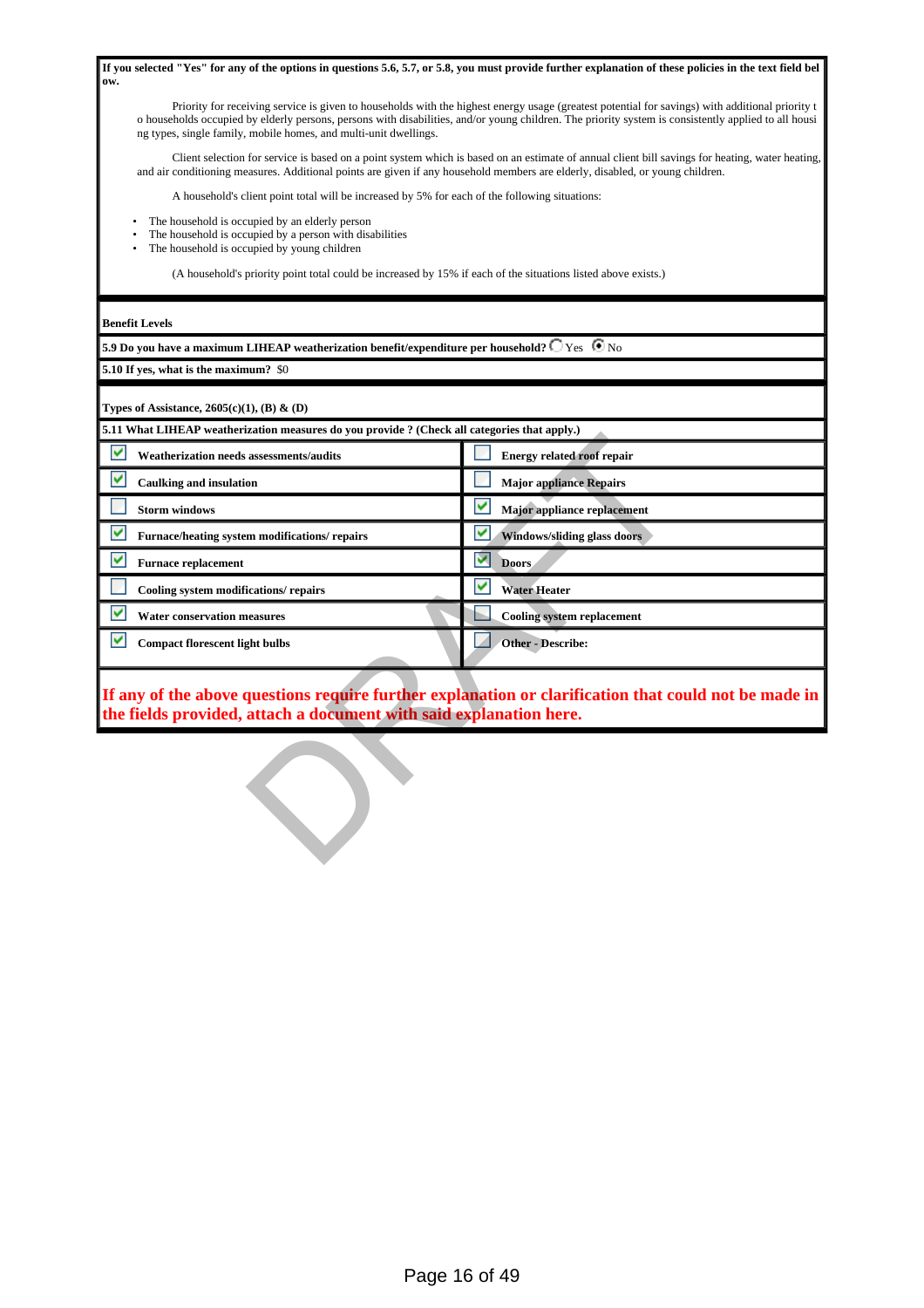<span id="page-16-0"></span>

| U.S. DEPARTMENT OF HEALTH AND HUMAN SERVICES<br>ADMINISTRATION FOR CHILDREN AND FAMILIES                                                                                   | August 1987, revised 05/92,02/95,03/96,12/98,11/01<br><b>OMB Clearance No.: 0970-0075</b><br><b>Expiration Date: 12/31/2023</b> |
|----------------------------------------------------------------------------------------------------------------------------------------------------------------------------|---------------------------------------------------------------------------------------------------------------------------------|
| LOW INCOME HOME ENERGY ASSISTANCE PROGRAM(LIHEAP)<br><b>MODEL PLAN</b><br><b>SF-424-MANDATORY</b>                                                                          |                                                                                                                                 |
| Section 6: Outreach, 2605(b)(3) - Assurance 3, 2605(c)(3)(A)                                                                                                               |                                                                                                                                 |
| 6.1 Select all outreach activities that you conduct that are designed to assure that eligible households are made aware of all LIHEAP assistance a<br>vailable:            |                                                                                                                                 |
| Place posters/flyers in local and county social service offices, offices of aging, Social Security offices, VA, etc.                                                       |                                                                                                                                 |
| Publish articles in local newspapers or broadcast media announcements.                                                                                                     |                                                                                                                                 |
| Include inserts in energy vendor billings to inform individuals of the availability of all types of LIHEAP assistance.                                                     |                                                                                                                                 |
| Mass mailing(s) to prior-year LIHEAP recipients.                                                                                                                           |                                                                                                                                 |
| Inform low income applicants of the availability of all types of LIHEAP assistance at application intake for other low-incom<br>e programs.                                |                                                                                                                                 |
| Execute interagency agreements with other low-income program offices to perform outreach to target groups.                                                                 |                                                                                                                                 |
| Other (specify):                                                                                                                                                           |                                                                                                                                 |
| Local agencies develop and conduct outreach activities individualized to the specific communities they serve.                                                              |                                                                                                                                 |
| If any of the above questions require further explanation or clarification that could not be made in<br>the fields provided, attach a document with said explanation here. |                                                                                                                                 |
|                                                                                                                                                                            |                                                                                                                                 |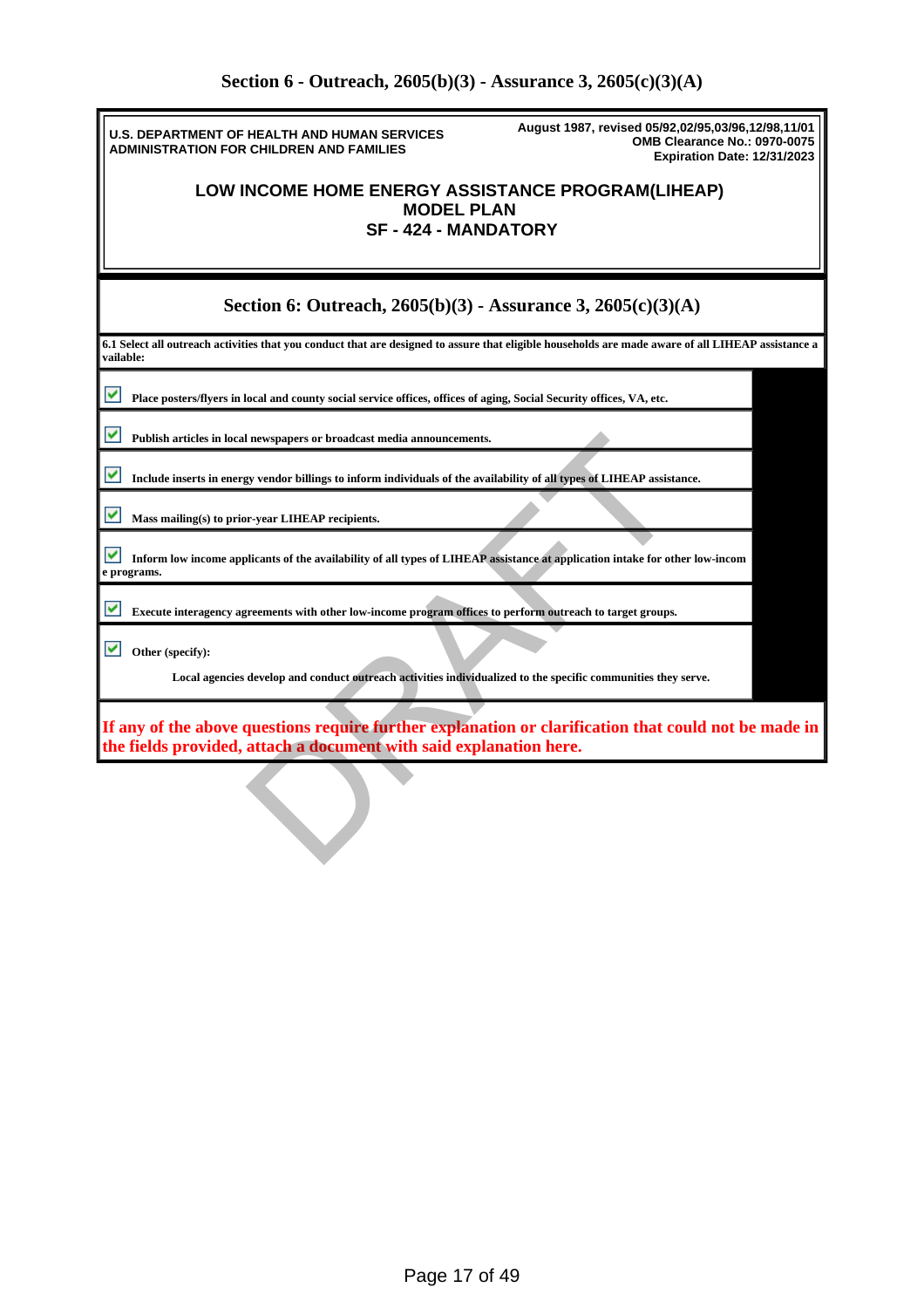<span id="page-17-0"></span>

|                | August 1987, revised 05/92,02/95,03/96,12/98,11/01<br>U.S. DEPARTMENT OF HEALTH AND HUMAN SERVICES<br>OMB Clearance No.: 0970-0075<br><b>ADMINISTRATION FOR CHILDREN AND FAMILIES</b><br>Expiration Date: 12/31/2023 |
|----------------|----------------------------------------------------------------------------------------------------------------------------------------------------------------------------------------------------------------------|
|                | LOW INCOME HOME ENERGY ASSISTANCE PROGRAM(LIHEAP)<br><b>MODEL PLAN</b><br><b>SF-424-MANDATORY</b>                                                                                                                    |
|                | Section 7: Coordination, 2605(b)(4) - Assurance 4                                                                                                                                                                    |
| I, WAP, etc.). | 7.1 Describe how you will ensure that the LIHEAP program is coordinated with other programs available to low-income households (TANF, SS                                                                             |
| M              | Joint application for multiple programs                                                                                                                                                                              |
| ⊽              | Intake referrals to/from other programs                                                                                                                                                                              |
| ⊽              | One - stop intake centers                                                                                                                                                                                            |
|                | <b>Other - Describe:</b>                                                                                                                                                                                             |
|                | If any of the above questions require further explanation or clarification that could not be made in<br>the fields provided, attach a document with said explanation here.                                           |
|                |                                                                                                                                                                                                                      |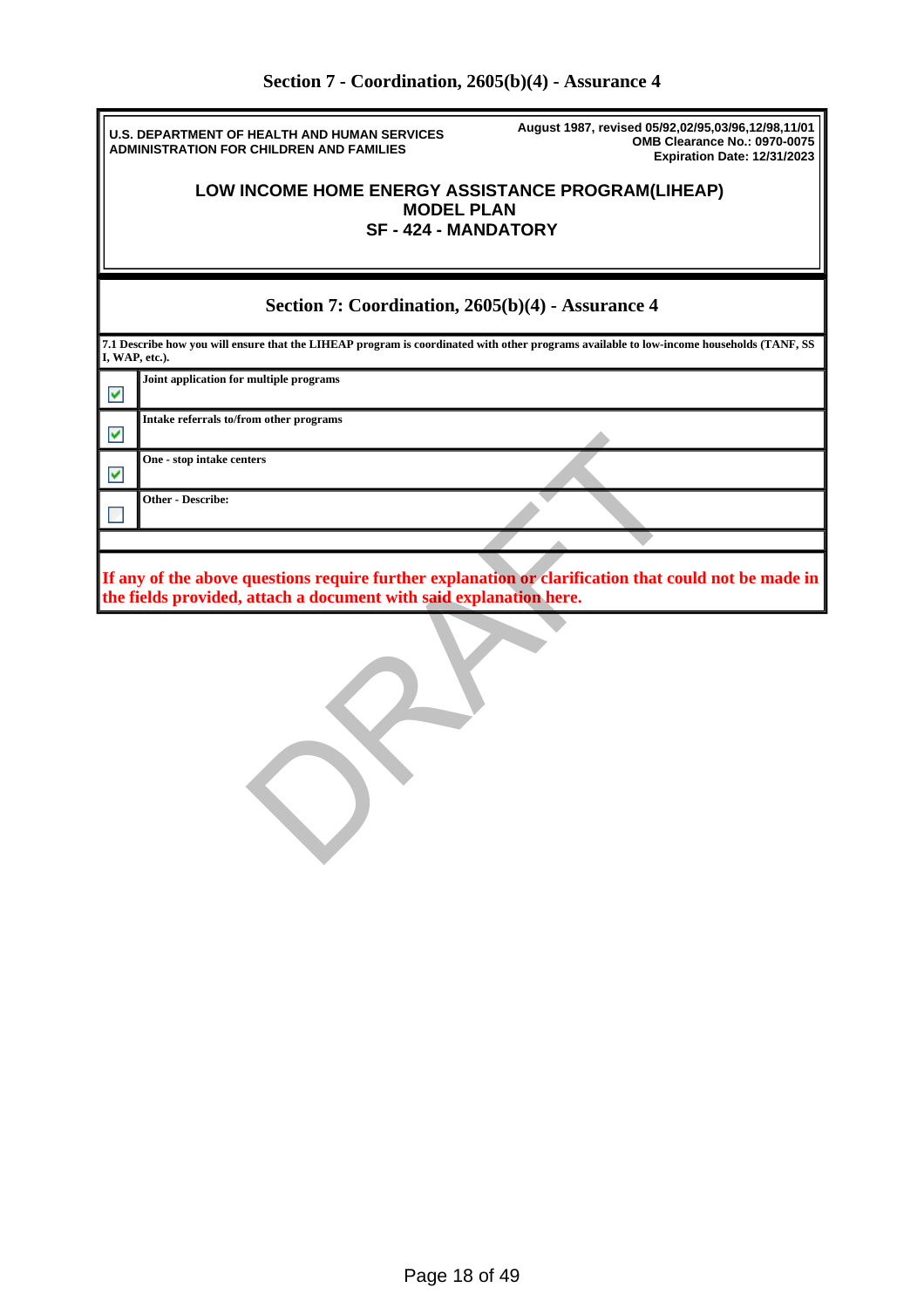<span id="page-18-0"></span>

| <b>U.S. DEPARTMENT OF HEALTH AND HUMAN SERVICES</b><br>ADMINISTRATION FOR CHILDREN AND FAMILIES                                                                                                                                                              |                               |                                 | August 1987, revised 05/92,02/95,03/96,12/98,11/01 | <b>OMB Clearance No.: 0970-0075</b><br>Expiration Date: 12/31/2023 |  |
|--------------------------------------------------------------------------------------------------------------------------------------------------------------------------------------------------------------------------------------------------------------|-------------------------------|---------------------------------|----------------------------------------------------|--------------------------------------------------------------------|--|
| LOW INCOME HOME ENERGY ASSISTANCE PROGRAM(LIHEAP)<br><b>MODEL PLAN</b><br><b>SF-424-MANDATORY</b>                                                                                                                                                            |                               |                                 |                                                    |                                                                    |  |
| Section 8: Agency Designation, 2605(b)(6) - Assurance 6 (Required for state grantees and t                                                                                                                                                                   |                               | he Commonwealth of Puerto Rico) |                                                    |                                                                    |  |
| 8.1 How would you categorize the primary responsibility of your State agency?                                                                                                                                                                                |                               |                                 |                                                    |                                                                    |  |
| <b>Administration Agency</b>                                                                                                                                                                                                                                 |                               |                                 |                                                    |                                                                    |  |
| <b>Commerce Agency</b>                                                                                                                                                                                                                                       |                               |                                 |                                                    |                                                                    |  |
| <b>Community Services Agency</b>                                                                                                                                                                                                                             |                               |                                 |                                                    |                                                                    |  |
| ᢦ                                                                                                                                                                                                                                                            |                               |                                 |                                                    |                                                                    |  |
| <b>Energy / Environment Agency</b>                                                                                                                                                                                                                           |                               |                                 |                                                    |                                                                    |  |
| <b>Housing Agency</b>                                                                                                                                                                                                                                        |                               |                                 |                                                    |                                                                    |  |
| <b>Welfare Agency</b>                                                                                                                                                                                                                                        |                               |                                 |                                                    |                                                                    |  |
| Other - Describe:                                                                                                                                                                                                                                            |                               |                                 |                                                    |                                                                    |  |
| Alternate Outreach and Intake, 2605(b)(15) - Assurance 15<br>If you selected "Welfare Agency" in question 8.1, you must complete questions 8.2, 8.3, and 8.4, as applicable.<br>8.2 How do you provide alternate outreach and intake for HEATING ASSISTANCE? |                               |                                 |                                                    |                                                                    |  |
| 8.3 How do you provide alternate outreach and intake for COOLING ASSISTANCE?                                                                                                                                                                                 |                               |                                 |                                                    |                                                                    |  |
|                                                                                                                                                                                                                                                              |                               |                                 |                                                    |                                                                    |  |
| 8.4 How do you provide alternate outreach and intake for CRISIS ASSISTANCE?                                                                                                                                                                                  |                               |                                 |                                                    |                                                                    |  |
| 8.5 LIHEAP Component Administration.                                                                                                                                                                                                                         | <b>Heating</b>                | Cooling                         | <b>Crisis</b>                                      | Weatherization                                                     |  |
| 8.5a Who determines client eligibility?                                                                                                                                                                                                                      | Community Action Ag<br>encies | Community Action Ag<br>encies   | Community Action Ag<br>encies                      | Community Action Ag<br>encies                                      |  |
| 8.5b Who processes benefit payments to gas and e<br>lectric vendors?                                                                                                                                                                                         | Community Action Ag<br>encies | Community Action Ag<br>encies   | Community Action Ag<br>encies                      |                                                                    |  |
| 8.5c who processes benefit payments to bulk fuel<br>vendors?                                                                                                                                                                                                 | Community Action Ag<br>encies | Community Action Ag<br>encies   | Community Action Ag<br>encies                      |                                                                    |  |
| 8.5d Who performs installation of weatherization<br>measures?<br>ment<br>encies                                                                                                                                                                              |                               |                                 |                                                    | <b>Local County Govern</b><br>Community Action Ag                  |  |
| If any of your LIHEAP components are not centrally-administered by a state agency, you must co<br>mplete questions 8.6, 8.7, 8.8, and, if applicable, 8.9.                                                                                                   |                               |                                 |                                                    |                                                                    |  |
| 8.6 What is your process for selecting local administering agencies?                                                                                                                                                                                         |                               |                                 |                                                    |                                                                    |  |
| Preference is given to community action agencies (CAAs), per Iowa Code, Chapter 216A.                                                                                                                                                                        |                               |                                 |                                                    |                                                                    |  |

Page 19 of 49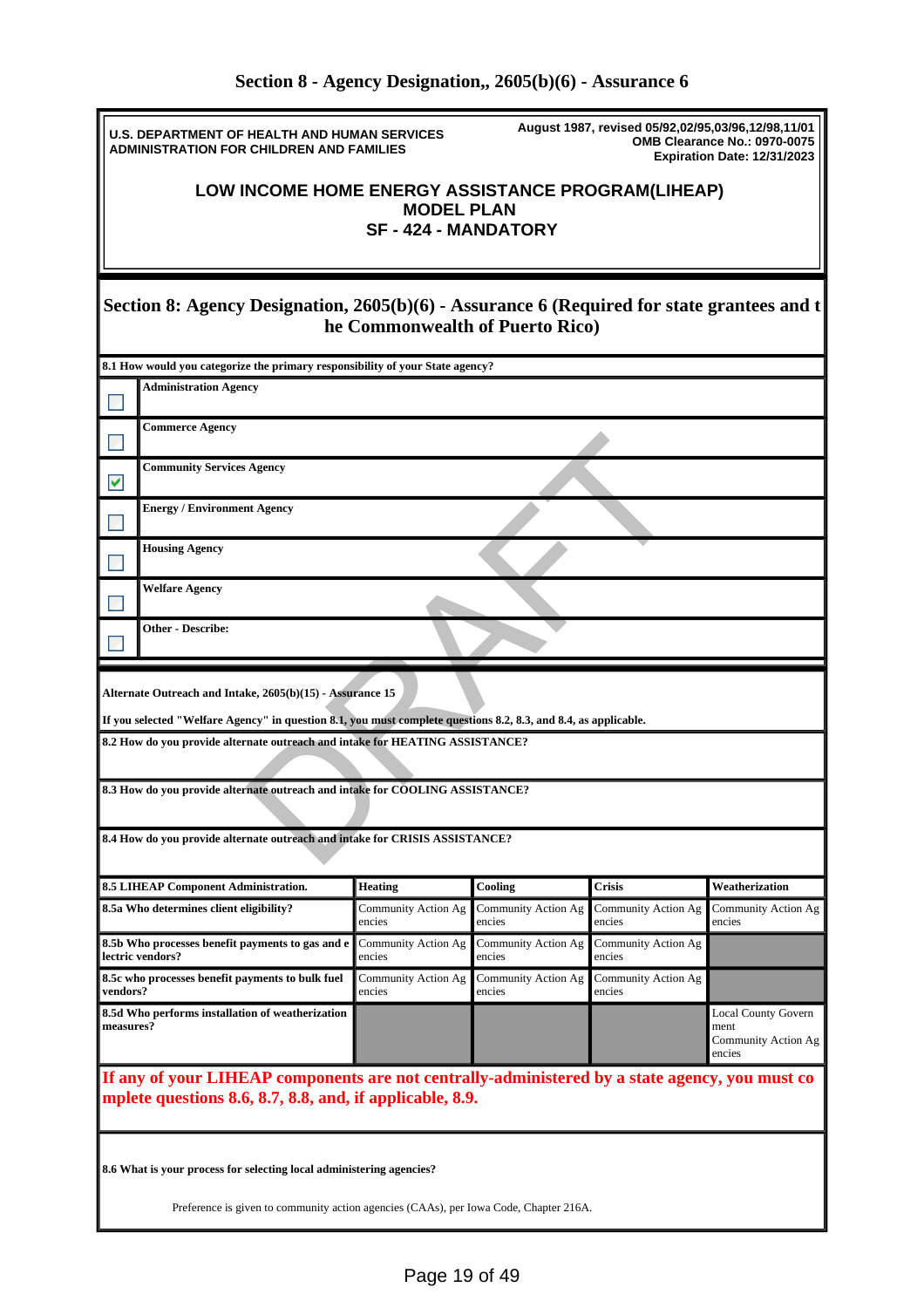|                                                                              | 8.7 How many local administering agencies do you use? 16                                                                                                                   |
|------------------------------------------------------------------------------|----------------------------------------------------------------------------------------------------------------------------------------------------------------------------|
| $\bigcirc$ Yes<br>$\textcircled{\scriptsize{\textsf{P}}}\xspace_{\text{No}}$ | 8.8 Have you changed any local administering agencies in the last year?                                                                                                    |
|                                                                              | 8.9 If so, why?                                                                                                                                                            |
|                                                                              | Agency was in noncompliance with grantee requirements for LIHEAP -                                                                                                         |
|                                                                              | Agency is under criminal investigation                                                                                                                                     |
|                                                                              | <b>Added agency</b>                                                                                                                                                        |
|                                                                              | <b>Agency closed</b>                                                                                                                                                       |
|                                                                              | Other - describe                                                                                                                                                           |
|                                                                              |                                                                                                                                                                            |
|                                                                              | If any of the above questions require further explanation or clarification that could not be made in<br>the fields provided, attach a document with said explanation here. |
|                                                                              |                                                                                                                                                                            |
|                                                                              |                                                                                                                                                                            |
|                                                                              |                                                                                                                                                                            |

Page 20 of 49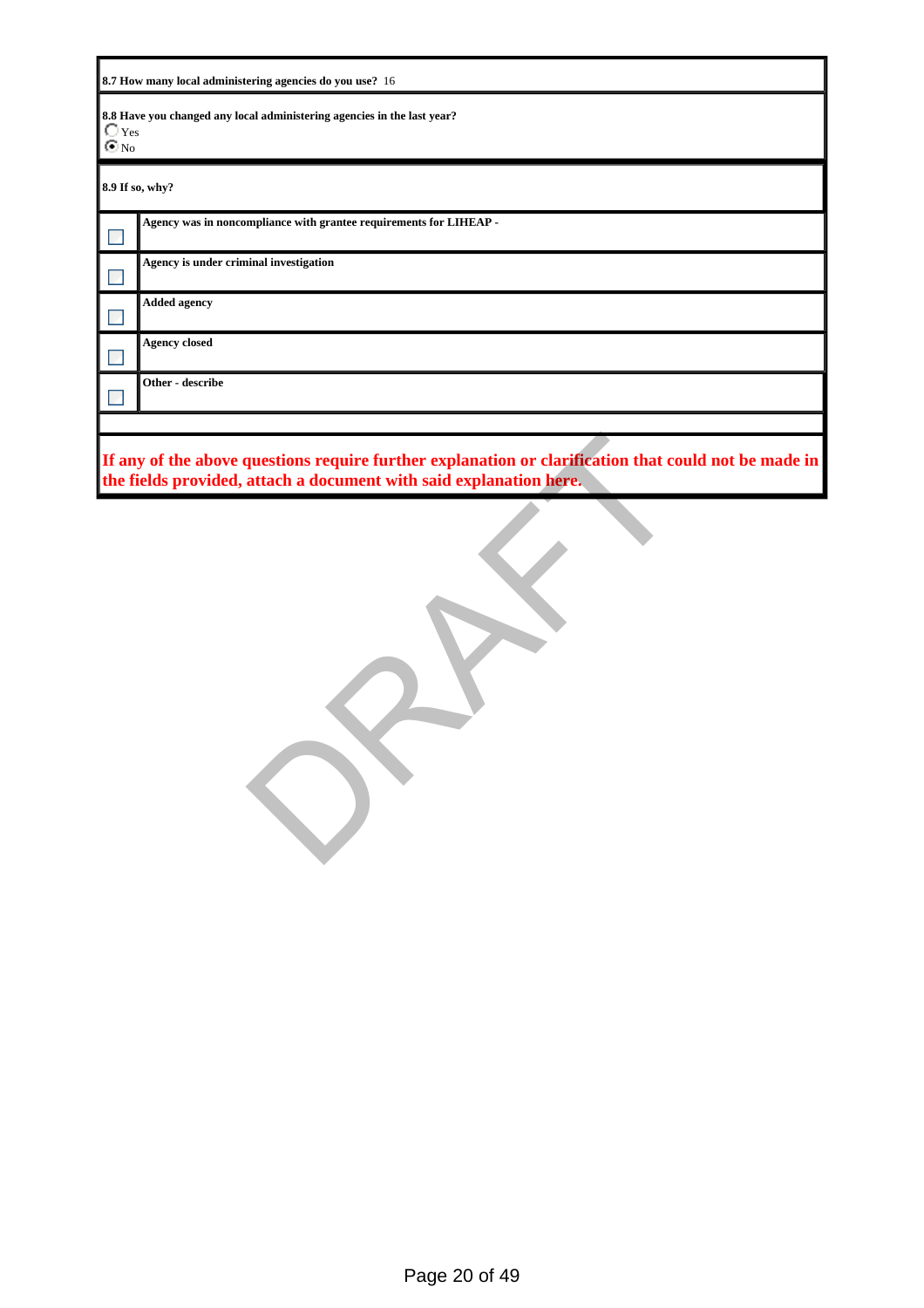<span id="page-20-0"></span>

| Section 9 - Energy Suppliers,, 2605(b)(7) - Assurance 7                                                                                                                                                                                                                                                                                                                                                                                                                                                                                |  |
|----------------------------------------------------------------------------------------------------------------------------------------------------------------------------------------------------------------------------------------------------------------------------------------------------------------------------------------------------------------------------------------------------------------------------------------------------------------------------------------------------------------------------------------|--|
| August 1987, revised 05/92,02/95,03/96,12/98,11/01<br><b>U.S. DEPARTMENT OF HEALTH AND HUMAN SERVICES</b><br><b>OMB Clearance No.: 0970-0075</b><br><b>ADMINISTRATION FOR CHILDREN AND FAMILIES</b><br>Expiration Date: 12/31/2023                                                                                                                                                                                                                                                                                                     |  |
| LOW INCOME HOME ENERGY ASSISTANCE PROGRAM(LIHEAP)                                                                                                                                                                                                                                                                                                                                                                                                                                                                                      |  |
| <b>MODEL PLAN</b><br><b>SF-424-MANDATORY</b>                                                                                                                                                                                                                                                                                                                                                                                                                                                                                           |  |
|                                                                                                                                                                                                                                                                                                                                                                                                                                                                                                                                        |  |
|                                                                                                                                                                                                                                                                                                                                                                                                                                                                                                                                        |  |
| Section 9: Energy Suppliers, 2605(b)(7) - Assurance 7                                                                                                                                                                                                                                                                                                                                                                                                                                                                                  |  |
| 9.1 Do you make payments directly to home energy suppliers?                                                                                                                                                                                                                                                                                                                                                                                                                                                                            |  |
| $\odot$ Yes $\odot$ No<br><b>Heating</b>                                                                                                                                                                                                                                                                                                                                                                                                                                                                                               |  |
| $C$ Yes $C$ No<br>Cooling                                                                                                                                                                                                                                                                                                                                                                                                                                                                                                              |  |
| $\odot$ Yes $\odot$ No<br><b>Crisis</b>                                                                                                                                                                                                                                                                                                                                                                                                                                                                                                |  |
| Are there exceptions? $\bullet$ Yes $\bullet$ No                                                                                                                                                                                                                                                                                                                                                                                                                                                                                       |  |
| If yes, Describe.                                                                                                                                                                                                                                                                                                                                                                                                                                                                                                                      |  |
| Eligible households who pay an undesignated portion of their rent toward energy costs will receive assis<br>tance sent directly to their secondary (electric) provider.                                                                                                                                                                                                                                                                                                                                                                |  |
| Direct payments to eligible households must be approved by the state office in all circumstances with th<br>e exception of the following:                                                                                                                                                                                                                                                                                                                                                                                              |  |
| When both primary and secondary utilities are included in the rent and the account is in the landlord's name. *                                                                                                                                                                                                                                                                                                                                                                                                                        |  |
| When a CAA is unable to locate a vendor for a deliverable fuel LIHEAP customer (e.g., vendor will not sign a General Vendor Agreement, or a<br>vendor is not able to service the tank because it belongs to a different vendor, the household has a small tank (e.g., 20 gallon) and the vendor wi<br>Il not make a delivery or a fill, etc.), they are required to offer a choice of either a direct pay to the LIHEAP customer or payment to a secondar<br>y vendor, and the deliverable fuel LIHEAP customer chooses a direct pay.* |  |
| If unable to establish another source of heat, the funds for which the household is eligible are to be made as a direct payment. Direct payment is<br>made with the hope that the LIHEAP customer is able to find an alternate source of fuel or perhaps another place to stay, until they can pay the<br>bill and be reconnected.                                                                                                                                                                                                     |  |
| The assistance award for households whose primary source of heat is wood/coal/corn will be forwarded to the household's electric supplier if a<br>$\bullet$<br>suitable wood/coal/corn vendor is not available. If no electric supplier exists, a direct payment to the LIHEAP customer may be made. *                                                                                                                                                                                                                                 |  |
| * The CAA must have verified documentation for any direct payments.                                                                                                                                                                                                                                                                                                                                                                                                                                                                    |  |
| 9.2 How do you notify the client of the amount of assistance paid?                                                                                                                                                                                                                                                                                                                                                                                                                                                                     |  |
| A determination letter is given to clients at the time of application.                                                                                                                                                                                                                                                                                                                                                                                                                                                                 |  |
| 9.3 How do you assure that the home energy supplier will charge the eligible household, in the normal billing process, the difference between the<br>actual cost of the home energy and the amount of the payment?                                                                                                                                                                                                                                                                                                                     |  |
| This is included as a provision in our vendor agreements and monitored for compliance.                                                                                                                                                                                                                                                                                                                                                                                                                                                 |  |
| 9.4 How do you assure that no household receiving assistance under this title will be treated adversely because of their receipt of LIHEAP assista<br>nce?                                                                                                                                                                                                                                                                                                                                                                             |  |
| This is included as a provision in our vendor agreements and monitored for compliance.                                                                                                                                                                                                                                                                                                                                                                                                                                                 |  |
| 9.5. Do you make payments contingent on unregulated vendors taking appropriate measures to alleviate the energy burdens of eligible household<br>$\bigcirc$ Yes $\bigcirc$ No                                                                                                                                                                                                                                                                                                                                                          |  |
| If so, describe the measures unregulated vendors may take.                                                                                                                                                                                                                                                                                                                                                                                                                                                                             |  |
| If any of the above questions require further explanation or clarification that could not be made in<br>the fields provided, attach a document with said explanation here.                                                                                                                                                                                                                                                                                                                                                             |  |
|                                                                                                                                                                                                                                                                                                                                                                                                                                                                                                                                        |  |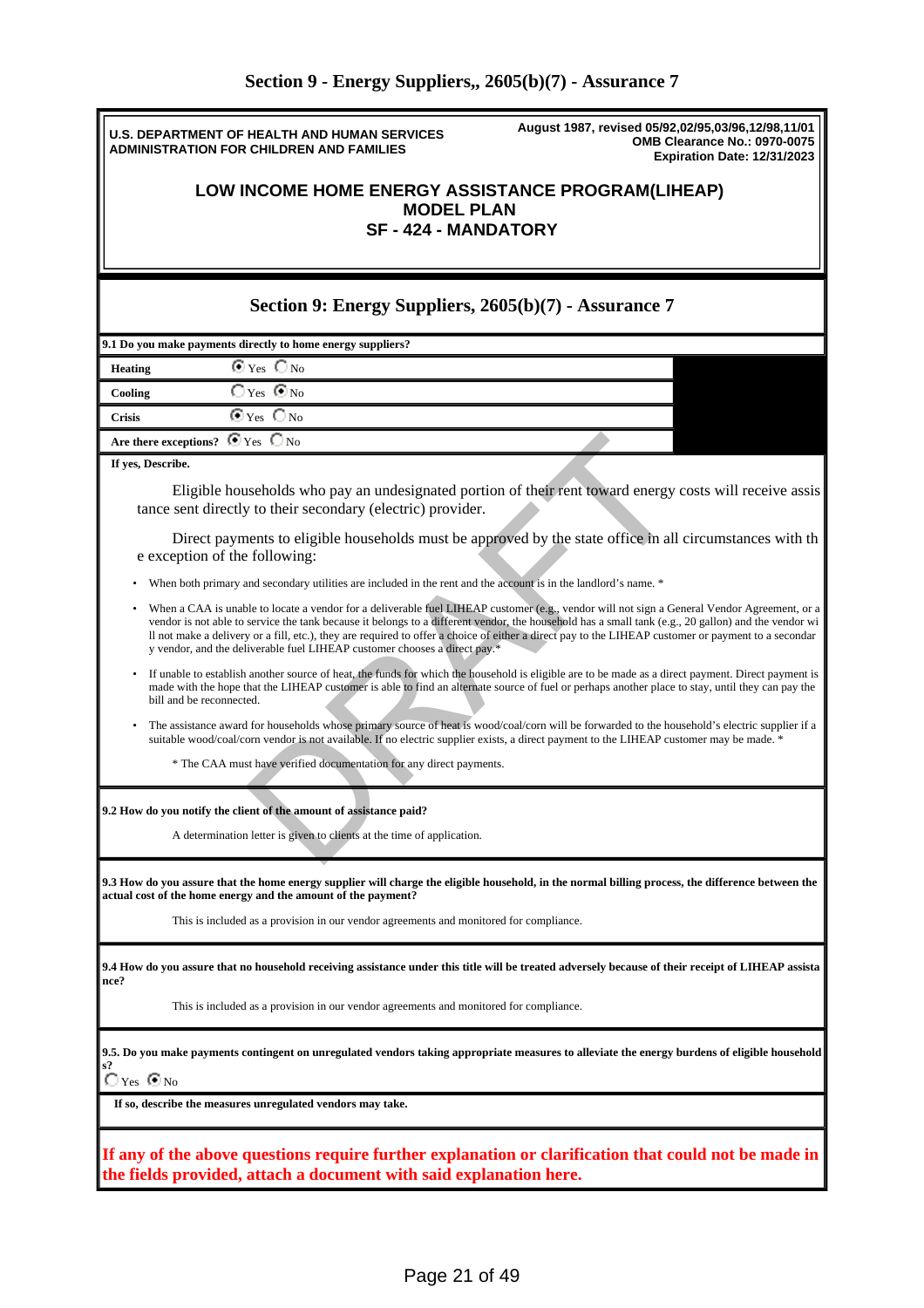<span id="page-21-0"></span>

| Section 10 - Program, Fiscal Monitoring, and Audit, 2605(b)(10) - Assurance 10 |
|--------------------------------------------------------------------------------|
|--------------------------------------------------------------------------------|

| <b>U.S. DEPARTMENT OF HEALTH AND HUMAN SERVICES</b><br><b>ADMINISTRATION FOR CHILDREN AND FAMILIES</b>                                                                                                                                                                                           | August 1987, revised 05/92,02/95,03/96,12/98,11/01<br><b>OMB Clearance No.: 0970-0075</b><br>Expiration Date: 12/31/2023                                                                                                                                                                                                                                                                                                                                                                                                                                                                                                                                                                                                                                                                                                                                                                                                                                                                                                                                    |
|--------------------------------------------------------------------------------------------------------------------------------------------------------------------------------------------------------------------------------------------------------------------------------------------------|-------------------------------------------------------------------------------------------------------------------------------------------------------------------------------------------------------------------------------------------------------------------------------------------------------------------------------------------------------------------------------------------------------------------------------------------------------------------------------------------------------------------------------------------------------------------------------------------------------------------------------------------------------------------------------------------------------------------------------------------------------------------------------------------------------------------------------------------------------------------------------------------------------------------------------------------------------------------------------------------------------------------------------------------------------------|
| LOW INCOME HOME ENERGY ASSISTANCE PROGRAM(LIHEAP)<br><b>MODEL PLAN</b><br><b>SF-424-MANDATORY</b>                                                                                                                                                                                                |                                                                                                                                                                                                                                                                                                                                                                                                                                                                                                                                                                                                                                                                                                                                                                                                                                                                                                                                                                                                                                                             |
| Section 10: Program, Fiscal Monitoring, and Audit, 2605(b)(10)                                                                                                                                                                                                                                   |                                                                                                                                                                                                                                                                                                                                                                                                                                                                                                                                                                                                                                                                                                                                                                                                                                                                                                                                                                                                                                                             |
| 10.1. How do you ensure good fiscal accounting and tracking of LIHEAP funds?<br>rnmental organizations and programs, by an organization or person independent of agencies administering LIHEAP activities. The audits will be<br>30 days after completion.                                       | The Contractor must adhere to all applicable state and federal guidelines, laws, regulations, Office of Management and Budget (OMB) 2 C<br>FR Part 200, Uniform Administrative Requirements, Cost Principles, and Audit Requirements for Federal Awards. CAAs will be monitored by sta<br>te personnel on a regular basis to ensure regulation compliance. On-site visits to selected CAAs and their outreach offices will be conducted throu<br>ghout the program year. Monthly reporting requirements will help provide information necessary to determine whether or not CAAs are in compli<br>ance with program and fiscal regulations. The state will prepare/obtain financial and compliance audits of the Energy Assistance Program annuall<br>y pursuant to the Single Audit Act of 1984. The audits will be conducted in accordance with the Comptroller General's standards for audit of gove<br>made public on a timely basis. The Auditor of State will submit the audits to the legislature and Department of Health and Human Services within |
| <b>Audit Process</b>                                                                                                                                                                                                                                                                             |                                                                                                                                                                                                                                                                                                                                                                                                                                                                                                                                                                                                                                                                                                                                                                                                                                                                                                                                                                                                                                                             |
| 10.2. Is your LIHEAP program audited annually under the Single Audit Act and OMB Circular A - 133?<br>$\bigcirc$ Yes $\bigcirc$ No                                                                                                                                                               |                                                                                                                                                                                                                                                                                                                                                                                                                                                                                                                                                                                                                                                                                                                                                                                                                                                                                                                                                                                                                                                             |
| 10.3. Describe any audit findings rising to the level of material weakness or reportable condition cited in the A-133 audits, Grantee monitoring as<br>sessments, inspector general reviews, or other government agency reviews of the LIHEAP agency from the most recently audited fiscal year. |                                                                                                                                                                                                                                                                                                                                                                                                                                                                                                                                                                                                                                                                                                                                                                                                                                                                                                                                                                                                                                                             |
| No Findings $\vee$                                                                                                                                                                                                                                                                               |                                                                                                                                                                                                                                                                                                                                                                                                                                                                                                                                                                                                                                                                                                                                                                                                                                                                                                                                                                                                                                                             |
| <b>Finding</b><br><b>Brief Summary</b><br>Type                                                                                                                                                                                                                                                   | <b>Resolved?</b><br><b>Action Taken</b>                                                                                                                                                                                                                                                                                                                                                                                                                                                                                                                                                                                                                                                                                                                                                                                                                                                                                                                                                                                                                     |
|                                                                                                                                                                                                                                                                                                  |                                                                                                                                                                                                                                                                                                                                                                                                                                                                                                                                                                                                                                                                                                                                                                                                                                                                                                                                                                                                                                                             |
| $\mathbf{1}$                                                                                                                                                                                                                                                                                     |                                                                                                                                                                                                                                                                                                                                                                                                                                                                                                                                                                                                                                                                                                                                                                                                                                                                                                                                                                                                                                                             |
| 10.4. Audits of Local Administering Agencies<br>What types of annual audit requirements do you have in place for local administering agencies/district offices?<br>Select all that apply.                                                                                                        |                                                                                                                                                                                                                                                                                                                                                                                                                                                                                                                                                                                                                                                                                                                                                                                                                                                                                                                                                                                                                                                             |
| M<br>Local agencies/district offices are required to have an annual audit in compliance with Single Audit Act and OMB Circular A-133                                                                                                                                                             |                                                                                                                                                                                                                                                                                                                                                                                                                                                                                                                                                                                                                                                                                                                                                                                                                                                                                                                                                                                                                                                             |
| Local agencies/district offices are required to have an annual audit (other than A-133)                                                                                                                                                                                                          |                                                                                                                                                                                                                                                                                                                                                                                                                                                                                                                                                                                                                                                                                                                                                                                                                                                                                                                                                                                                                                                             |
| M<br>Local agencies/district offices' A-133 or other independent audits are reviewed by Grantee as part of compliance process.                                                                                                                                                                   |                                                                                                                                                                                                                                                                                                                                                                                                                                                                                                                                                                                                                                                                                                                                                                                                                                                                                                                                                                                                                                                             |
| M<br>Grantee conducts fiscal and program monitoring of local agencies/district offices                                                                                                                                                                                                           |                                                                                                                                                                                                                                                                                                                                                                                                                                                                                                                                                                                                                                                                                                                                                                                                                                                                                                                                                                                                                                                             |
| <b>Compliance Monitoring</b>                                                                                                                                                                                                                                                                     |                                                                                                                                                                                                                                                                                                                                                                                                                                                                                                                                                                                                                                                                                                                                                                                                                                                                                                                                                                                                                                                             |
| 10.5. Describe the Grantee's strategies for monitoring compliance with the Grantee's and Federal LIHEAP policies and procedures: Select all the<br>at apply                                                                                                                                      |                                                                                                                                                                                                                                                                                                                                                                                                                                                                                                                                                                                                                                                                                                                                                                                                                                                                                                                                                                                                                                                             |
| <b>Grantee employees:</b>                                                                                                                                                                                                                                                                        |                                                                                                                                                                                                                                                                                                                                                                                                                                                                                                                                                                                                                                                                                                                                                                                                                                                                                                                                                                                                                                                             |
| M<br><b>Internal program review</b>                                                                                                                                                                                                                                                              |                                                                                                                                                                                                                                                                                                                                                                                                                                                                                                                                                                                                                                                                                                                                                                                                                                                                                                                                                                                                                                                             |
| M<br><b>Departmental oversight</b>                                                                                                                                                                                                                                                               |                                                                                                                                                                                                                                                                                                                                                                                                                                                                                                                                                                                                                                                                                                                                                                                                                                                                                                                                                                                                                                                             |
| v<br>Secondary review of invoices and payments                                                                                                                                                                                                                                                   |                                                                                                                                                                                                                                                                                                                                                                                                                                                                                                                                                                                                                                                                                                                                                                                                                                                                                                                                                                                                                                                             |
| Other program review mechanisms are in place. Describe:                                                                                                                                                                                                                                          |                                                                                                                                                                                                                                                                                                                                                                                                                                                                                                                                                                                                                                                                                                                                                                                                                                                                                                                                                                                                                                                             |
|                                                                                                                                                                                                                                                                                                  |                                                                                                                                                                                                                                                                                                                                                                                                                                                                                                                                                                                                                                                                                                                                                                                                                                                                                                                                                                                                                                                             |
| <b>Local Administering Agencies / District Offices:</b>                                                                                                                                                                                                                                          |                                                                                                                                                                                                                                                                                                                                                                                                                                                                                                                                                                                                                                                                                                                                                                                                                                                                                                                                                                                                                                                             |
| M<br>On - site evaluation                                                                                                                                                                                                                                                                        |                                                                                                                                                                                                                                                                                                                                                                                                                                                                                                                                                                                                                                                                                                                                                                                                                                                                                                                                                                                                                                                             |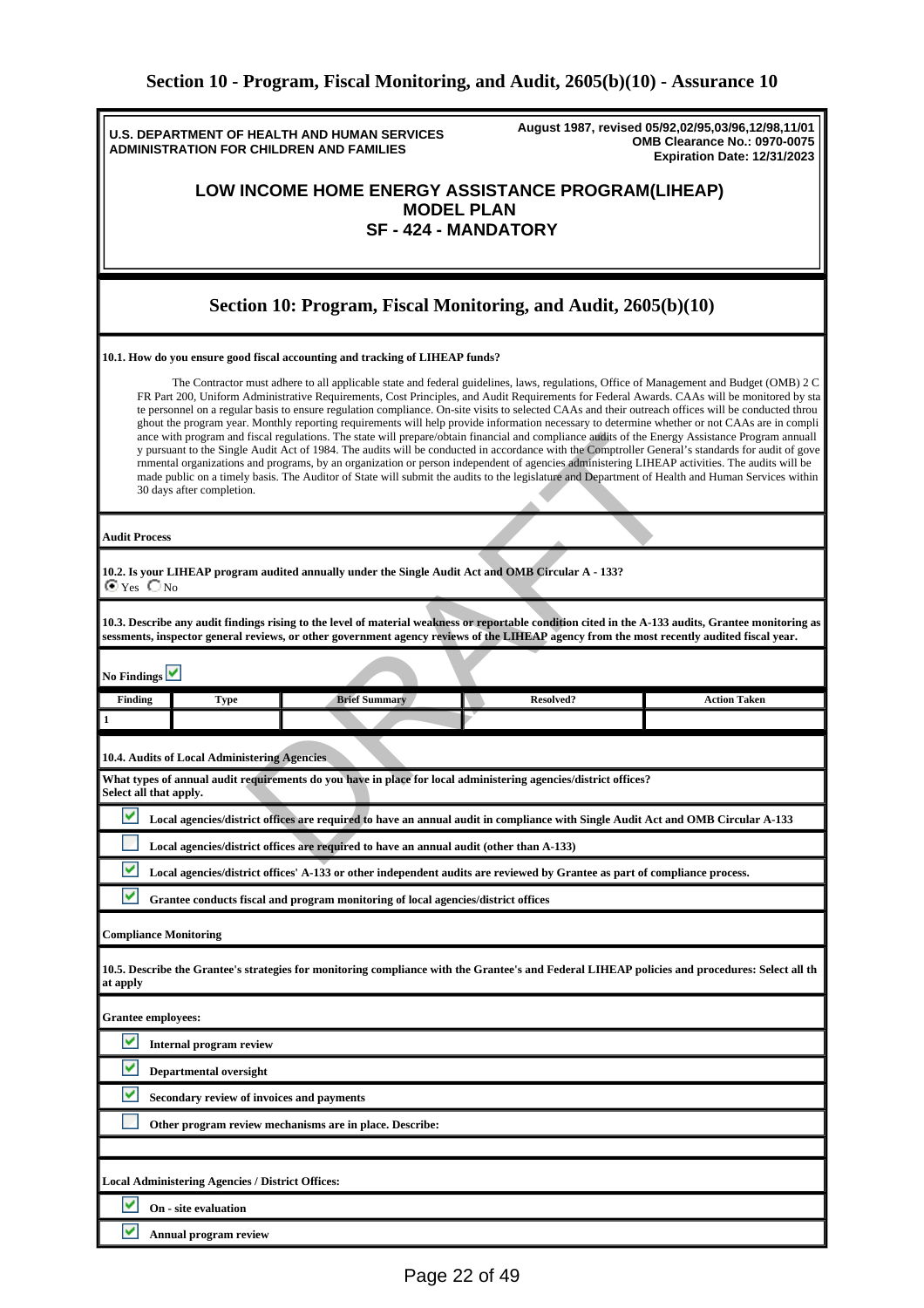| Monitoring through central database                                                                                                                                                                                                                                                                                                    |
|----------------------------------------------------------------------------------------------------------------------------------------------------------------------------------------------------------------------------------------------------------------------------------------------------------------------------------------|
| <b>Desk reviews</b>                                                                                                                                                                                                                                                                                                                    |
| v<br><b>Client File Testing / Sampling</b>                                                                                                                                                                                                                                                                                             |
| Other program review mechanisms are in place. Describe:                                                                                                                                                                                                                                                                                |
|                                                                                                                                                                                                                                                                                                                                        |
| 10.6 Explain, or attach a copy of your local agency monitoring schedule and protocol.                                                                                                                                                                                                                                                  |
| Every community action agency is monitored annually for programmatic and fiscal compliance. On-site evaluation visits and/or desk revie<br>ws will specifically monitor:                                                                                                                                                               |
| * Outreach efforts, including hours available for clients to apply and protection of client confidentiality                                                                                                                                                                                                                            |
| * Coordination with other human service agencies                                                                                                                                                                                                                                                                                       |
| * The opportunity for a client to complete an application within ten (10) days of initial contact                                                                                                                                                                                                                                      |
| * Time elapsed between application date and payment made to vendor on behalf of client (agencies shall strive to keep elapsed time at four<br>teen (14) days or less)                                                                                                                                                                  |
| * Proper verification of household income, correct eligibility determination, and accurate award calculation                                                                                                                                                                                                                           |
| * Determination of eligibility at time of application with client letter and appeal and hearing procedure provided to applicants at that time                                                                                                                                                                                          |
| * Upload to the data exchange server, where applicable, client application/approval/denial information for both primary and secondary ven<br>dors on a weekly basis                                                                                                                                                                    |
| * Weekly submission, where applicable, to the DCAA a composite listing of all applied/approved/denied and paid applications, including a<br>Il client characteristics, once a week from November through April 30th                                                                                                                    |
| * Correct and timely payments of assistance for households as provided in the State Plan                                                                                                                                                                                                                                               |
| * Signed vendor agreements with all vendors receiving LIHEAP funds                                                                                                                                                                                                                                                                     |
| * Appeal and hearing procedures                                                                                                                                                                                                                                                                                                        |
| * Administrative and associated program budget and costs                                                                                                                                                                                                                                                                               |
| * Accounting systems regarding collection of financial information reported to the DCAA and documentation of monthly financial reports<br>and funding requests                                                                                                                                                                         |
| * Other provisions covered in the Contract as deemed necessary and appropriate by DCAA                                                                                                                                                                                                                                                 |
|                                                                                                                                                                                                                                                                                                                                        |
| 10.7. Describe how you select local agencies for monitoring reviews.                                                                                                                                                                                                                                                                   |
| <b>Site Visits:</b><br>All 16 agencies are monitored within each fiscal year. The coronavirus pandemic limited on-site visits, and may continue to do so as state<br>and national coronavirus mitigation practices are in flux, but every attempt will be made to physically visit each agency during FY22 for on-site m<br>onitoring. |
| <b>Desk Reviews:</b>                                                                                                                                                                                                                                                                                                                   |
| All 16 agencies are monitored within each fiscal year which may include site visits and/or desk reviews.                                                                                                                                                                                                                               |
| 10.8. How often is each local agency monitored?                                                                                                                                                                                                                                                                                        |
| All 16 agencies are monitored within each fiscal year.                                                                                                                                                                                                                                                                                 |
| 10.9. What is the combined error rate for eligibility determinations? OPTIONAL                                                                                                                                                                                                                                                         |
| N/A                                                                                                                                                                                                                                                                                                                                    |
| 10.10. What is the combined error rate for benefit determinations? OPTIONAL                                                                                                                                                                                                                                                            |
| N/A                                                                                                                                                                                                                                                                                                                                    |
| 10.11. How many local agencies are currently on corrective action plans for eligibility and/or benefit determination issues? 0                                                                                                                                                                                                         |
| 10.12. How many local agencies are currently on corrective action plans for financial accounting or administrative issues? 0                                                                                                                                                                                                           |
| If any of the above questions require further explanation or clarification that could not be made in<br>the fields provided, attach a document with said explanation here.                                                                                                                                                             |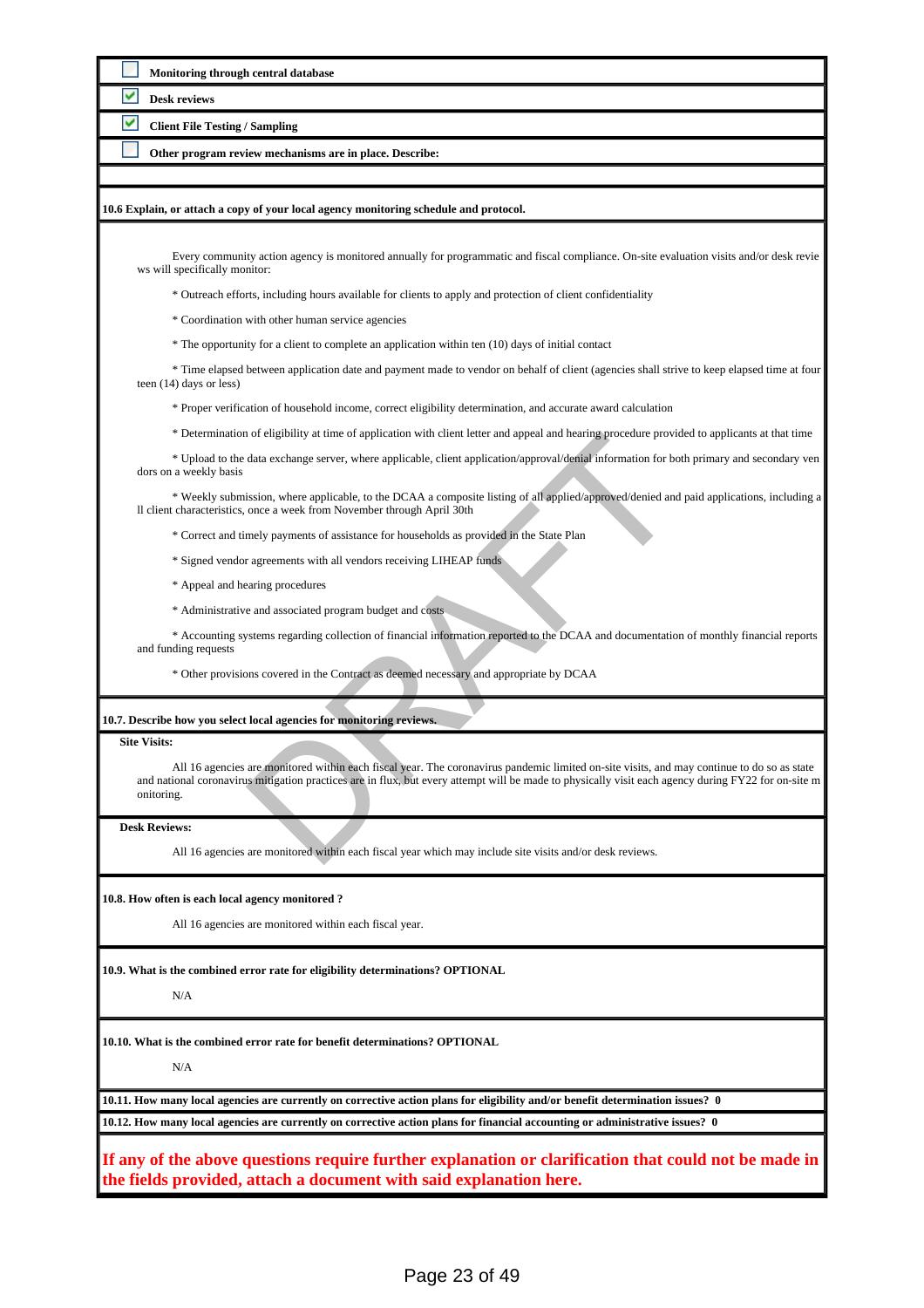# <span id="page-23-0"></span>**Section 11 - Timely and Meaningful Public Participation, , 2605(b)(12) - Assurance 12, 2605(c)(2)**

| <b>U.S. DEPARTMENT OF HEALTH AND HUMAN SERVICES</b><br><b>ADMINISTRATION FOR CHILDREN AND FAMILIES</b>                                                                                                                                                                                     | August 1987, revised 05/92,02/95,03/96,12/98,11/01<br><b>OMB Clearance No.: 0970-0075</b><br>Expiration Date: 12/31/2023 |  |  |  |  |  |  |
|--------------------------------------------------------------------------------------------------------------------------------------------------------------------------------------------------------------------------------------------------------------------------------------------|--------------------------------------------------------------------------------------------------------------------------|--|--|--|--|--|--|
| LOW INCOME HOME ENERGY ASSISTANCE PROGRAM(LIHEAP)                                                                                                                                                                                                                                          |                                                                                                                          |  |  |  |  |  |  |
| <b>MODEL PLAN</b>                                                                                                                                                                                                                                                                          |                                                                                                                          |  |  |  |  |  |  |
| <b>SF-424-MANDATORY</b>                                                                                                                                                                                                                                                                    |                                                                                                                          |  |  |  |  |  |  |
|                                                                                                                                                                                                                                                                                            |                                                                                                                          |  |  |  |  |  |  |
|                                                                                                                                                                                                                                                                                            |                                                                                                                          |  |  |  |  |  |  |
| Section 11: Timely and Meaningful Public Participation, 2605(b)(12), 2605(C)(2)                                                                                                                                                                                                            |                                                                                                                          |  |  |  |  |  |  |
| 11.1 How did you obtain input from the public in the development of your LIHEAP plan?<br>Select all that apply.                                                                                                                                                                            |                                                                                                                          |  |  |  |  |  |  |
| <b>Tribal Council meeting(s)</b>                                                                                                                                                                                                                                                           |                                                                                                                          |  |  |  |  |  |  |
| ᢦ<br><b>Public Hearing(s)</b>                                                                                                                                                                                                                                                              |                                                                                                                          |  |  |  |  |  |  |
| v<br>Draft Plan posted to website and available for comment                                                                                                                                                                                                                                |                                                                                                                          |  |  |  |  |  |  |
| v<br>Hard copy of plan is available for public view and comment                                                                                                                                                                                                                            |                                                                                                                          |  |  |  |  |  |  |
| v<br>Comments from applicants are recorded                                                                                                                                                                                                                                                 |                                                                                                                          |  |  |  |  |  |  |
| v<br><b>Request for comments on draft Plan is advertised</b>                                                                                                                                                                                                                               |                                                                                                                          |  |  |  |  |  |  |
| v<br>Stakeholder consultation meeting(s)                                                                                                                                                                                                                                                   |                                                                                                                          |  |  |  |  |  |  |
| ᢦ<br>Comments are solicited during outreach activities                                                                                                                                                                                                                                     |                                                                                                                          |  |  |  |  |  |  |
| v<br>Other - Describe:                                                                                                                                                                                                                                                                     |                                                                                                                          |  |  |  |  |  |  |
| The state meets formally 5 times a year with the Iowa Directors of Energy Assistance (IDEA). These are the agency staff that head the CA<br>As' LIHEAP program. Policy changes are formulated and discussed at these meetings. IDEA meetings also provide train the trainer opportunities. |                                                                                                                          |  |  |  |  |  |  |
| Due to the coronavirus pandemic, meetings have been held virtually and quite frequently, which we anticipate will continue throughout FY<br>2022.                                                                                                                                          |                                                                                                                          |  |  |  |  |  |  |
| 11.2 What changes did you make to your LIHEAP plan as a result of this participation?                                                                                                                                                                                                      |                                                                                                                          |  |  |  |  |  |  |
|                                                                                                                                                                                                                                                                                            |                                                                                                                          |  |  |  |  |  |  |
| Public Hearings, 2605(a)(2) - For States and the Commonwealth of Puerto Rico Only                                                                                                                                                                                                          |                                                                                                                          |  |  |  |  |  |  |
|                                                                                                                                                                                                                                                                                            |                                                                                                                          |  |  |  |  |  |  |
| 11.3 List the date and location(s) that you held public hearing(s) on the proposed use and distribution of your LIHEAP funds?                                                                                                                                                              |                                                                                                                          |  |  |  |  |  |  |
| Date                                                                                                                                                                                                                                                                                       | <b>Event Description</b>                                                                                                 |  |  |  |  |  |  |
| $\mathbf{1}$                                                                                                                                                                                                                                                                               |                                                                                                                          |  |  |  |  |  |  |
| 11.4. How many parties commented on your plan at the hearing(s)?                                                                                                                                                                                                                           |                                                                                                                          |  |  |  |  |  |  |
| 11.5 Summarize the comments you received at the hearing(s).                                                                                                                                                                                                                                |                                                                                                                          |  |  |  |  |  |  |
|                                                                                                                                                                                                                                                                                            |                                                                                                                          |  |  |  |  |  |  |
|                                                                                                                                                                                                                                                                                            |                                                                                                                          |  |  |  |  |  |  |
| 11.6 What changes did you make to your LIHEAP plan as a result of the comments received at the public hearing(s)?                                                                                                                                                                          |                                                                                                                          |  |  |  |  |  |  |
|                                                                                                                                                                                                                                                                                            |                                                                                                                          |  |  |  |  |  |  |
| If any of the above questions require further explanation or clarification that could not be made in                                                                                                                                                                                       |                                                                                                                          |  |  |  |  |  |  |
| the fields provided, attach a document with said explanation here.                                                                                                                                                                                                                         |                                                                                                                          |  |  |  |  |  |  |
|                                                                                                                                                                                                                                                                                            |                                                                                                                          |  |  |  |  |  |  |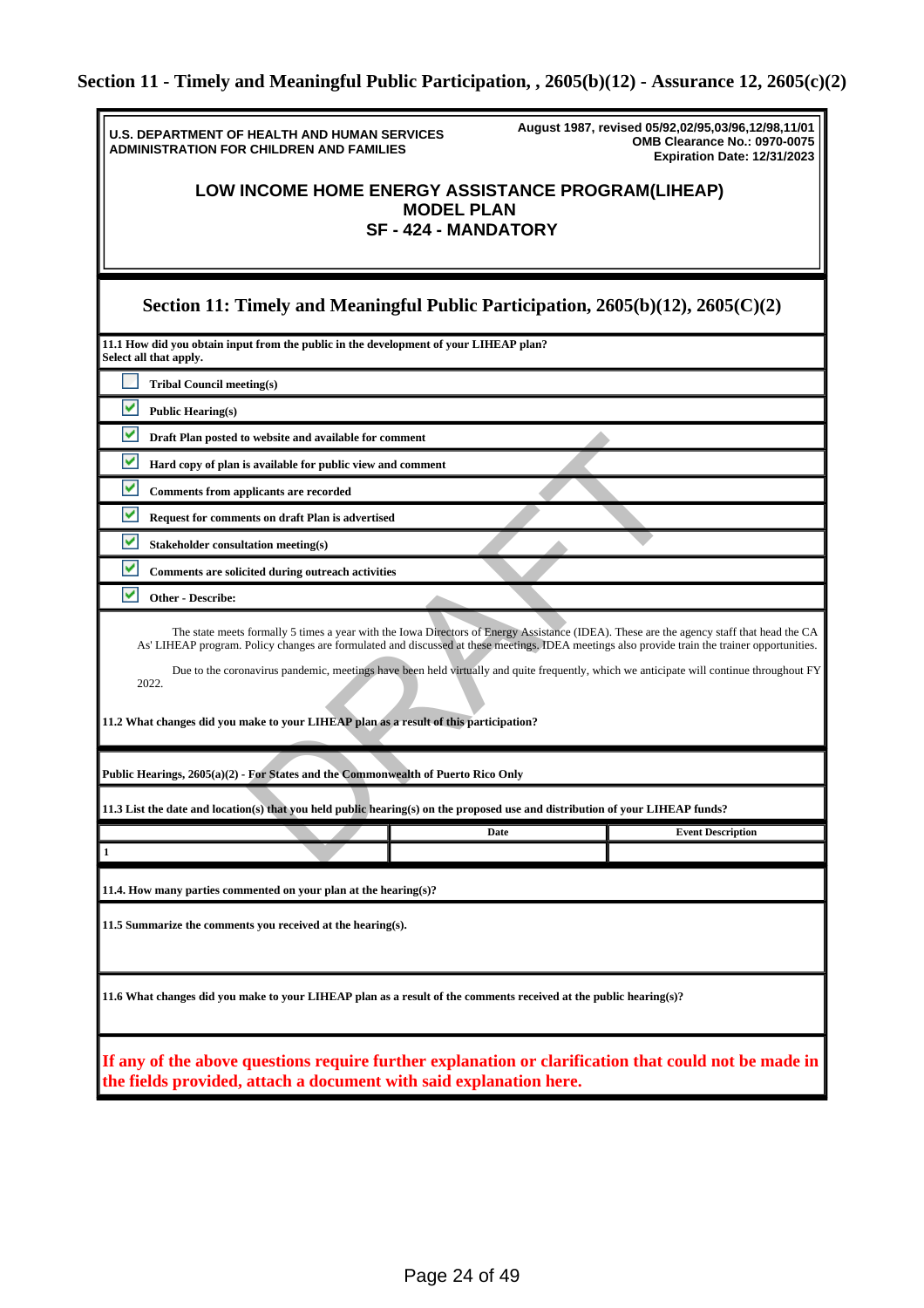<span id="page-24-0"></span>

| Section 12 - Fair Hearings, 2605(b)(13) - Assurance 13                                                                                                                                                                                                                                                                                                                                                                                                                                                                                                                               |  |  |  |  |  |  |
|--------------------------------------------------------------------------------------------------------------------------------------------------------------------------------------------------------------------------------------------------------------------------------------------------------------------------------------------------------------------------------------------------------------------------------------------------------------------------------------------------------------------------------------------------------------------------------------|--|--|--|--|--|--|
| August 1987, revised 05/92,02/95,03/96,12/98,11/01<br><b>U.S. DEPARTMENT OF HEALTH AND HUMAN SERVICES</b><br><b>OMB Clearance No.: 0970-0075</b><br><b>ADMINISTRATION FOR CHILDREN AND FAMILIES</b><br>Expiration Date: 12/31/2023                                                                                                                                                                                                                                                                                                                                                   |  |  |  |  |  |  |
| LOW INCOME HOME ENERGY ASSISTANCE PROGRAM(LIHEAP)                                                                                                                                                                                                                                                                                                                                                                                                                                                                                                                                    |  |  |  |  |  |  |
| <b>MODEL PLAN</b><br><b>SF-424-MANDATORY</b>                                                                                                                                                                                                                                                                                                                                                                                                                                                                                                                                         |  |  |  |  |  |  |
|                                                                                                                                                                                                                                                                                                                                                                                                                                                                                                                                                                                      |  |  |  |  |  |  |
| Section 12: Fair Hearings, 2605(b)(13) - Assurance 13                                                                                                                                                                                                                                                                                                                                                                                                                                                                                                                                |  |  |  |  |  |  |
| 12.1 How many fair hearings did the grantee have in the prior Federal fiscal year? 1                                                                                                                                                                                                                                                                                                                                                                                                                                                                                                 |  |  |  |  |  |  |
| 12.2 How many of those fair hearings resulted in the initial decision being reversed? 1                                                                                                                                                                                                                                                                                                                                                                                                                                                                                              |  |  |  |  |  |  |
| 12.3 Describe any policy and/or procedural changes made in the last Federal fiscal year as a result of fair hearings?                                                                                                                                                                                                                                                                                                                                                                                                                                                                |  |  |  |  |  |  |
| NA                                                                                                                                                                                                                                                                                                                                                                                                                                                                                                                                                                                   |  |  |  |  |  |  |
| 12.4 Describe your fair hearing procedures for households whose applications are denied.                                                                                                                                                                                                                                                                                                                                                                                                                                                                                             |  |  |  |  |  |  |
| An applicant may initiate an appeal if the application was denied, or incorrect facts or improper procedures were used to determine eligibil<br>ity, assistance amounts, or services. The applicant has 30 calendar days from the date of the approval or denial letter to appeal that decision by mai<br>ling or delivering the request for appeal to the local administering agency (LAA) at which the application was made.                                                                                                                                                       |  |  |  |  |  |  |
| If the LAA neither approves nor denies the application within 30 calendar days of receipt of a complete application, the applicant may treat<br>the failure to act as a denial. The applicant then has 30 additional calendar days to appeal.                                                                                                                                                                                                                                                                                                                                        |  |  |  |  |  |  |
| To appeal, the applicant (claimant) must submit a written appeal to the LAA at which they applied, and include the action the applicant wo<br>uld like taken, and any other information which might affect the decision. Those claimants unable to read or write shall have the LAA assist them<br>in reading, writing, or understanding appeals, hearings, and their associated procedures.                                                                                                                                                                                         |  |  |  |  |  |  |
| The LAA will act on the claimant's request and notify the claimant of the result in writing within seven calendar days of the date an appeal<br>was requested (postmark date if sent in mail).                                                                                                                                                                                                                                                                                                                                                                                       |  |  |  |  |  |  |
| If the claimant does not agree with the decision reached, the claimant may write the LAA within 14 calendar days of the decision (postmar<br>k date if sent in mail) and request that a state hearing be held with the Division of Community Action Agencies (DCAA). The claimant must expla<br>in in writing why the agency's decision is being appealed and include any information which might affect the decision.                                                                                                                                                               |  |  |  |  |  |  |
| The LAA will forward all information about the request for a hearing to the DCAA and a hearing will be scheduled within 14 calendar day<br>s of receipt of the appeal and request for a hearing. The claimant will receive written notice of a state scheduled hearing from the division. The not<br>ice will include the date, time, and place of the hearing. State hearings may be held by telephone at a mutually convenient time or in person. Durin<br>g the hearing, all information will be reviewed and a decision will be rendered by the division within 7 calendar days. |  |  |  |  |  |  |
| The client may appeal the decision of the DCAA to the Iowa Department of Inspection and Appeals (DIA). The client must submit a writte<br>n appeal to the DCAA within 7 calendar days (postmark date if sent in mail) of receiving the division's decision. The division will follow the appe<br>al procedures outlined in 481 – Chapter 10 of the Iowa Administrative Code.                                                                                                                                                                                                         |  |  |  |  |  |  |
| 12.5 When and how are applicants informed of these rights?                                                                                                                                                                                                                                                                                                                                                                                                                                                                                                                           |  |  |  |  |  |  |
| Each applicant is given a copy of the appeal procedure at the time of application. It is also posted at every intake site and on the state websi<br>te.                                                                                                                                                                                                                                                                                                                                                                                                                              |  |  |  |  |  |  |
| 12.6 Describe your fair hearing procedures for households whose applications are not acted on in a timely manner.                                                                                                                                                                                                                                                                                                                                                                                                                                                                    |  |  |  |  |  |  |
| Same as outlined in 12.4, the applicant gets the same approval/denial letter that also states their right to appeal in the event they be<br>lieve their application is not acted on in a timely manner. They will be notified that their application will be acted upon in 30 calendar day<br>s.                                                                                                                                                                                                                                                                                     |  |  |  |  |  |  |
| 12.7 When and how are applicants informed of these rights?                                                                                                                                                                                                                                                                                                                                                                                                                                                                                                                           |  |  |  |  |  |  |
| Each applicant is given a copy of the appeal procedure at the time of application that fully explains these rights. A copy the approval/denia<br>I letter that also outlines their right to appeal is also posted at every intake site and on the state website.                                                                                                                                                                                                                                                                                                                     |  |  |  |  |  |  |
| If any of the above questions require further explanation or clarification that could not be made in                                                                                                                                                                                                                                                                                                                                                                                                                                                                                 |  |  |  |  |  |  |

Page 25 of 49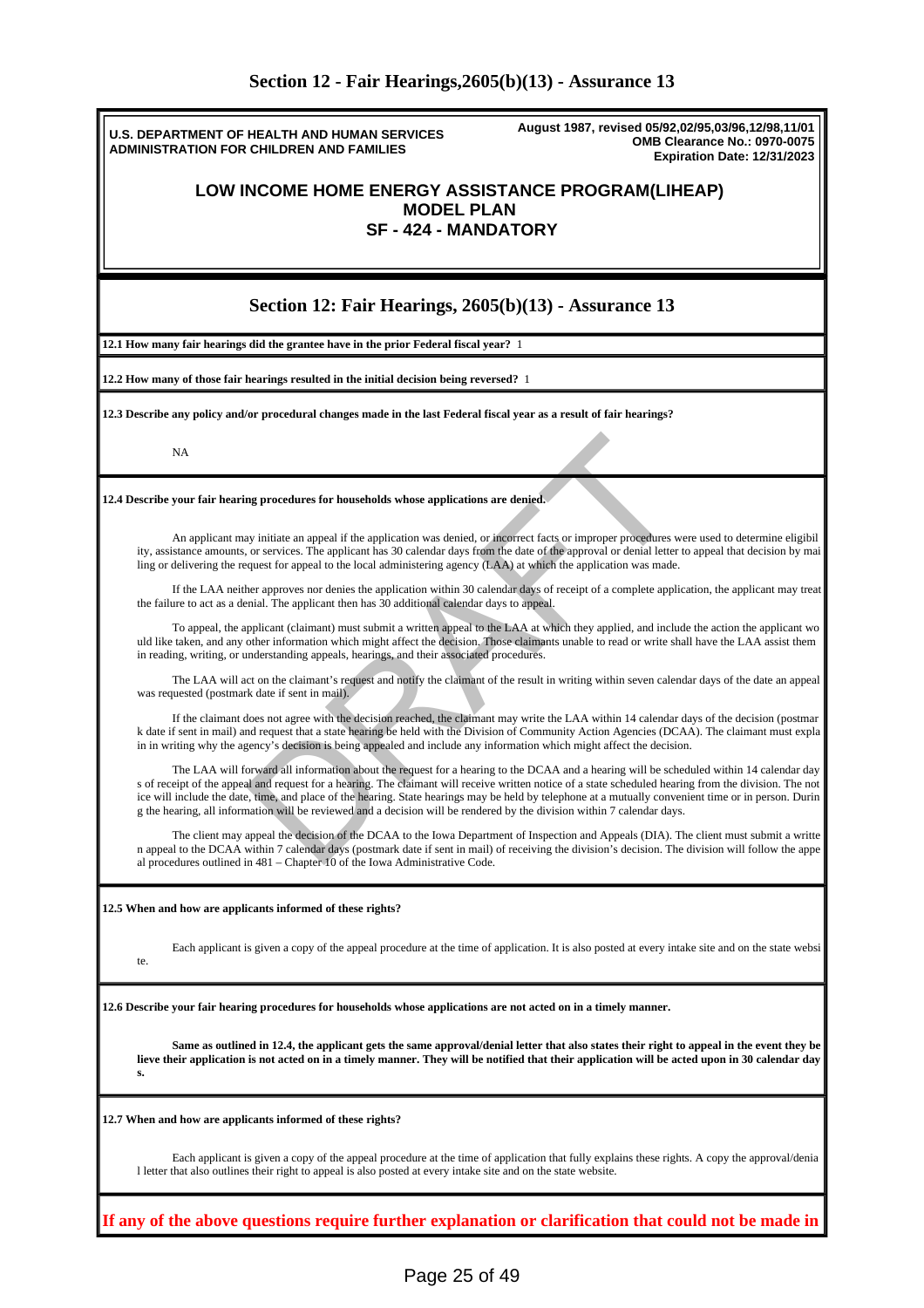RAFT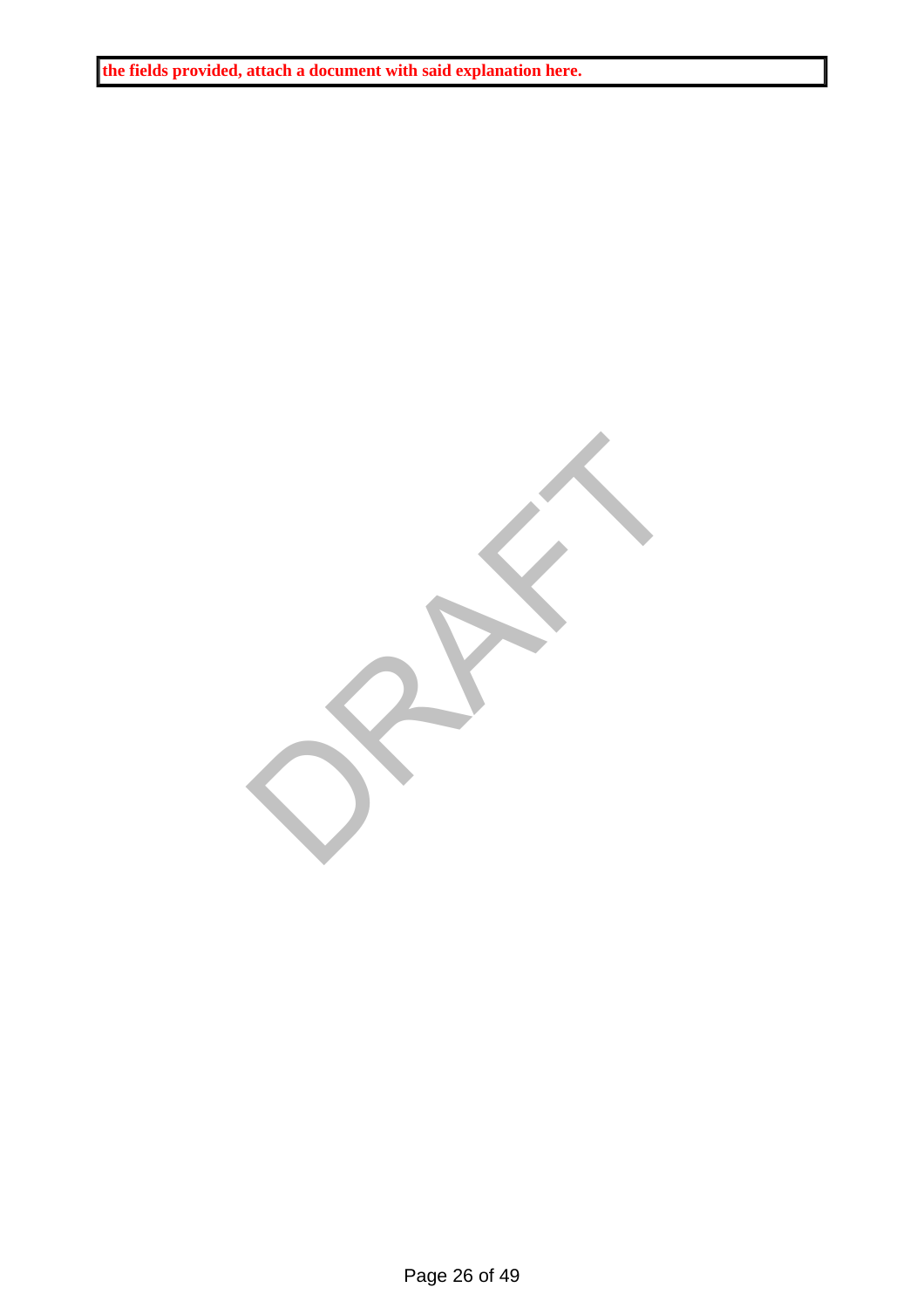| August 1987, revised 05/92,02/95,03/96,12/98,11/01<br>U.S. DEPARTMENT OF HEALTH AND HUMAN SERVICES<br><b>OMB Clearance No.: 0970-0075</b><br>ADMINISTRATION FOR CHILDREN AND FAMILIES<br>Expiration Date: 12/31/2023                                                                           |
|------------------------------------------------------------------------------------------------------------------------------------------------------------------------------------------------------------------------------------------------------------------------------------------------|
| LOW INCOME HOME ENERGY ASSISTANCE PROGRAM(LIHEAP)<br><b>MODEL PLAN</b><br><b>SF-424-MANDATORY</b>                                                                                                                                                                                              |
| Section 13: Reduction of home energy needs, 2605(b)(16) - Assurance 16                                                                                                                                                                                                                         |
| 13.1 Describe how you use LIHEAP funds to provide services that encourage and enable households to reduce their home energy needs and ther<br>eby the need for energy assistance?                                                                                                              |
| Examples include:                                                                                                                                                                                                                                                                              |
| <b>Conservation Education</b><br>• Printing and furnishing information about how to reduce energy usage (e.g., workshops, handouts, brochures, etc.)<br>How to obtain energy efficiency services (e.g., referrals)<br>One-on-one energy education                                              |
| Conservation Education materials are required to be distributed to all households applying for LIHEAP, including crisis applications.<br>Mailable and online applications are exempt from this requirement.                                                                                    |
| Low-Cost Energy Efficiency Measures<br>Examples include: plastic, heating unit filters, energy kits, etc.                                                                                                                                                                                      |
| Vendor Advocacy<br>Helping the client effectively communicate with the vendor to maintain service, etc.                                                                                                                                                                                        |
| Needs Assessment and Referral<br>Reviewing the client's case record and identifying the most appropriate referrals                                                                                                                                                                             |
| <b>Financial Counseling</b><br>Working with the client to improve financial management skills and proactively manage energy bills                                                                                                                                                              |
| Case Management – Short Term<br>Developing information and materials about services available to LIHEAP clients                                                                                                                                                                                |
| Developing an understanding of a client's needs and offering counseling during LIHEAP intake                                                                                                                                                                                                   |
| Case Management - Long Term<br>Developing a curriculum and training materials for service delivery                                                                                                                                                                                             |
| Working with clients on energy education and/or financial counseling over an extended time period                                                                                                                                                                                              |
| 13.2 How do you ensure that you don't use more than 5% of your LIHEAP funds for these activities?                                                                                                                                                                                              |
| These funds are allocated as a unique line item. Subgrantee budgets are monitored carefully for activities that could be captured under this<br>assurance.                                                                                                                                     |
| 13.3 Describe the impact of such activities on the number of households served in the previous Federal fiscal year.                                                                                                                                                                            |
| While not easily quantifiable, households receiving assistance or measures through conservation education and low-cost energy efficiency<br>will experience usage reduction. Other measures provided allowed them to get or retain utility service, or manage their money to a greater degree. |
| 13.4 Describe the level ofdirect benefitsprovided to those households in the previous Federal fiscal year.                                                                                                                                                                                     |
| N/A                                                                                                                                                                                                                                                                                            |
| 13.5 How many households applied for these services? Households do not apply, but are targeted for these services.                                                                                                                                                                             |
| 13.6 How many households received these services? 33,450                                                                                                                                                                                                                                       |
| If any of the above questions require further explanation or clarification that could not be made in                                                                                                                                                                                           |

<span id="page-26-0"></span>**Section 13 - Reduction of home energy needs,2605(b)(16) - Assurance 16**

**the fields provided, attach a document with said explanation here.**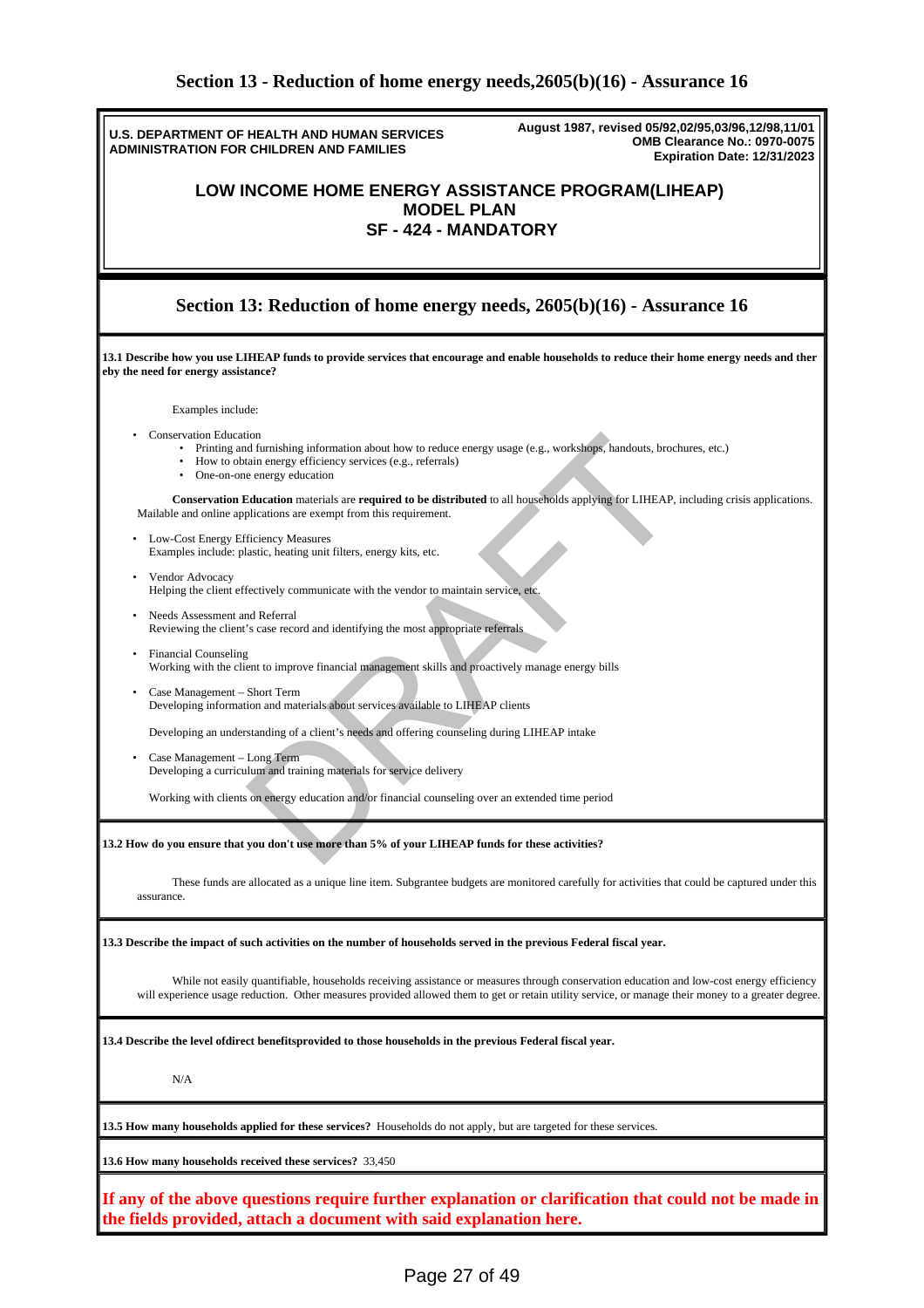RAFT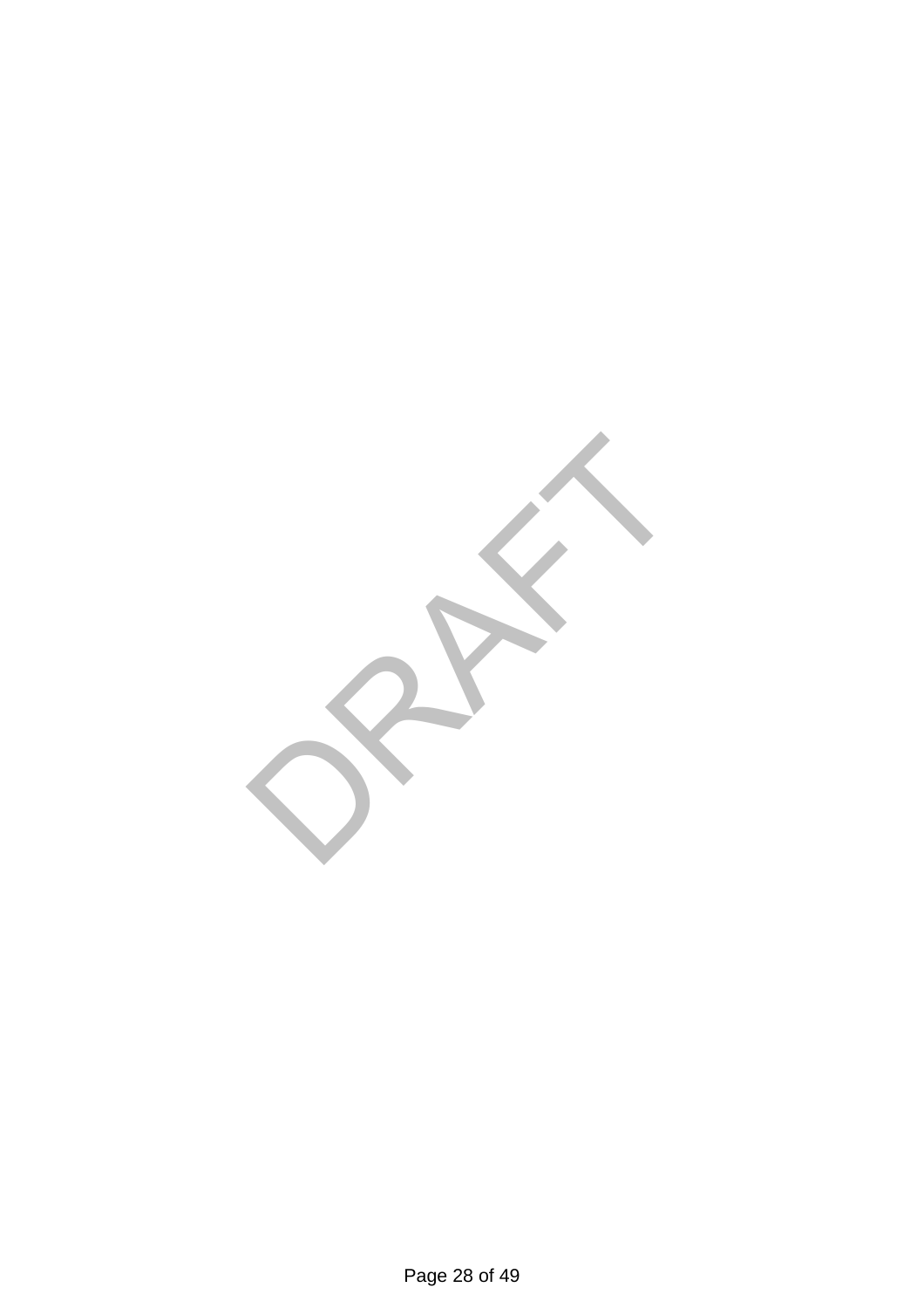<span id="page-28-0"></span>

|                                                                                                                                                                                                                                                      |                                                                                                                              | <b>U.S. DEPARTMENT OF HEALTH AND HUMAN SERVICES</b><br><b>ADMINISTRATION FOR CHILDREN AND FAMILIES</b>                                                                                                                                                                                       | August 1987, revised 05/92,02/95,03/96,12/98,11/01<br>OMB Clearance No.: 0970-0075<br><b>Expiration Date: 12/31/2023</b><br>LOW INCOME HOME ENERGY ASSISTANCE PROGRAM(LIHEAP)<br><b>MODEL PLAN</b><br><b>SF-424-MANDATORY</b>                                                                                                                                                                                    |  |  |  |
|------------------------------------------------------------------------------------------------------------------------------------------------------------------------------------------------------------------------------------------------------|------------------------------------------------------------------------------------------------------------------------------|----------------------------------------------------------------------------------------------------------------------------------------------------------------------------------------------------------------------------------------------------------------------------------------------|------------------------------------------------------------------------------------------------------------------------------------------------------------------------------------------------------------------------------------------------------------------------------------------------------------------------------------------------------------------------------------------------------------------|--|--|--|
| Section 14: Leveraging Incentive Program, 2607(A)                                                                                                                                                                                                    |                                                                                                                              |                                                                                                                                                                                                                                                                                              |                                                                                                                                                                                                                                                                                                                                                                                                                  |  |  |  |
| $\bigcirc$ Yes $\bigcirc$ No                                                                                                                                                                                                                         |                                                                                                                              | 14.1 Do you plan to submit an application for the leveraging incentive program?                                                                                                                                                                                                              |                                                                                                                                                                                                                                                                                                                                                                                                                  |  |  |  |
| 14.2 Describe instructions to any third parties and/or local agencies for submitting LIHEAP leveraging resource information and retaining recor<br>ds.<br>We continue to collect this information until such time as we are able to submit a report. |                                                                                                                              |                                                                                                                                                                                                                                                                                              |                                                                                                                                                                                                                                                                                                                                                                                                                  |  |  |  |
| 14.3 For each type of resource and/or benefit to be leveraged in the upcoming year that will meet the requirements of 45 C.F.R. § 96.87(d)(2)(iii),<br>describe the following:                                                                       |                                                                                                                              |                                                                                                                                                                                                                                                                                              |                                                                                                                                                                                                                                                                                                                                                                                                                  |  |  |  |
| <b>Resource</b>                                                                                                                                                                                                                                      | What is the type of<br>resource or benefit ?                                                                                 | What is the source(s) of the<br>resource?                                                                                                                                                                                                                                                    | How will the resource be integrated and coordinated with LIHEAP?                                                                                                                                                                                                                                                                                                                                                 |  |  |  |
| $\mathbf{1}$                                                                                                                                                                                                                                         | Customer Contributi<br>on Funds                                                                                              | These funds represent a legis<br>latively mandated customer c<br>ontribution program, for all s<br>tate regulated utilities. Custo<br>mers and members donate m<br>oney in addition to their ener<br>gy bill. The utility companies<br>also match donated funds wit<br>h funds of their own. | These funds are passed through to local community action agencies to augment LI<br>HEAP and Weatherization assistance to low-income households. This is a legislativ<br>e mandated program. Members of Iowa's community action agencies, the state ener<br>gy assistance office, the state weatherization office, and low-income representative<br>s were instrumental in establishing rules for these programs. |  |  |  |
| $\overline{\mathbf{c}}$                                                                                                                                                                                                                              | MidAmerican Energ<br>y, Interstate Power a<br>nd Light, Black Hills<br>Energy Weatherizati<br>on of low-income cus<br>tomers | These funds are the continuat<br>ion of a one-time legislativel<br>y mandated program that reg<br>ulated utilities return money<br>to low-income customers for<br>energy efficiency programs.                                                                                                | Program representatives have, and continue to document and report on low-income<br>households' energy burdens, and the impact of those burdens on the household's abi<br>lity to meet basic needs. Through personal contact with utility representatives, LIH<br>EAP program representatives have negotiated low-income energy efficiency fundin<br>g.                                                           |  |  |  |
| If any of the above questions require further explanation or clarification that could not be made in<br>the fields provided, attach a document with said explanation here.                                                                           |                                                                                                                              |                                                                                                                                                                                                                                                                                              |                                                                                                                                                                                                                                                                                                                                                                                                                  |  |  |  |
|                                                                                                                                                                                                                                                      |                                                                                                                              |                                                                                                                                                                                                                                                                                              |                                                                                                                                                                                                                                                                                                                                                                                                                  |  |  |  |

 $\overline{\mathbf{u}}$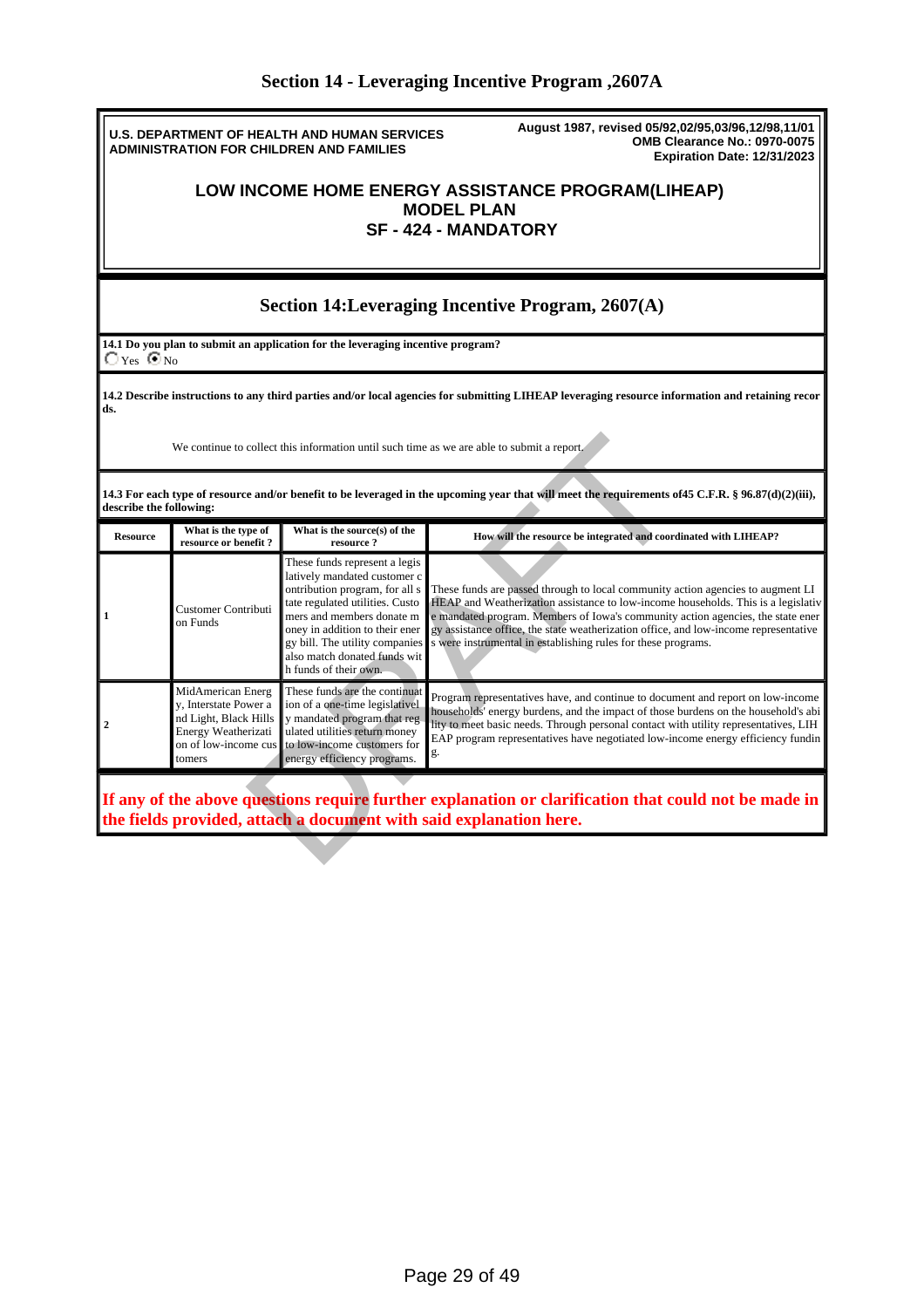**U.S. DEPARTMENT OF HEALTH AND HUMAN SERVICES ADMINISTRATION FOR CHILDREN AND FAMILIES August 1987, revised 05/92,02/95,03/96,12/98,11/01 OMB Clearance No.: 0970-0075 Expiration Date: 12/31/2023 LOW INCOME HOME ENERGY ASSISTANCE PROGRAM(LIHEAP) MODEL PLAN SF - 424 - MANDATORY Section 15: Training 15.1 Describe the training you provide for each of the following groups: a. Grantee Staff: Formal training on grantee policies and procedures How often? Annually Biannually As needed Other - Describe: Employees are provided with policy manual Other-Describe: b. Local Agencies: Formal training conference How often? Annually Biannually As needed Other - Describe: On-site training How often? Annually Biannually As needed Other - Describe: Employees are provided with policy manual Other - Describe c. Vendors Formal training conference How often? Annually Biannually As needed V Other - Describe:** The Iowa Utilities Board conducts customer service training annu ally. **Policies communicated through vendor agreements** eribe:<br>ided with policy manual<br>ference<br>cribe:

#### <span id="page-29-0"></span>**Section 15 - Training**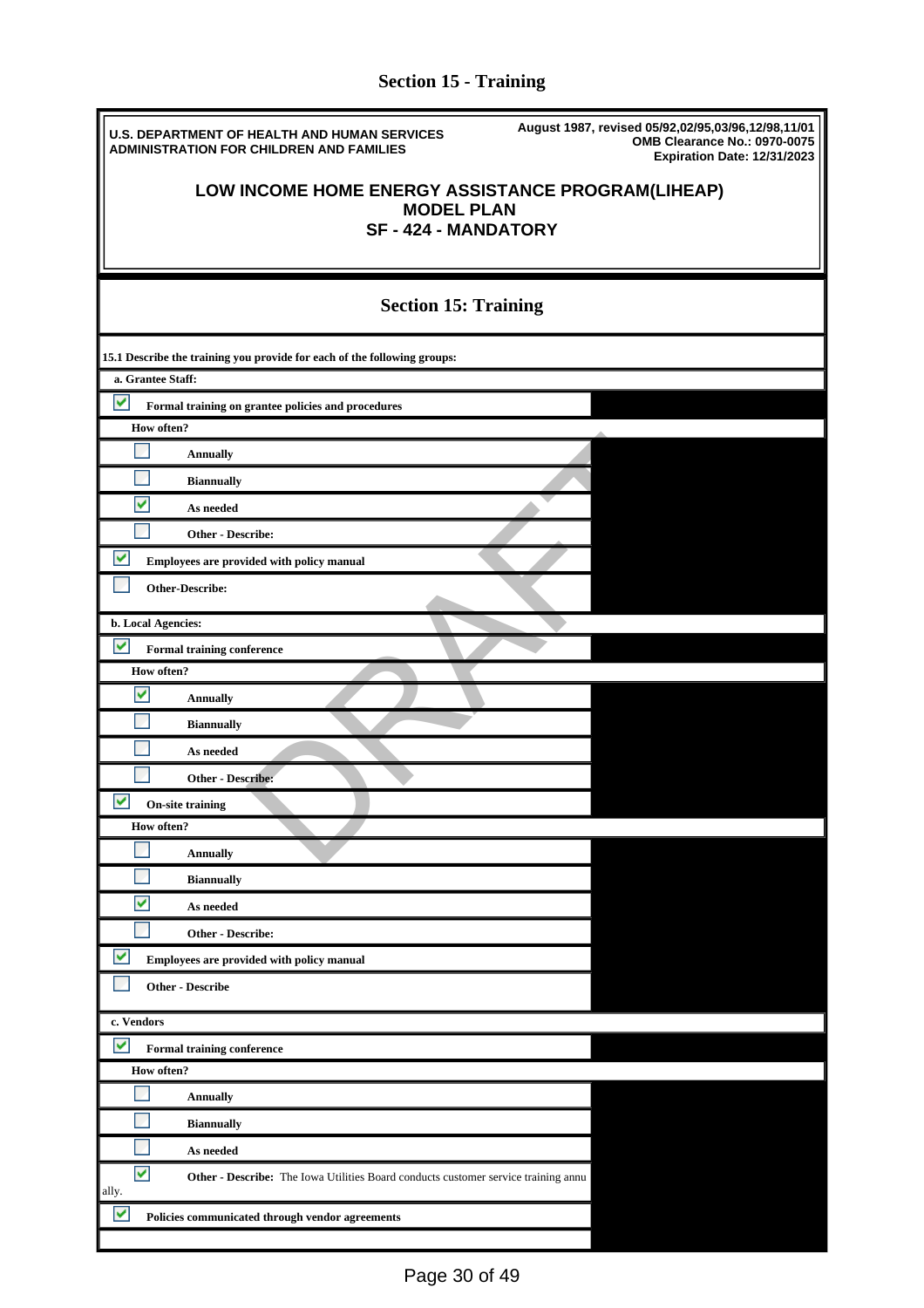|  |  |  | Policies are outlined in a vendor manual |  |  |  |  |  |
|--|--|--|------------------------------------------|--|--|--|--|--|
|--|--|--|------------------------------------------|--|--|--|--|--|

**Other - Describe:**

**15.2 Does your training program address fraud reporting and prevention?** Yes No

**If any of the above questions require further explanation or clarification that could not be made in the fields provided, attach a document with said explanation here.**

RAFT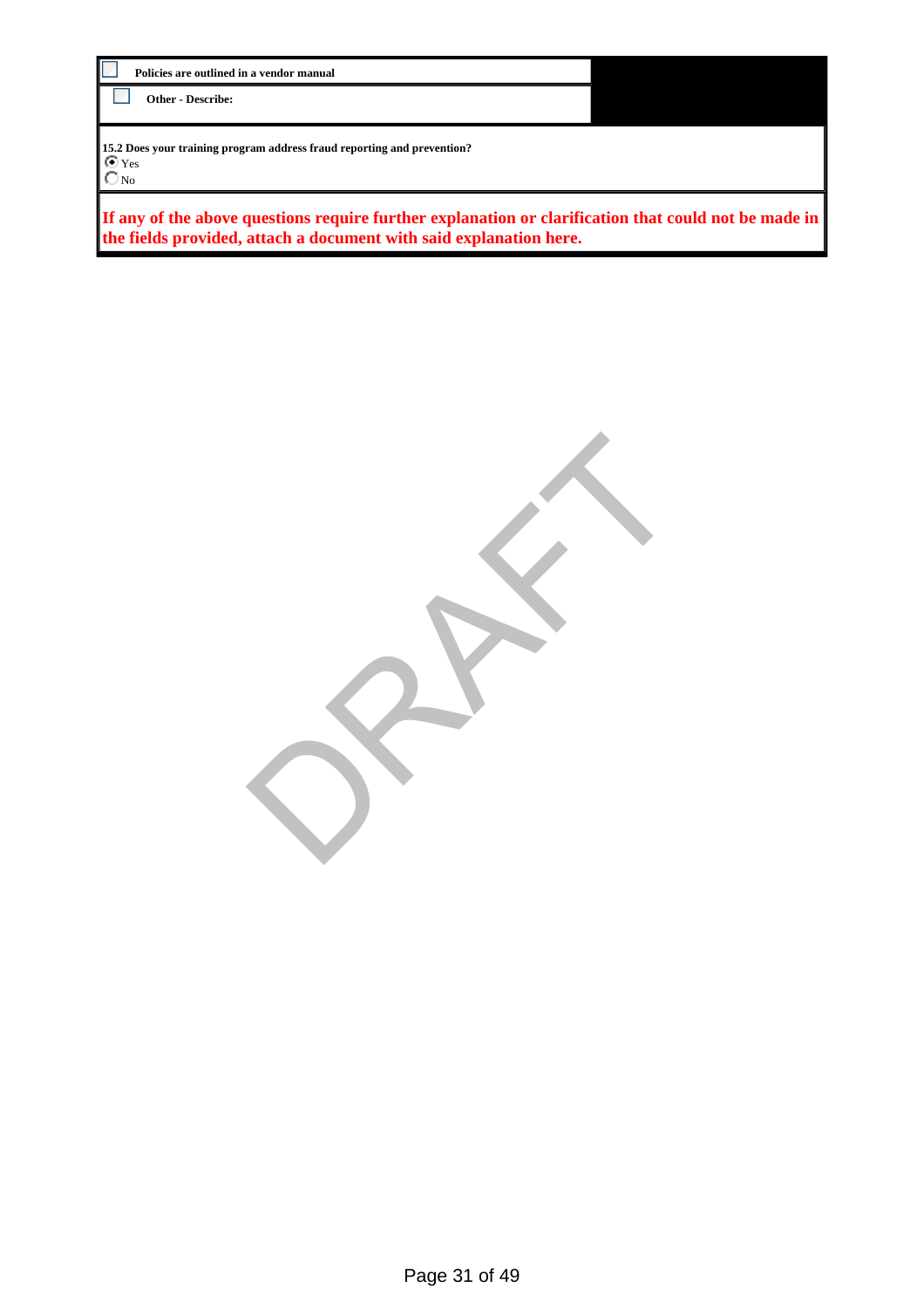<span id="page-31-0"></span>

| <b>U.S. DEPARTMENT OF HEALTH AND HUMAN SERVICES</b><br><b>ADMINISTRATION FOR CHILDREN AND FAMILIES</b>                                                                                                                                                                                   | August 1987, revised 05/92,02/95,03/96,12/98,11/01<br><b>OMB Clearance No.: 0970-0075</b><br>Expiration Date: 12/31/2023 |
|------------------------------------------------------------------------------------------------------------------------------------------------------------------------------------------------------------------------------------------------------------------------------------------|--------------------------------------------------------------------------------------------------------------------------|
| LOW INCOME HOME ENERGY ASSISTANCE PROGRAM(LIHEAP)<br><b>MODEL PLAN</b><br><b>SF-424-MANDATORY</b>                                                                                                                                                                                        |                                                                                                                          |
| Section 16: Performance Goals and Measures, 2605(b) - Required for States Only                                                                                                                                                                                                           |                                                                                                                          |
| 16.1 Describe your progress toward meeting the data collection and reporting requirements of the four required LIHEAP performance measure<br>s. Include timeframes and plans for meeting these requirements and what you believe will be accomplished in the coming federal fiscal year. |                                                                                                                          |
| Iowa collects the four required LIHEAP performance measures                                                                                                                                                                                                                              |                                                                                                                          |
| Restoration of service<br>Imminent disconnection of service averted<br>Fuel delivered to empty tank<br>Fuel delivered to tank with 30% or less remaining                                                                                                                                 |                                                                                                                          |
| The data is being collected from the 5 largest gas and 5 largest electric utilities, along with our 10 largest propane vendors.                                                                                                                                                          |                                                                                                                          |

 $\gamma$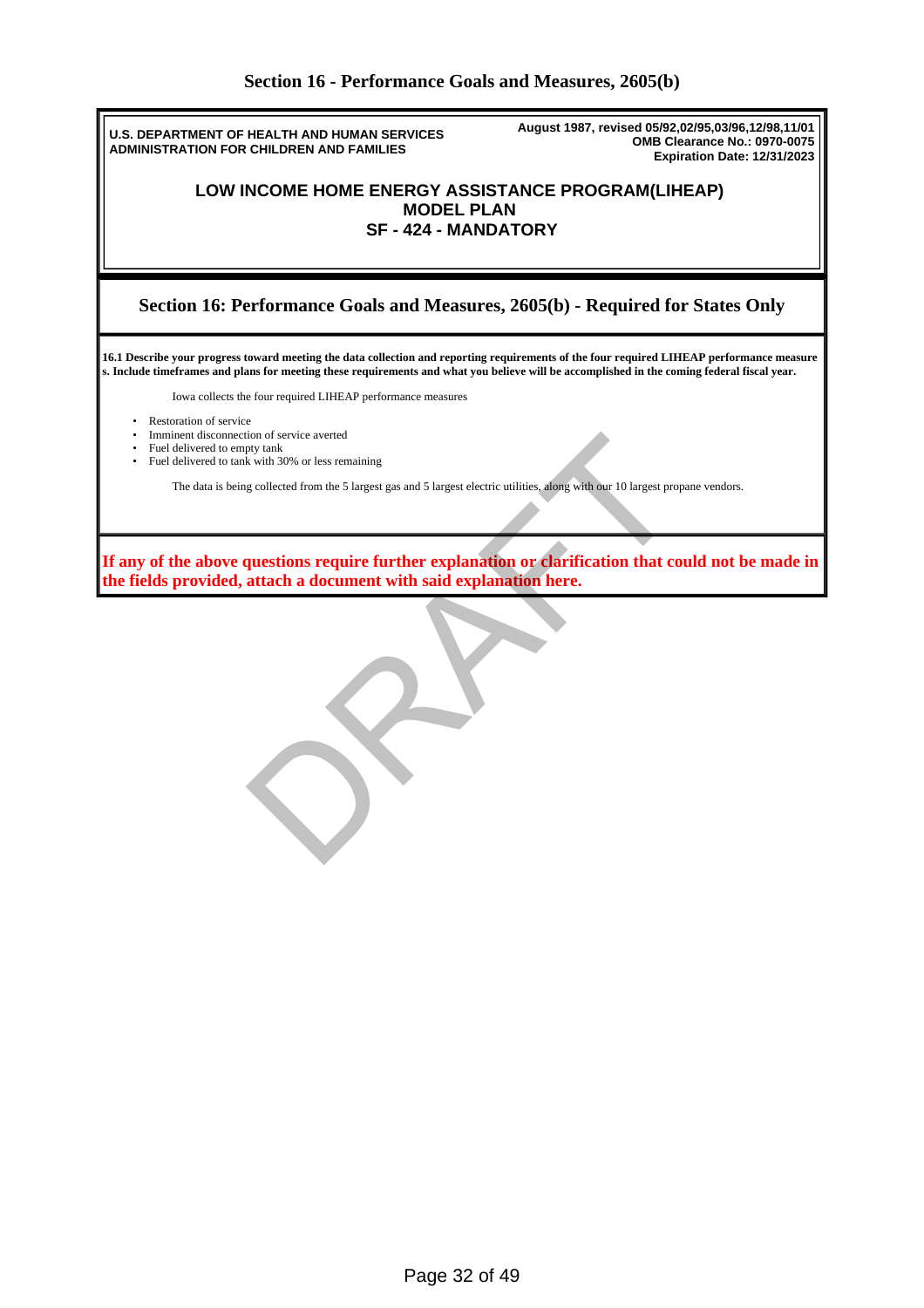<span id="page-32-0"></span>

|              | August 1987, revised 05/92,02/95,03/96,12/98,11/01<br>U.S. DEPARTMENT OF HEALTH AND HUMAN SERVICES<br><b>OMB Clearance No.: 0970-0075</b><br>ADMINISTRATION FOR CHILDREN AND FAMILIES<br>Expiration Date: 12/31/2023<br>LOW INCOME HOME ENERGY ASSISTANCE PROGRAM(LIHEAP)<br><b>MODEL PLAN</b><br><b>SF-424-MANDATORY</b> |   |                                            |                       |                  |                                   |                            |                  |                                        |                                 |
|--------------|---------------------------------------------------------------------------------------------------------------------------------------------------------------------------------------------------------------------------------------------------------------------------------------------------------------------------|---|--------------------------------------------|-----------------------|------------------|-----------------------------------|----------------------------|------------------|----------------------------------------|---------------------------------|
|              |                                                                                                                                                                                                                                                                                                                           |   | Section 17: Program Integrity, 2605(b)(10) |                       |                  |                                   |                            |                  |                                        |                                 |
|              | <b>17.1 Fraud Reporting Mechanisms</b>                                                                                                                                                                                                                                                                                    |   |                                            |                       |                  |                                   |                            |                  |                                        |                                 |
|              | a. Describe all mechanisms available to the public for reporting cases of suspected waste, fraud, and abuse. Select all that apply.                                                                                                                                                                                       |   |                                            |                       |                  |                                   |                            |                  |                                        |                                 |
|              | M<br><b>Online Fraud Reporting</b>                                                                                                                                                                                                                                                                                        |   |                                            |                       |                  |                                   |                            |                  |                                        |                                 |
|              | <b>Dedicated Fraud Reporting Hotline</b>                                                                                                                                                                                                                                                                                  |   |                                            |                       |                  |                                   |                            |                  |                                        |                                 |
|              | v<br>Report directly to local agency/district office or Grantee office                                                                                                                                                                                                                                                    |   |                                            |                       |                  |                                   |                            |                  |                                        |                                 |
|              | v<br><b>Report to State Inspector General or Attorney General</b>                                                                                                                                                                                                                                                         |   |                                            |                       |                  |                                   |                            |                  |                                        |                                 |
|              | v<br>Forms and procedures in place for local agencies/district offices and vendors to report fraud, waste, and abuse                                                                                                                                                                                                      |   |                                            |                       |                  |                                   |                            |                  |                                        |                                 |
|              | <b>Other - Describe:</b>                                                                                                                                                                                                                                                                                                  |   |                                            |                       |                  |                                   |                            |                  |                                        |                                 |
|              | b. Describe strategies in place for advertising the above-referenced resources. Select all that apply                                                                                                                                                                                                                     |   |                                            |                       |                  |                                   |                            |                  |                                        |                                 |
|              | <b>Printed outreach materials</b>                                                                                                                                                                                                                                                                                         |   |                                            |                       |                  |                                   |                            |                  |                                        |                                 |
|              | <b>Addressed on LIHEAP application</b>                                                                                                                                                                                                                                                                                    |   |                                            |                       |                  |                                   |                            |                  |                                        |                                 |
|              | Website                                                                                                                                                                                                                                                                                                                   |   |                                            |                       |                  |                                   |                            |                  |                                        |                                 |
|              | <b>Other - Describe:</b>                                                                                                                                                                                                                                                                                                  |   |                                            |                       |                  |                                   |                            |                  |                                        |                                 |
|              |                                                                                                                                                                                                                                                                                                                           |   |                                            |                       |                  |                                   |                            |                  |                                        |                                 |
|              | 17.2. Identification Documentation Requirements                                                                                                                                                                                                                                                                           |   |                                            |                       |                  |                                   |                            |                  |                                        |                                 |
| embers.      | a. Indicate which of the following forms of identification are required or requested to be collected from LIHEAP applicants or their household m                                                                                                                                                                          |   |                                            |                       |                  |                                   |                            |                  |                                        |                                 |
|              |                                                                                                                                                                                                                                                                                                                           |   |                                            |                       |                  | <b>Collected from Whom?</b>       |                            |                  |                                        |                                 |
|              | <b>Type of Identification Collected</b>                                                                                                                                                                                                                                                                                   |   |                                            |                       |                  |                                   |                            |                  |                                        |                                 |
|              |                                                                                                                                                                                                                                                                                                                           |   | <b>Applicant Only</b>                      |                       |                  | <b>All Adults in Household</b>    |                            |                  | <b>All Household Members</b>           |                                 |
|              | Social Security Card is photocopi                                                                                                                                                                                                                                                                                         |   | <b>Required</b>                            |                       |                  | <b>Required</b>                   |                            |                  | <b>Required</b>                        |                                 |
|              | ed and retained                                                                                                                                                                                                                                                                                                           |   |                                            |                       |                  |                                   |                            |                  |                                        |                                 |
|              |                                                                                                                                                                                                                                                                                                                           | V | <b>Requested</b>                           |                       | M                | <b>Requested</b>                  |                            | v                | <b>Requested</b>                       |                                 |
|              |                                                                                                                                                                                                                                                                                                                           |   |                                            |                       |                  |                                   |                            |                  |                                        |                                 |
|              | Social Security Number (Without                                                                                                                                                                                                                                                                                           |   | <b>Required</b>                            |                       | ⊻                | Required                          |                            | M                | <b>Required</b>                        |                                 |
|              | actual Card)                                                                                                                                                                                                                                                                                                              |   |                                            |                       |                  |                                   |                            |                  |                                        |                                 |
|              |                                                                                                                                                                                                                                                                                                                           |   | <b>Requested</b>                           |                       | <b>Requested</b> |                                   |                            | <b>Requested</b> |                                        |                                 |
|              |                                                                                                                                                                                                                                                                                                                           |   |                                            |                       |                  |                                   |                            |                  |                                        |                                 |
|              | Government-issued identification                                                                                                                                                                                                                                                                                          |   | <b>Required</b>                            |                       |                  | Required                          |                            |                  | Required                               |                                 |
| card         | (i.e.: driver's license, state ID, Tri                                                                                                                                                                                                                                                                                    |   |                                            |                       |                  |                                   |                            |                  |                                        |                                 |
|              | bal ID, passport, etc.)                                                                                                                                                                                                                                                                                                   |   | <b>Requested</b>                           |                       | <b>Requested</b> |                                   |                            | <b>Requested</b> |                                        |                                 |
|              |                                                                                                                                                                                                                                                                                                                           | M |                                            |                       | M                |                                   |                            | ⊽                |                                        |                                 |
|              | Other                                                                                                                                                                                                                                                                                                                     |   | <b>Applicant Only</b>                      | <b>Applicant Only</b> |                  | <b>All Adults in</b><br>Household | All Adults in<br>Household |                  | <b>All Household</b><br><b>Members</b> | All Household<br><b>Members</b> |
|              |                                                                                                                                                                                                                                                                                                                           |   | <b>Required</b>                            | <b>Requested</b>      |                  | <b>Required</b>                   | <b>Requested</b>           |                  | <b>Required</b>                        | <b>Requested</b>                |
| $\mathbf{1}$ | Social Security Card is requested,                                                                                                                                                                                                                                                                                        |   |                                            |                       |                  |                                   |                            |                  |                                        |                                 |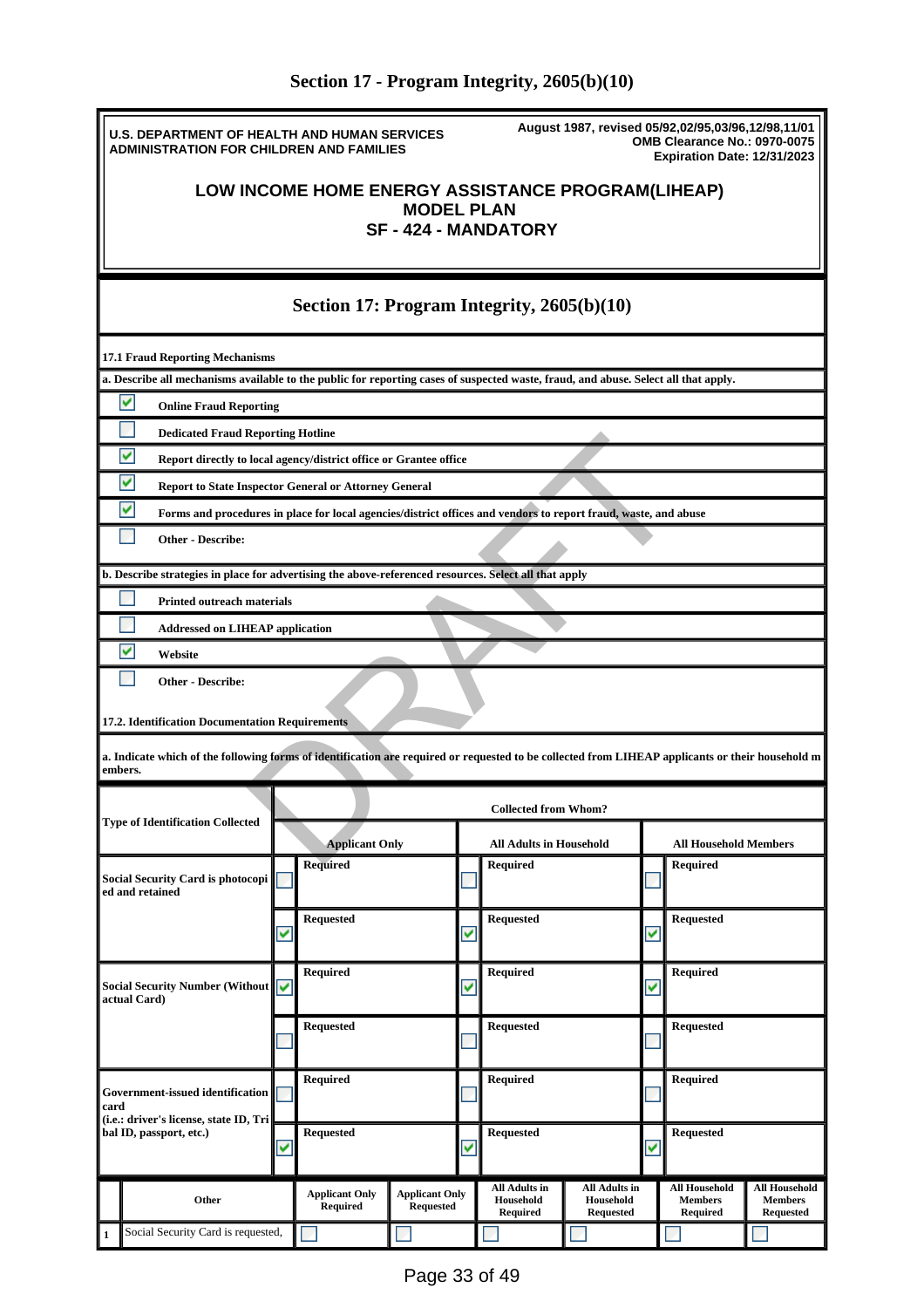|       | but if not available the number will<br>be accepted with supporting docu                                                                                                                                                                                                                               |  |  |  |
|-------|--------------------------------------------------------------------------------------------------------------------------------------------------------------------------------------------------------------------------------------------------------------------------------------------------------|--|--|--|
|       | mentation or verbally when provid                                                                                                                                                                                                                                                                      |  |  |  |
| d.    | ed with government issued ID car                                                                                                                                                                                                                                                                       |  |  |  |
|       |                                                                                                                                                                                                                                                                                                        |  |  |  |
|       | b. Describe any exceptions to the above policies.                                                                                                                                                                                                                                                      |  |  |  |
|       | If any household member is a temporary foreign national not authorized for employment, verification of a social security number may be                                                                                                                                                                 |  |  |  |
|       | waived. However, they must present their I-94 card, or other acceptable documentation as outlined in the Iowa LIHEAP Policy and Procedures M<br>anual. Any household containing an ineligible member may apply as long as the ineligible member is not counted as a member, however, the ineli         |  |  |  |
|       | gible member's income must be counted and documented for household eligibility determination. Ineligible member is defined as a foreign nation                                                                                                                                                         |  |  |  |
|       | al unable to submit required documents. We continue to have a procedure that allows for the waiver of the social security requirement for some U.<br>S. citizen family members, in extenuating circumstances and on a case by case basis (e.g., custody issues, adoption, newborn, foster care, etc.). |  |  |  |
|       |                                                                                                                                                                                                                                                                                                        |  |  |  |
|       | 17.3 Identification Verification                                                                                                                                                                                                                                                                       |  |  |  |
| apply | Describe what methods are used to verify the authenticity of identification documents provided by clients or household members. Select all that                                                                                                                                                        |  |  |  |
|       | <b>Verify SSNs with Social Security Administration</b>                                                                                                                                                                                                                                                 |  |  |  |
|       | Match SSNs with death records from Social Security Administration or state agency                                                                                                                                                                                                                      |  |  |  |
|       | Match SSNs with state eligibility/case management system (e.g., SNAP, TANF)                                                                                                                                                                                                                            |  |  |  |
|       | Match with state Department of Labor system                                                                                                                                                                                                                                                            |  |  |  |
|       | Match with state and/or federal corrections system                                                                                                                                                                                                                                                     |  |  |  |
|       | Match with state child support system                                                                                                                                                                                                                                                                  |  |  |  |
|       | Verification using private software (e.g., The Work Number)                                                                                                                                                                                                                                            |  |  |  |
|       | In-person certification by staff (for tribal grantees only)                                                                                                                                                                                                                                            |  |  |  |
|       | Match SSN/Tribal ID number with tribal database or enrollment records (for tribal grantees only)                                                                                                                                                                                                       |  |  |  |
| v     | Other - Describe:                                                                                                                                                                                                                                                                                      |  |  |  |
|       | All eligible household members, regardless of age, provide documentation of social security number, primarily using their social security c<br>ard, or an I-94 card for foreign nationals.                                                                                                             |  |  |  |
|       | Household members may present a current Iowa Driver's License or Photo ID in lieu of a Social Security card, both of which are obtained t<br>hrough the Iowa Department of Transportation and are issued only to persons lawfully in the United States.                                                |  |  |  |
|       | 17.4. Citizenship/Legal Residency Verification                                                                                                                                                                                                                                                         |  |  |  |
|       | What are your procedures for ensuring that household members are U.S. citizens or aliens who are qualified to receive LIHEAP benefits? Select<br>all that apply.                                                                                                                                       |  |  |  |
|       | Clients sign an attestation of citizenship or legal residency                                                                                                                                                                                                                                          |  |  |  |
| v     | Client's submission of Social Security cards is accepted as proof of legal residency                                                                                                                                                                                                                   |  |  |  |
| M     | Noncitizens must provide documentation of immigration status                                                                                                                                                                                                                                           |  |  |  |
|       | Citizens must provide a copy of their birth certificate, naturalization papers, or passport                                                                                                                                                                                                            |  |  |  |
|       |                                                                                                                                                                                                                                                                                                        |  |  |  |
|       | Noncitizens are verified through the SAVE system                                                                                                                                                                                                                                                       |  |  |  |
|       | Tribal members are verified through Tribal enrollment records/Tribal ID card                                                                                                                                                                                                                           |  |  |  |
| v     | Other - Describe:                                                                                                                                                                                                                                                                                      |  |  |  |
|       | All eligible household members, regardless of age, must provide documentation of social security number, primarily using their social secu<br>rity card, or an I-94 card for foreign nationals.                                                                                                        |  |  |  |
|       | Household members may present a current Iowa Driver's License or Photo ID in lieu of a Social Security card, both of which are obtained t<br>hrough the Iowa Department of Transportation and are issued only to persons lawfully in the United States.                                                |  |  |  |
|       | 17.5. Income Verification                                                                                                                                                                                                                                                                              |  |  |  |
|       | What methods does your agency utilize to verify household income? Select all that apply.                                                                                                                                                                                                               |  |  |  |
| v     | Require documentation of income for all adult household members                                                                                                                                                                                                                                        |  |  |  |
|       | v<br>Pay stubs                                                                                                                                                                                                                                                                                         |  |  |  |
|       | v<br><b>Social Security award letters</b>                                                                                                                                                                                                                                                              |  |  |  |
|       | v<br><b>Bank statements</b>                                                                                                                                                                                                                                                                            |  |  |  |
|       | v<br><b>Tax statements</b>                                                                                                                                                                                                                                                                             |  |  |  |
|       | Zero-income statements                                                                                                                                                                                                                                                                                 |  |  |  |
|       |                                                                                                                                                                                                                                                                                                        |  |  |  |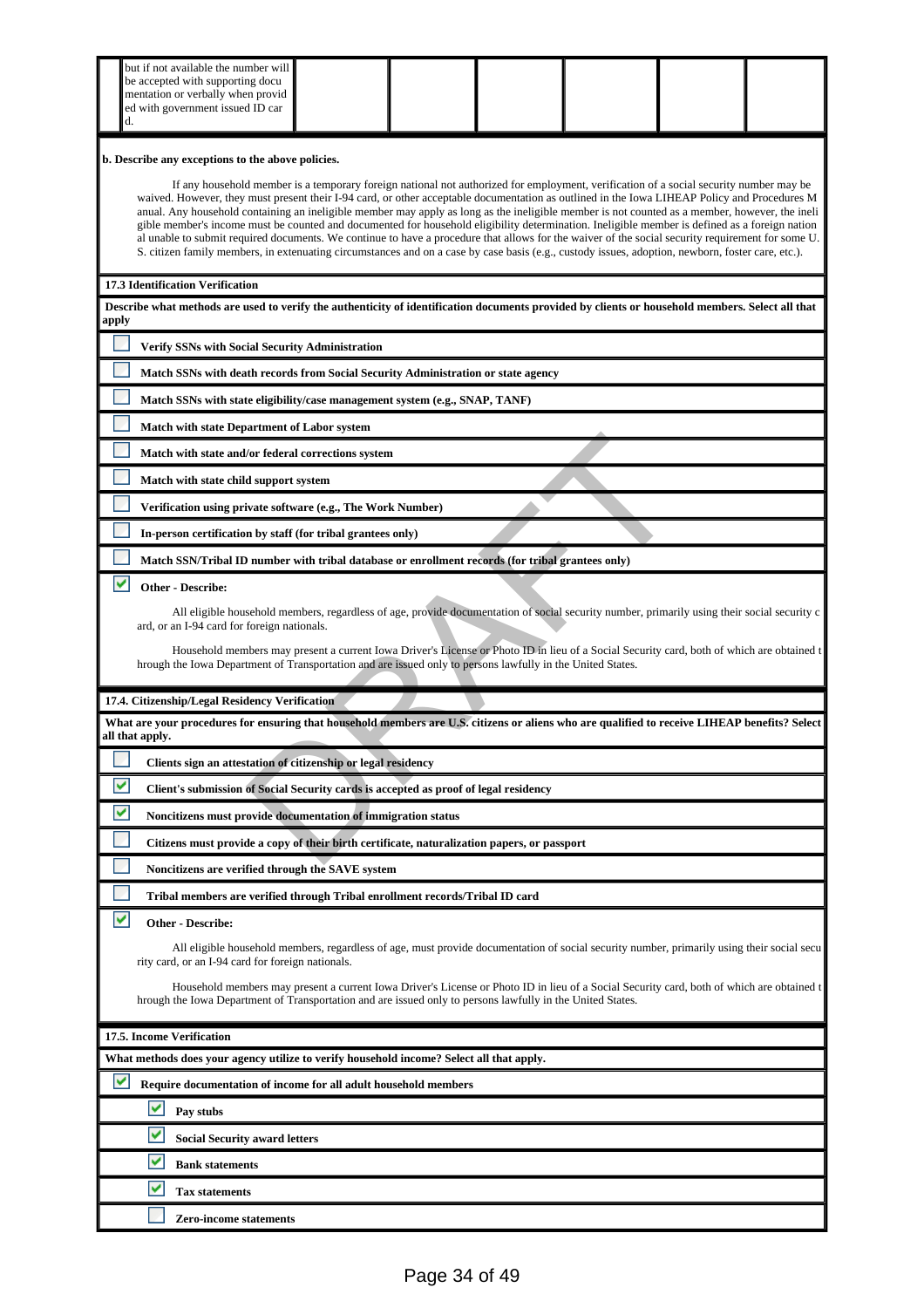| <b>Unemployment Insurance letters</b>                                                                                                                                                                                  |
|------------------------------------------------------------------------------------------------------------------------------------------------------------------------------------------------------------------------|
| <b>Other - Describe:</b>                                                                                                                                                                                               |
| <b>Computer data matches:</b>                                                                                                                                                                                          |
| Income information matched against state computer system (e.g., SNAP, TANF)                                                                                                                                            |
| Proof of unemployment benefits verified with state Department of Labor                                                                                                                                                 |
| Social Security income verified with SSA                                                                                                                                                                               |
| Utilize state directory of new hires                                                                                                                                                                                   |
| Other - Describe:                                                                                                                                                                                                      |
| 17.6. Protection of Privacy and Confidentiality                                                                                                                                                                        |
| Describe the financial and operating controls in place to protect client information against improper use or disclosure. Select all that apply.                                                                        |
| v<br>Policy in place prohibiting release of information without written consent                                                                                                                                        |
| v<br>Grantee LIHEAP database includes privacy/confidentiality safeguards                                                                                                                                               |
| ᢦ<br>Employee training on confidentiality for:                                                                                                                                                                         |
| ᢦ<br><b>Grantee employees</b>                                                                                                                                                                                          |
| v<br>Local agencies/district offices                                                                                                                                                                                   |
| Employees must sign confidentiality agreement                                                                                                                                                                          |
| <b>Grantee employees</b>                                                                                                                                                                                               |
| Local agencies/district offices                                                                                                                                                                                        |
| v<br>Physical files are stored in a secure location                                                                                                                                                                    |
| v<br>Other - Describe:                                                                                                                                                                                                 |
| Privacy and confidentiality must be maintained as per the Iowa Department of Human Rights' policy, stated in Iowa Code, Chapter 216A.<br>6, which is also included in the contract between the grantee and subgrantee. |
| 17.7. Verifying the Authenticity                                                                                                                                                                                       |
|                                                                                                                                                                                                                        |
| What policies are in place for verifying vendor authenticity? Select all that apply.                                                                                                                                   |
| v<br>All vendors must register with the State/Tribe.                                                                                                                                                                   |
| v<br>All vendors must supply a valid SSN or TIN/W-9 form                                                                                                                                                               |
| ᢦ<br>Vendors are verified through energy bills provided by the household                                                                                                                                               |
| Grantee and/or local agencies/district offices perform physical monitoring of vendors                                                                                                                                  |
| v<br>Other - Describe and note any exceptions to policies above:                                                                                                                                                       |
| Vendors are also verified through the System for Award Management (sam.gov) website.                                                                                                                                   |
| 17.8. Benefits Policy - Gas and Electric Utilities                                                                                                                                                                     |
| What policies are in place to protect against fraud when making benefit payments to gas and electric utilities on behalf of clients? Select all that                                                                   |
| apply.                                                                                                                                                                                                                 |
| Applicants required to submit proof of physical residency<br>v                                                                                                                                                         |
| Applicants must submit current utility bill<br>M                                                                                                                                                                       |
| Data exchange with utilities that verifies:<br>M                                                                                                                                                                       |
| <b>Account ownership</b><br>v                                                                                                                                                                                          |
| Consumption<br>v                                                                                                                                                                                                       |
| <b>Balances</b><br>⊻                                                                                                                                                                                                   |
| <b>Payment history</b><br>M                                                                                                                                                                                            |
| Account is properly credited with benefit<br>Other - Describe:                                                                                                                                                         |
|                                                                                                                                                                                                                        |
| Centralized computer system/database tracks payments to all utilities<br>Centralized computer system automatically generates benefit level                                                                             |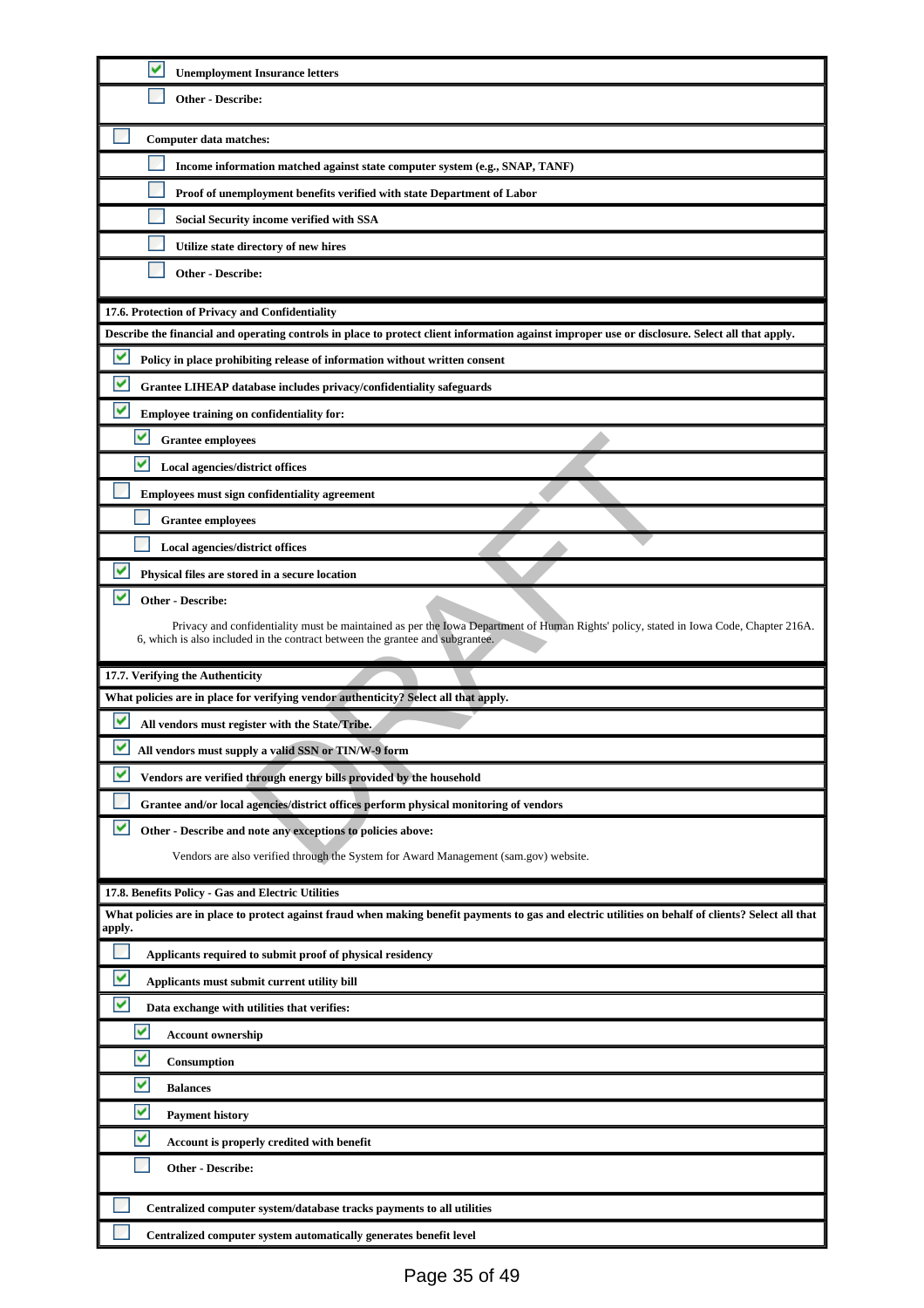| ᢦ<br>Payments coordinated among other energy assistance programs to avoid duplication of payments                                                                                                  |
|----------------------------------------------------------------------------------------------------------------------------------------------------------------------------------------------------|
| M<br>Payments to utilities and invoices from utilities are reviewed for accuracy                                                                                                                   |
| v<br>Computer databases are periodically reviewed to verify accuracy and timeliness of payments made to utilities                                                                                  |
| ⊻<br>Direct payment to households are made in limited cases only                                                                                                                                   |
| M<br>Procedures are in place to require prompt refunds from utilities in cases of account closure                                                                                                  |
| M<br>Vendor agreements specify requirements selected above, and provide enforcement mechanism                                                                                                      |
| Other - Describe:                                                                                                                                                                                  |
| 17.9. Benefits Policy - Bulk Fuel Vendors                                                                                                                                                          |
| What procedures are in place for averting fraud and improper payments when dealing with bulk fuel suppliers of heating oil, propane, wood, a<br>nd other bulk fuel vendors? Select all that apply. |
| Vendors are checked against an approved vendors list                                                                                                                                               |
| Centralized computer system/database is used to track payments to all vendors                                                                                                                      |
| ✓<br>Clients are relied on for reports of non-delivery or partial delivery                                                                                                                         |
| Two-party checks are issued naming client and vendor                                                                                                                                               |
| M<br>Direct payment to households are made in limited cases only                                                                                                                                   |
| Vendors are only paid once they provide a delivery receipt signed by the client                                                                                                                    |
| v<br>Conduct monitoring of bulk fuel vendors                                                                                                                                                       |
| Bulk fuel vendors are required to submit reports to the Grantee                                                                                                                                    |
| v<br>Vendor agreements specify requirements selected above, and provide enforcement mechanism                                                                                                      |
| Other - Describe:                                                                                                                                                                                  |
|                                                                                                                                                                                                    |
| 17.10. Investigations and Prosecutions                                                                                                                                                             |
| Describe the Grantee's procedures for investigating and prosecuting reports of fraud, and any sanctions placed on clients/staff/vendors found to<br>have committed fraud. Select all that apply.   |
| <b>Refer to state Inspector General</b>                                                                                                                                                            |
| v<br>Refer to local prosecutor or state Attorney General                                                                                                                                           |
| Refer to US DHHS Inspector General (including referral to OIG hotline)                                                                                                                             |
| ⊻<br>Local agencies/district offices or Grantee conduct investigation of fraud complaints from public                                                                                              |
| Grantee attempts collection of improper payments. If so, describe the recoupment process                                                                                                           |
| Clients found to have committed fraud are banned from LIHEAP assistance. For how long is a household banned?                                                                                       |
| Contracts with local agencies require that employees found to have committed fraud are reprimanded and/or terminated                                                                               |
| Vendors found to have committed fraud may no longer participate in LIHEAP                                                                                                                          |
| <b>Other - Describe:</b>                                                                                                                                                                           |

**the fields provided, attach a document with said explanation here.**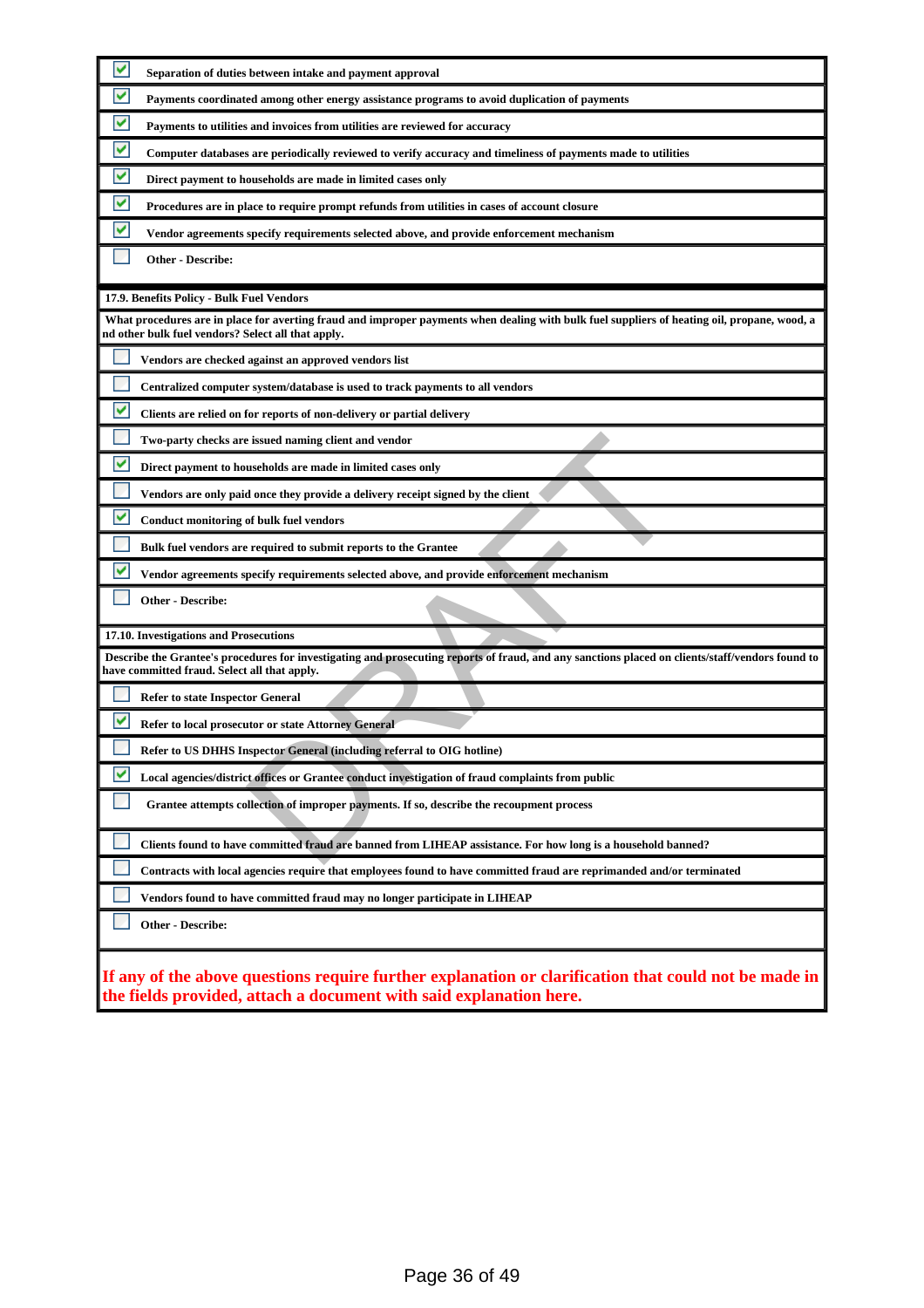#### <span id="page-36-0"></span>**Section 18: Certification Regarding Debarment, Suspension, and Other Responsibility Matters**

**Certification Regarding Debarment, Suspension, and Other Responsibility Matters--Primary Covered Transactions**

#### **Instructions for Certification**

**1. By signing and submitting this proposal, the prospective primary participant is providing the certification set out below.**

**2. The inability of a person to provide the certification required below will not necessarily result in denial of participation in this covered transaction. The prospective participant shall submit an explanation of why it cannot provide the certification set out below. The certification or explanation will be considered in connection with the department or agency's determination whether to enter into this transaction. However, failure of the prospective primary participant to furnish a certification or an explanation shall disqualify such person from participation in this transaction.**

**3. The certification in this clause is a material representation of fact upon which reliance was placed when the department or agency determined to enter into this transaction. If it is later determined that the prospective primary participant knowingly rendered an erroneous certification, in addition to other remedies available to the Federal Government, the department or agency may terminate this transaction for cause or default.BrBbr.** and with the department and submit and submit the department of with the department of the department or agency's determination will be consider the department or agency's determination whether to on. However, failure of t

**4. The prospective primary participant shall provide immediate written notice to the department or agency to which this proposal is submitted if at any time the prospective primary participant learns that its certification was erroneous when submitted or has become erroneous by reason of changed circumstances.**

**5. The terms covered transaction, debarred, suspended, ineligible, lower tier covered transaction, participant, person, primary covered transaction, principal, proposal, and voluntarily excluded, as used in this clause, have the meanings set out in the Definitions and Coverage sections of the rules implementing Executive Order 12549. You may contact the department or agency to which this proposal is being submitted for assistance in obtaining a copy of those regulations.**

**6. The prospective primary participant agrees by submitting this proposal that, should the proposed covered transaction be entered into, it shall not knowingly enter into any lower tier covered transaction with a person who is proposed for debarment under 48 CFR part 9, subpart 9.4, debarred, suspended, declared ineligible, or voluntarily excluded from participation in this covered transaction, unless authorized by the department or agency entering into this transaction.**

**7. The prospective primary participant further agrees by submitting this proposal that it will include the clause titled ``Certification Regarding Debarment, Suspension, Ineligibility and Voluntary Exclusion-Lower Tier Covered Transaction,'' provided by the department or agency entering into this covered transaction, without modification, in all lower tier covered transactions and in all solicitations for lower tier covered transactions.**

**8. A participant in a covered transaction may rely upon a certification of a prospective participant in a lower tier covered transaction that it is not proposed for debarment under 48 CFR part 9, subpart 9.4, debarred, suspended, ineligible, or**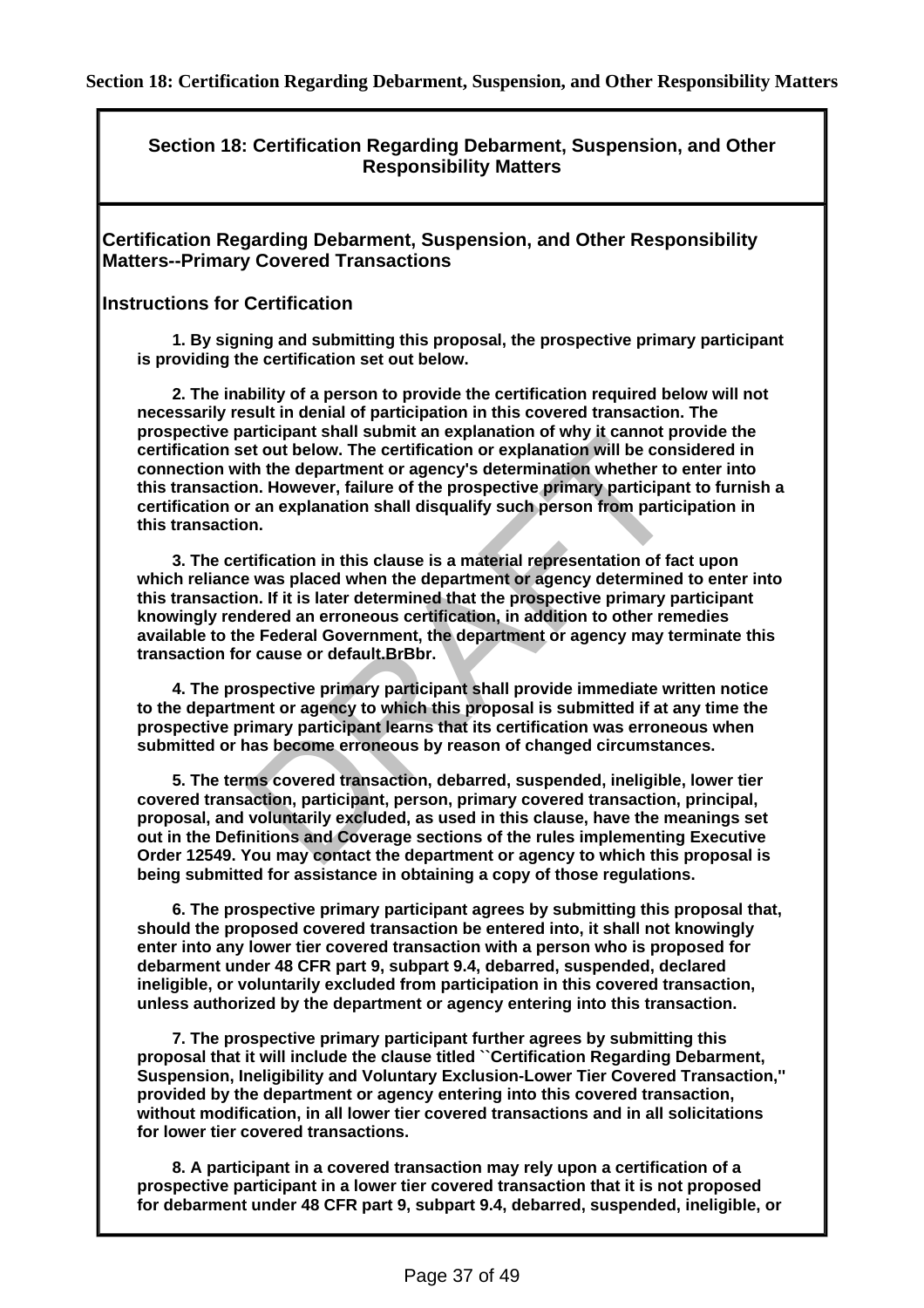**voluntarily excluded from the covered transaction, unless it knows that the certification is erroneous. A participant may decide the method and frequency by which it determines the eligibility of its principals. Each participant may, but is not required to, check the List of Parties Excluded from Federal Procurement and Nonprocurement Programs.**

**9. Nothing contained in the foregoing shall be construed to require establishment of a system of records in order to render in good faith the certification required by this clause. The knowledge and information of a participant is not required to exceed that which is normally possessed by a prudent person in the ordinary course of business dealings.**

**10. Except for transactions authorized under paragraph 6 of these instructions, if a participant in a covered transaction knowingly enters into a lower tier covered transaction with a person who is proposed for debarment under 48 CFR part 9, subpart 9.4, suspended, debarred, ineligible, or voluntarily excluded from participation in this transaction, in addition to other remedies available to the Federal Government, the department or agency may terminate this transaction for cause or default.**

## **Certification Regarding Debarment, Suspension, and Other Responsibility Matters--Primary Covered Transactions**

**(1) The prospective primary participant certifies to the best of its knowledge and belief, that it and its principals:**

**(a) Are not presently debarred, suspended, proposed for debarment, declared ineligible, or voluntarily excluded by any Federal department or agency;**

**(b) Have not within a three-year period preceding this proposal been convicted of or had a civil judgment rendered against them for commission of fraud or a criminal offense in connection with obtaining, attempting to obtain, or performing a public (Federal, State or local) transaction or contract under a public transaction; violation of Federal or State antitrust statutes or commission of embezzlement, theft, forgery, bribery, falsification or destruction of records, making false statements, or receiving stolen property;** garding Debarment, Suspension, and Other Respot of Covered Transactions<br>
sopective primary participant certifies to the best of its I<br>
it it and its principals:<br>
the presently debarred, suspended, proposed for debarme<br>
olu

**(c) Are not presently indicted for or otherwise criminally or civilly charged by a governmental entity (Federal, State or local) with commission of any of the offenses enumerated in paragraph (1)(b) of this certification; and**

**(d) Have not within a three-year period preceding this application/proposal had one or more public transactions (Federal, State or local) terminated for cause or default.**

**(2) Where the prospective primary participant is unable to certify to any of the statements in this certification, such prospective participant shall attach an explanation to this proposal.**

**Certification Regarding Debarment, Suspension, Ineligibility and Voluntary Exclusion--Lower Tier Covered Transactions**

## **Instructions for Certification**

**1. By signing and submitting this proposal, the prospective lower tier participant is providing the certification set out below.**

**2. The certification in this clause is a material representation of fact upon which reliance was placed when this transaction was entered into. If it is later**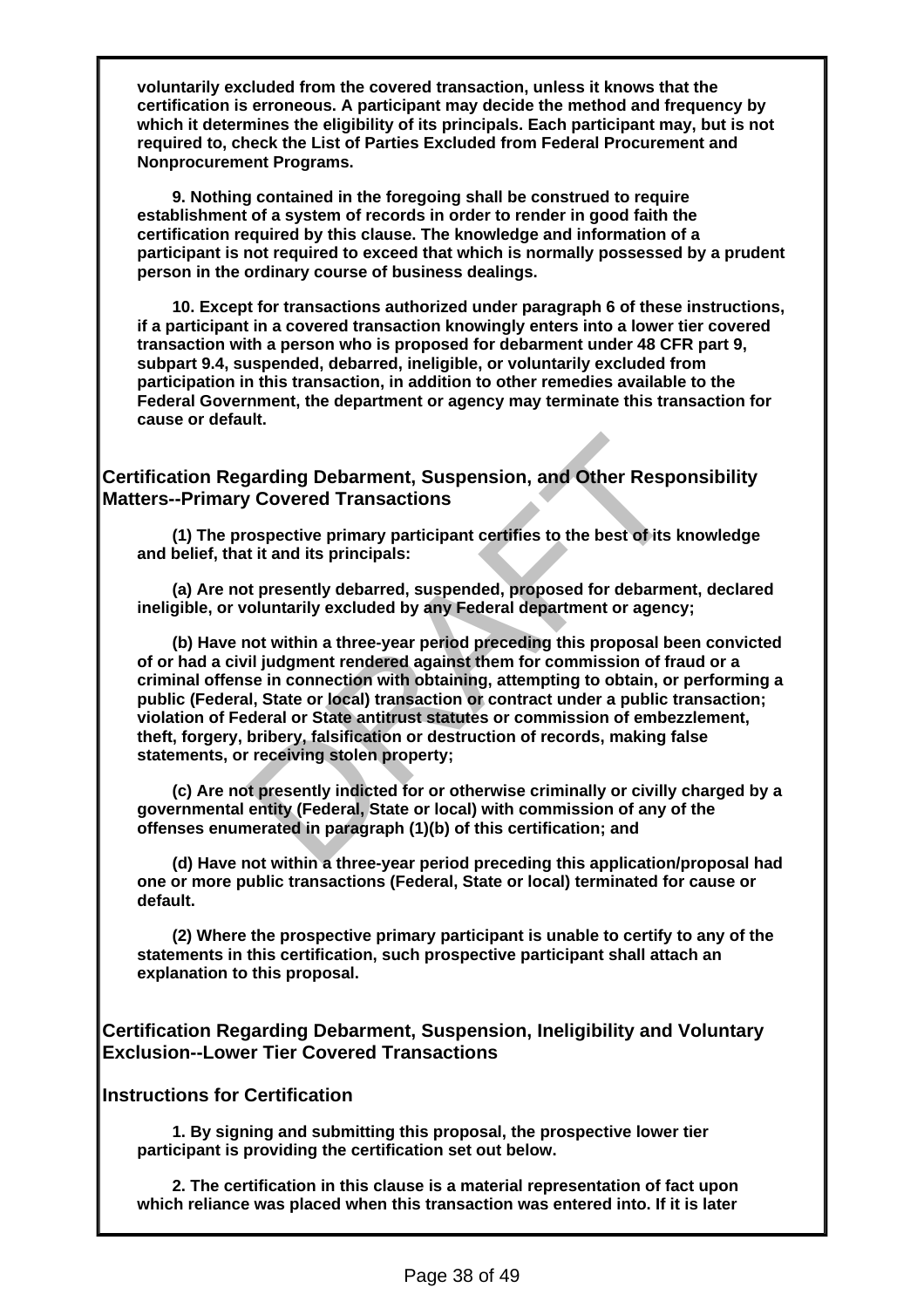**determined that the prospective lower tier participant knowingly rendered an erroneous certification, in addition to other remedies available to the Federal Government the department or agency with which this transaction originated may pursue available remedies, including suspension and/or debarment.**

**3. The prospective lower tier participant shall provide immediate written notice to the person to which this proposal is submitted if at any time the prospective lower tier participant learns that its certification was erroneous when submitted or had become erroneous by reason of changed circumstances.**

**4. The terms covered transaction, debarred, suspended, ineligible, lower tier covered transaction, participant, person, primary covered transaction, principal, proposal, and voluntarily excluded, as used in this clause, have the meaning set out in the Definitions and Coverage sections of rules implementing Executive Order 12549. You may contact the person to which this proposal is submitted for assistance in obtaining a copy of those regulations.**

**5. The prospective lower tier participant agrees by submitting this proposal that, [[Page 33043]] should the proposed covered transaction be entered into, it shall not knowingly enter into any lower tier covered transaction with a person who is proposed for debarment under 48 CFR part 9, subpart 9.4, debarred, suspended, declared ineligible, or voluntarily excluded from participation in this covered transaction, unless authorized by the department or agency with which this transaction originated.**

**6. The prospective lower tier participant further agrees by submitting this proposal that it will include this clause titled ``Certification Regarding Debarment, Suspension, Ineligibility and Voluntary Exclusion-Lower Tier Covered Transaction,'' without modification, in all lower tier covered transactions and in all solicitations for lower tier covered transactions.**

**7. A participant in a covered transaction may rely upon a certification of a prospective participant in a lower tier covered transaction that it is not proposed for debarment under 48 CFR part 9, subpart 9.4, debarred, suspended, ineligible, or voluntarily excluded from covered transactions, unless it knows that the certification is erroneous. A participant may decide the method and frequency by which it determines the eligibility of its principals. Each participant may, but is not required to, check the List of Parties Excluded from Federal Procurement and Nonprocurement Programs.** ringly enter into any lower tier covered transaction with a<br>r debarment under 48 CFR part 9, subpart 9.4, debarred,<br>r debarment under 48 CFR part 9, subpart 9.4, debarred,<br>pilele, or voluntarily excluded from participation

**8. Nothing contained in the foregoing shall be construed to require establishment of a system of records in order to render in good faith the certification required by this clause. The knowledge and information of a participant is not required to exceed that which is normally possessed by a prudent person in the ordinary course of business dealings.**

**9. Except for transactions authorized under paragraph 5 of these instructions, if a participant in a covered transaction knowingly enters into a lower tier covered transaction with a person who is proposed for debarment under 48 CFR part 9, subpart 9.4, suspended, debarred, ineligible, or voluntarily excluded from participation in this transaction, in addition to other remedies available to the Federal Government, the department or agency with which this transaction originated may pursue available remedies, including suspension and/or debarment.**

**Certification Regarding Debarment, Suspension, Ineligibility an Voluntary Exclusion--Lower Tier Covered Transactions**

**(1) The prospective lower tier participant certifies, by submission of this proposal, that neither it nor its principals is presently debarred, suspended, proposed for debarment, declared ineligible, or voluntarily excluded from participation in this transaction by any Federal department or agency.**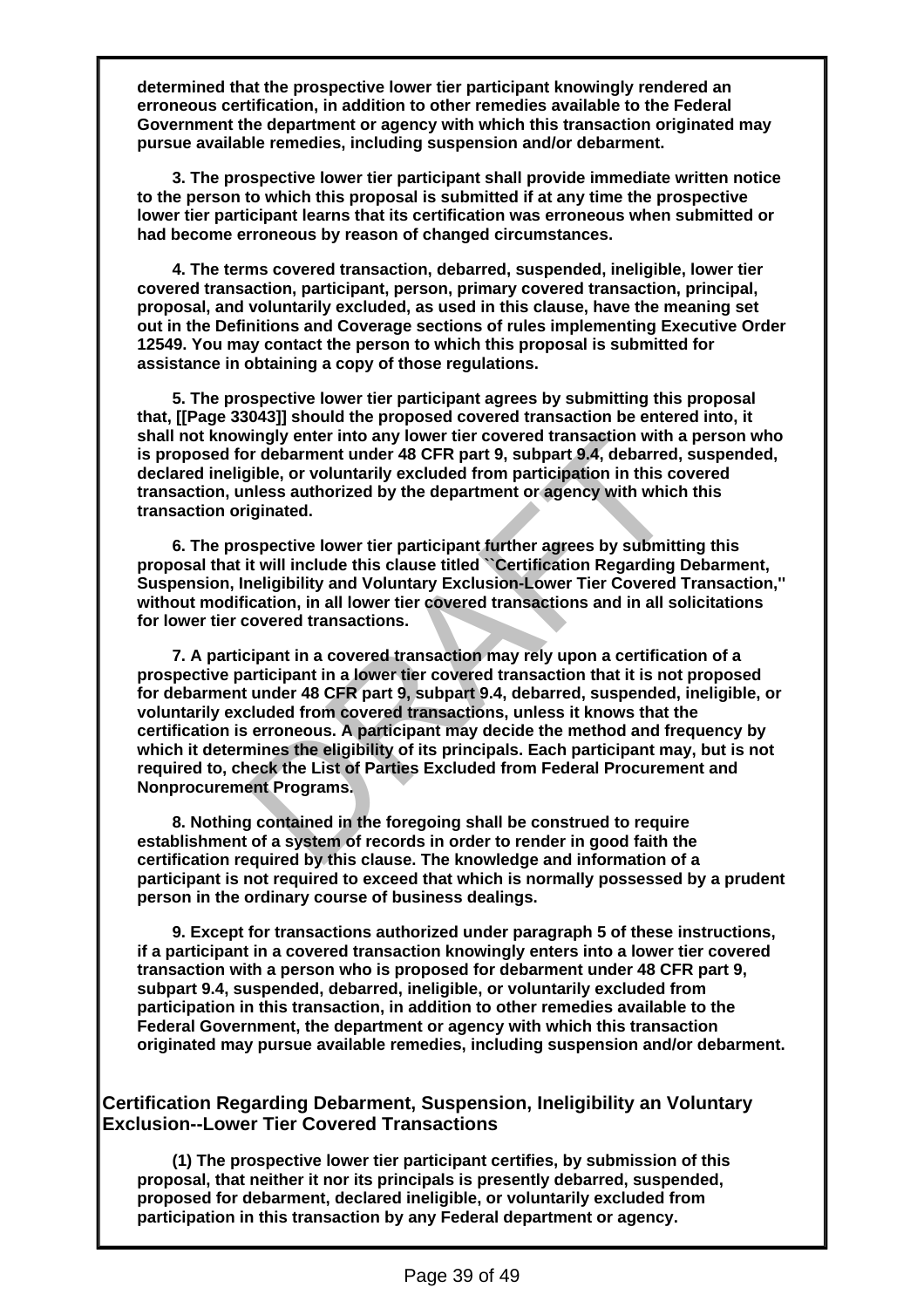**(2) Where the prospective lower tier participant is unable to certify to any of the statements in this certification, such prospective participant shall attach an explanation to this proposal.**

 **By checking this box, the prospective primary participant is providing the certification set out above.**

RAFT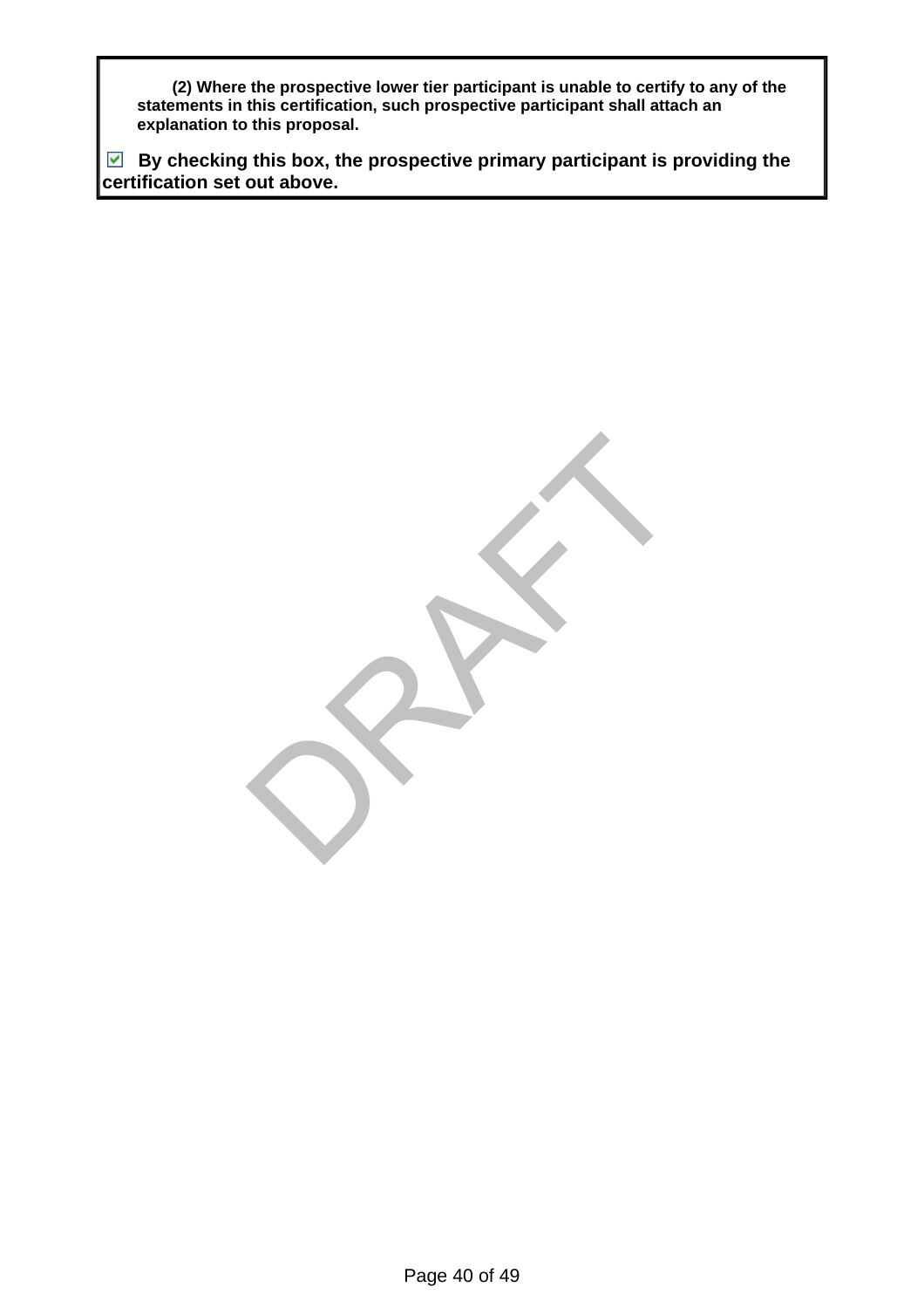<span id="page-40-0"></span>**Section 19: Certification Regarding Drug-Free Workplace Requirements**

**This certification is required by the regulations implementing the Drug-Free Workplace Act of 1988: 45 CFR Part 76, Subpart, F. Sections 76.630(c) and (d)(2) and 76.645(a)(1) and (b) provide that a Federal agency may designate a central receipt point for STATE-WIDE AND STATE AGENCY-WIDE certifications, and for notification of criminal drug convictions. For the Department of Health and Human Services, the central pint is: Division of Grants Management and Oversight, Office of Management and Acquisition, Department of Health and Human Services, Room 517-D, 200 Independence Avenue, SW Washington, DC 20201.**

**Certification Regarding Drug-Free Workplace Requirements (Instructions for Certification)**

**1. By signing and/or submitting this application or grant agreement, the grantee is providing the certification set out below.**

**2. The certification set out below is a material representation of fact upon which reliance is placed when the agency awards the grant. If it is later determined that the grantee knowingly rendered a false certification, or otherwise violates the requirements of the Drug-Free Workplace Act, the agency, in addition to any other remedies available to the Federal Government, may take action authorized under the Drug-Free Workplace Act.** d/or submitting this application or grant agreeme<br>certification set out below.<br>on set out below is a material representation of fa<br>d when the agency awards the grant. If it is later wingly rendered a false certification, o

**3. For grantees other than individuals, Alternate I applies.**

**4. For grantees who are individuals, Alternate II applies.**

**5. Workplaces under grants, for grantees other than individuals, need not be identified on the certification. If known, they may be identified in the grant application. If the grantee does not identify the workplaces at the time of application, or upon award, if there is no application, the grantee must keep the identity of the workplace(s) on file in its office and make the information available for Federal inspection. Failure to identify all known workplaces constitutes a violation of the grantee's drug-free workplace requirements.**

**6. Workplace identifications must include the actual address of buildings (or parts of buildings) or other sites where work under the grant takes place. Categorical descriptions may be used (e.g., all vehicles of a mass transit authority or State highway department while in operation, State employees in each local unemployment office, performers in concert halls or radio studios).**

**7. If the workplace identified to the agency changes during the performance of the grant, the grantee shall inform the agency of the change(s), if it previously identified the workplaces in question (see paragraph five).**

**8. Definitions of terms in the Nonprocurement Suspension and Debarment common rule and Drug-Free Workplace common rule apply to this certification. Grantees' attention is called, in particular, to the following definitions from these rules:**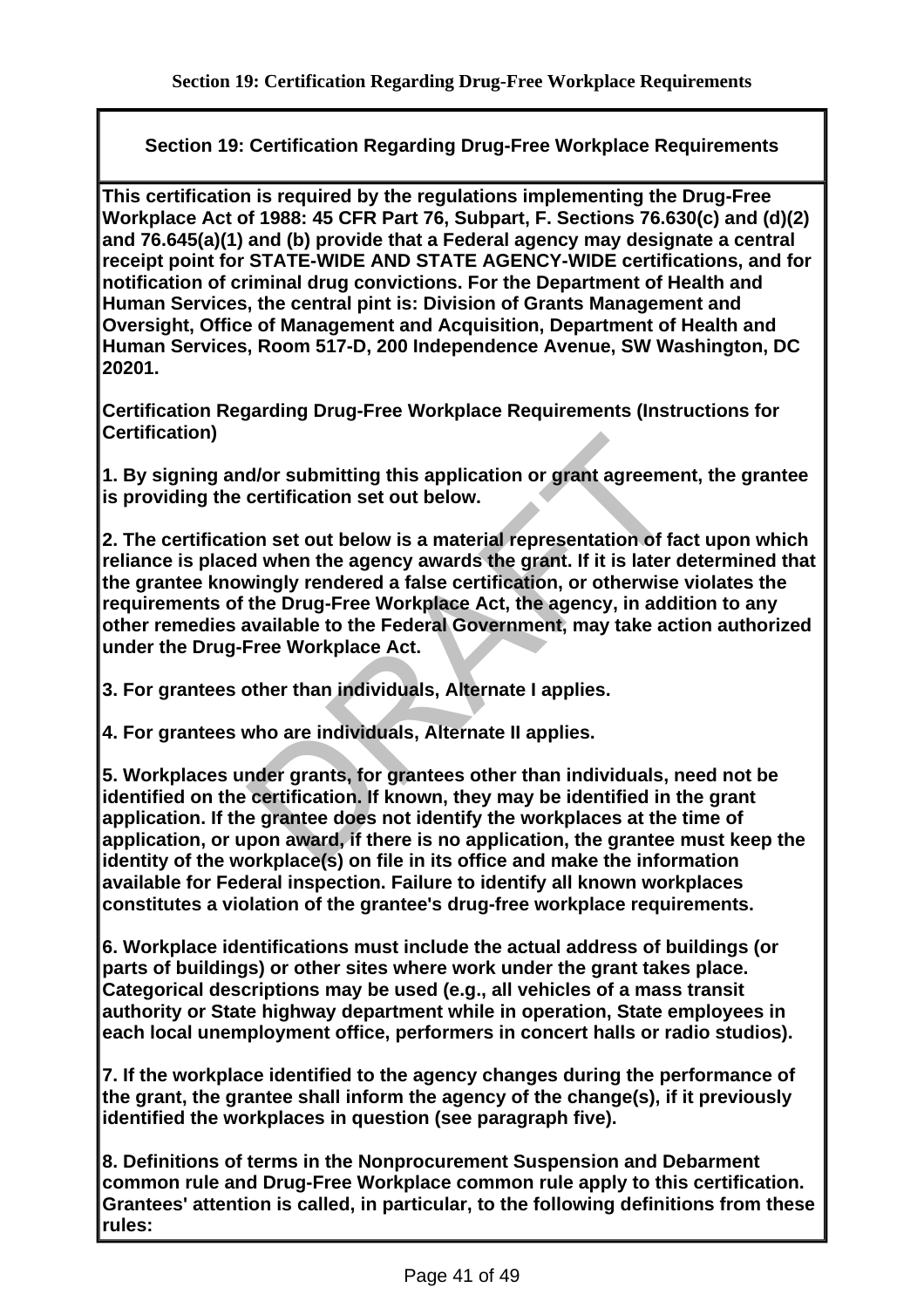**Controlled substance means a controlled substance in Schedules I through V of the Controlled Substances Act (21 U.S.C. 812) and as further defined by regulation (21 CFR 1308.11 through 1308.15);**

**Conviction means a finding of guilt (including a plea of nolo contendere) or imposition of sentence, or both, by any judicial body charged with the responsibility to determine violations of the Federal or State criminal drug statutes;**

**Criminal drug statute means a Federal or non-Federal criminal statute involving the manufacture, distribution, dispensing, use, or possession of any controlled substance;**

**Employee means the employee of a grantee directly engaged in the performance of work under a grant, including: (i) All direct charge employees; (ii) All indirect charge employees unless their impact or involvement is insignificant to the performance of the grant; and, (iii) Temporary personnel and consultants who are directly engaged in the performance of work under the grant and who are on the grantee's payroll. This definition does not include workers not on the payroll of the grantee (e.g., volunteers, even if used to meet a matching requirement; consultants or independent contractors not on the grantee's payroll; or employees of subrecipients or subcontractors in covered workplaces).** the grant; and, (III) Temporary personnel and consider the grant and consider the proformance of work under the grant and considered.<br>This definition does not include workers no<br>i.g., volunteers, even if used to meet a mat

**Certification Regarding Drug-Free Workplace Requirements**

**Alternate I. (Grantees Other Than Individuals)**

**The grantee certifies that it will or will continue to provide a drug-free workplace by:,**

**(a) Publishing a statement notifying employees that the unlawful manufacture, distribution, dispensing, possession, or use of a controlled substance is prohibited in the grantee's workplace and specifying the actions that will be taken against employees for violation of such prohibition;**

**(b) Establishing an ongoing drug-free awareness program to inform employees about --**

**(1)The dangers of drug abuse in the workplace;**

**(2) The grantee's policy of maintaining a drug-free workplace;**

**(3) Any available drug counseling, rehabilitation, and employee assistance programs; and**

**(4) The penalties that may be imposed upon employees for drug abuse violations occurring in the workplace;**

**c) Making it a requirement that each employee to be engaged in the performance of the grant be given a copy of the statement required by paragraph (a);**

**(d) Notifying the employee in the statement required by paragraph (a) that, as a condition of employment under the grant, the employee will --**

**(1) Abide by the terms of the statement; and**

**(2) Notify the employer in writing of his or her conviction for a violation of a criminal drug statute occurring in the workplace no later than five calendar days after such conviction;**

**(e) Notifying the agency in writing, within ten calendar days after receiving notice under paragraph (d)(2) from an employee or otherwise receiving actual notice of such conviction. Employers of convicted employees must provide notice, including position title, to every grant officer or other designee on whose grant activity the convicted employee was working, unless the Federal agency has designated a central point for the receipt of such notices. Notice shall include the identification**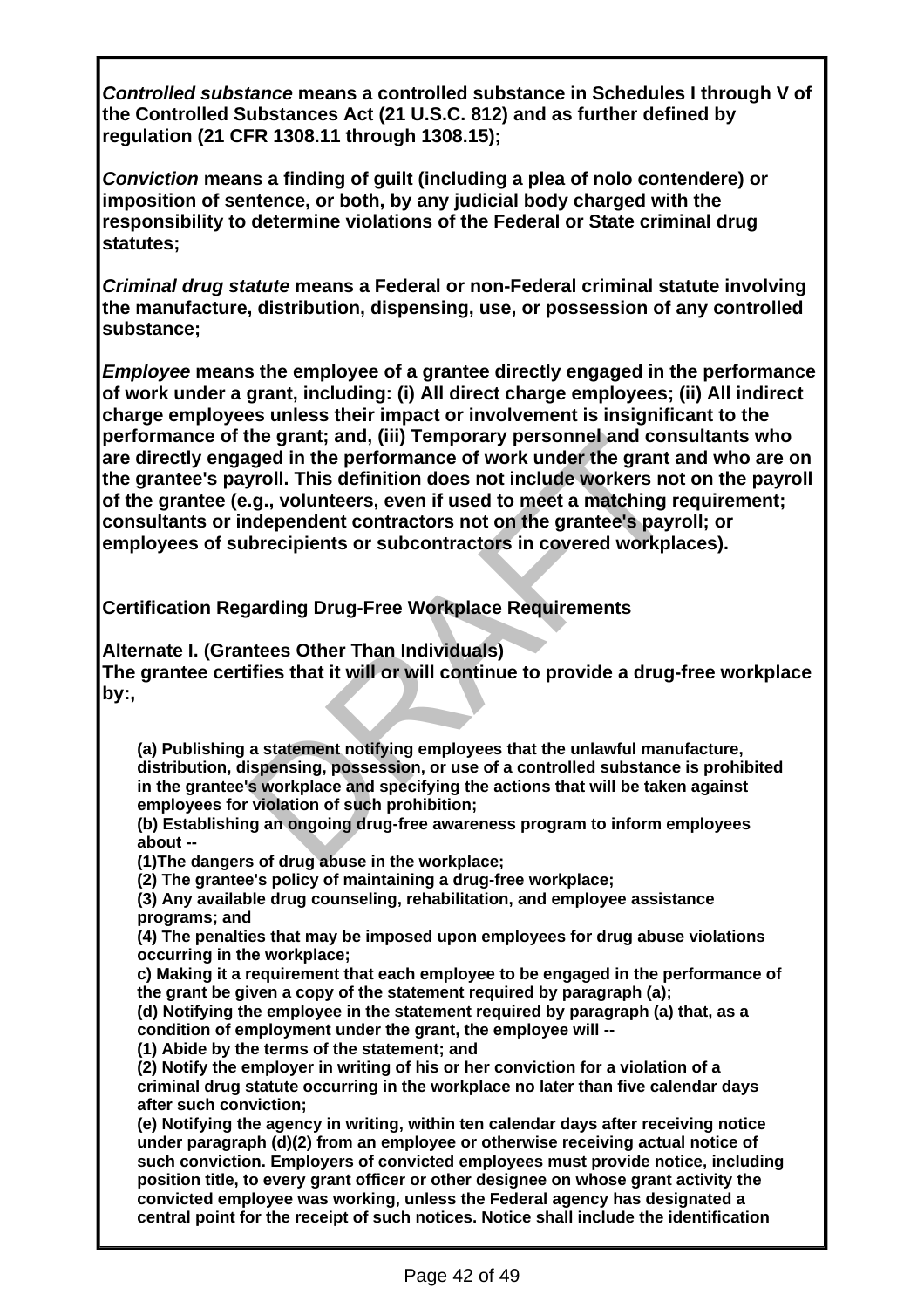**number(s) of each affected grant;**

**(f)Taking one of the following actions, within 30 calendar days of receiving notice under paragraph (d)(2), with respect to any employee who is so convicted -(1) Taking appropriate personnel action against such an employee, up to and including termination, consistent with the requirements of the Rehabilitation Act of 1973, as amended; or**

**(2) Requiring such employee to participate satisfactorily in a drug abuse assistance or rehabilitation program approved for such purposes by a Federal, State, or local health, law enforcement, or other appropriate agency;**

**(g) Making a good faith effort to continue to maintain a drug-free workplace through implementation of paragraphs (a), (b), (c), (d), (e) and (f).**

**(B) The grantee may insert in the space provided below the site(s) for the performance of work done in connection with the specific grant:**

**Place of Performance (Street address, city, county, state, zip code)**

| 321 East 12th Street, Des Moines, Polk County, Iowa 50319<br>* Address Line 1 |                                                                                                                                                                     |                                                                                                                                                                                                                                                                |  |  |  |
|-------------------------------------------------------------------------------|---------------------------------------------------------------------------------------------------------------------------------------------------------------------|----------------------------------------------------------------------------------------------------------------------------------------------------------------------------------------------------------------------------------------------------------------|--|--|--|
| <b>Address Line 2</b>                                                         |                                                                                                                                                                     |                                                                                                                                                                                                                                                                |  |  |  |
| <b>Address Line 3</b>                                                         |                                                                                                                                                                     |                                                                                                                                                                                                                                                                |  |  |  |
| Des Moines<br><u>* City</u>                                                   | <b>IA</b><br>* State                                                                                                                                                | 50319<br><u>* Zip Code</u>                                                                                                                                                                                                                                     |  |  |  |
| Check if there are workplaces on file that are not identified here.           |                                                                                                                                                                     |                                                                                                                                                                                                                                                                |  |  |  |
| Alternate II. (Grantees Who Are Individuals)                                  |                                                                                                                                                                     |                                                                                                                                                                                                                                                                |  |  |  |
|                                                                               | in the unlawful manufacture, distribution, dispensing, possession, or use of a<br>controlled substance in conducting any activity with the grant;                   | (a) The grantee certifies that, as a condition of the grant, he or she will not engage                                                                                                                                                                         |  |  |  |
| identification number(s) of each affected grant.                              | (b) If convicted of a criminal drug offense resulting from a violation occurring<br>such notices. When notice is made to such a central point, it shall include the | during the conduct of any grant activity, he or she will report the conviction, in<br>writing, within 10 calendar days of the conviction, to every grant officer or other<br>designee, unless the Federal agency designates a central point for the receipt of |  |  |  |
| [55 FR 21690, 21702, May 25, 1990]                                            |                                                                                                                                                                     |                                                                                                                                                                                                                                                                |  |  |  |
| $\blacktriangledown$<br>certification set out above.                          |                                                                                                                                                                     | By checking this box, the prospective primary participant is providing the                                                                                                                                                                                     |  |  |  |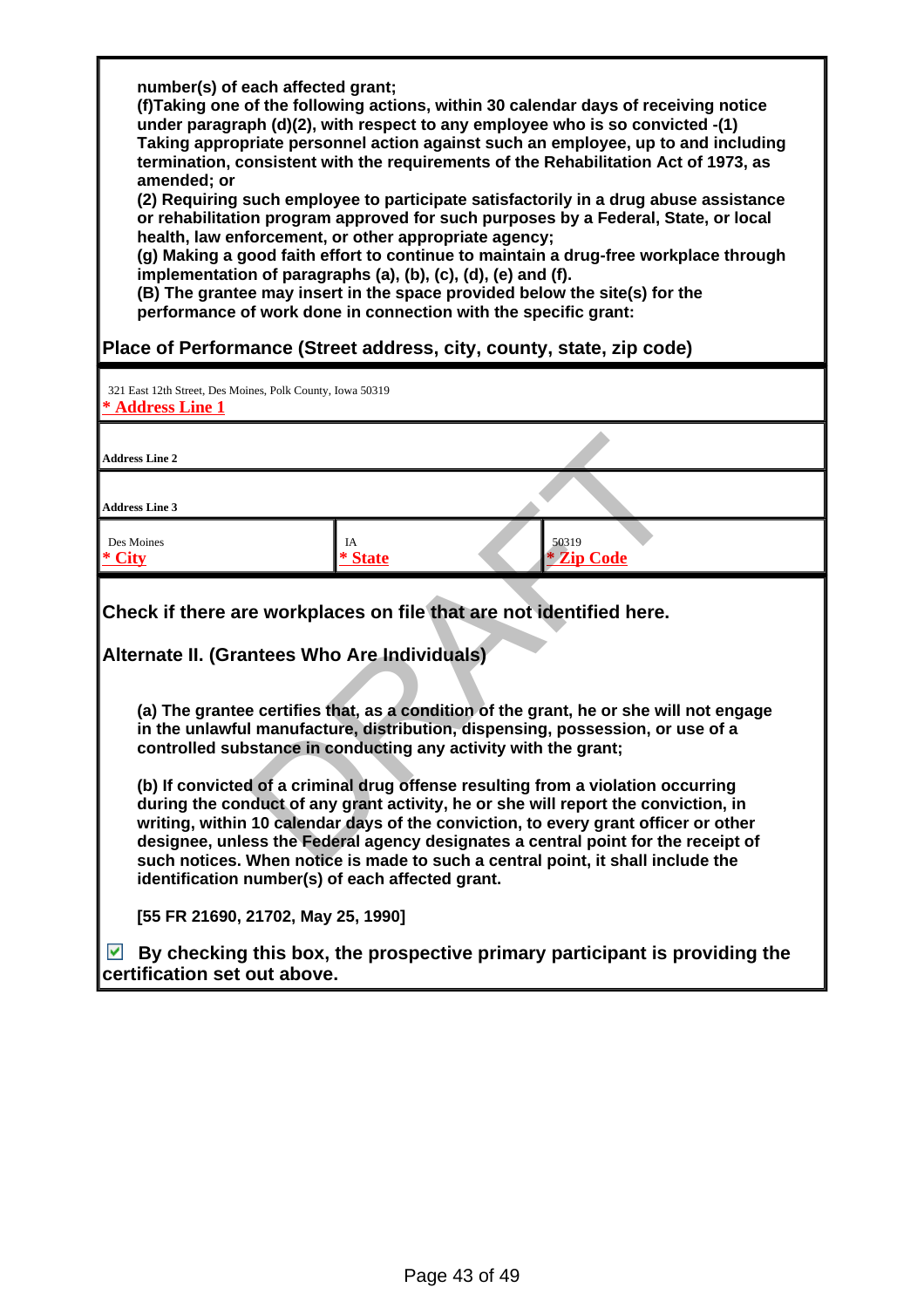<span id="page-43-0"></span>**Section 20: Certification Regarding Lobbying**

**The submitter of this application certifies, to the best of his or her knowledge and belief, that:** 

**(1) No Federal appropriated funds have been paid or will be paid, by or on behalf of the undersigned, to any person for influencing or attempting to influence an officer or employee of an agency, a Member of Congress, an officer or employee of Congress, or an employee of a Member of Congress in connection with the awarding of any Federal contract, the making of any Federal grant, the making of any Federal loan, the entering into of any cooperative agreement, and the extension, continuation, renewal, amendment, or modification of any Federal contract, grant, loan, or cooperative agreement.**

**(2) If any funds other than Federal appropriated funds have been paid or will be paid to any person for influencing or attempting to influence an officer or employee of any agency, a Member of Congress, an officer or employee of Congress, or an employee of a Member of Congress in connection with this Federal contract, grant, loan, or cooperative agreement, the undersigned shall complete and submit Standard Form-LLL, ``Disclosure Form to Report Lobbying,'' in accordance with its instructions** 

**(3) The undersigned shall require that the language of this certification be included in the award documents for all subawards at all tiers (including subcontracts, subgrants, and contracts under grants, loans, and cooperative agreements) and that all subrecipients shall certify and disclose accordingly. This certification is a material representation of fact upon which reliance was placed when this transaction was made or entered into. Submission of this certification is a prerequisite for making or entering into this transaction imposed by section 1352, title 31, U.S. Code. Any person who fails to file the required certification shall be subject to a civil penalty of not less than \$10,000 and not more than \$100,000 for each such failure.** other than Federal appropriated funds have been<br>on for influencing or attempting to influence an o<br>r agency, a Member of Congress, an officer or em<br>employee of a Member of Congress in connectio<br>c, grant, loan, or cooperati

**Statement for Loan Guarantees and Loan Insurance** 

**The undersigned states, to the best of his or her knowledge and belief, that:**

**If any funds have been paid or will be paid to any person for influencing or attempting to influence an officer or employee of any agency, a Member of Congress, an officer or employee of Congress, or an employee of a Member of Congress in connection with this commitment providing for the United States to insure or guarantee a loan, the undersigned shall complete and submit Standard Form-LLL, ``Disclosure Form to Report Lobbying,'' in accordance with its instructions. Submission of this statement is a prerequisite for making or entering into this transaction imposed by section 1352, title 31, U.S. Code. Any person who fails to file the required statement shall be subject to a civil penalty of not less than \$10,000 and not more than \$100,000 for each such failure.**

 **By checking this box, the prospective primary participant is providing the certification set out above.**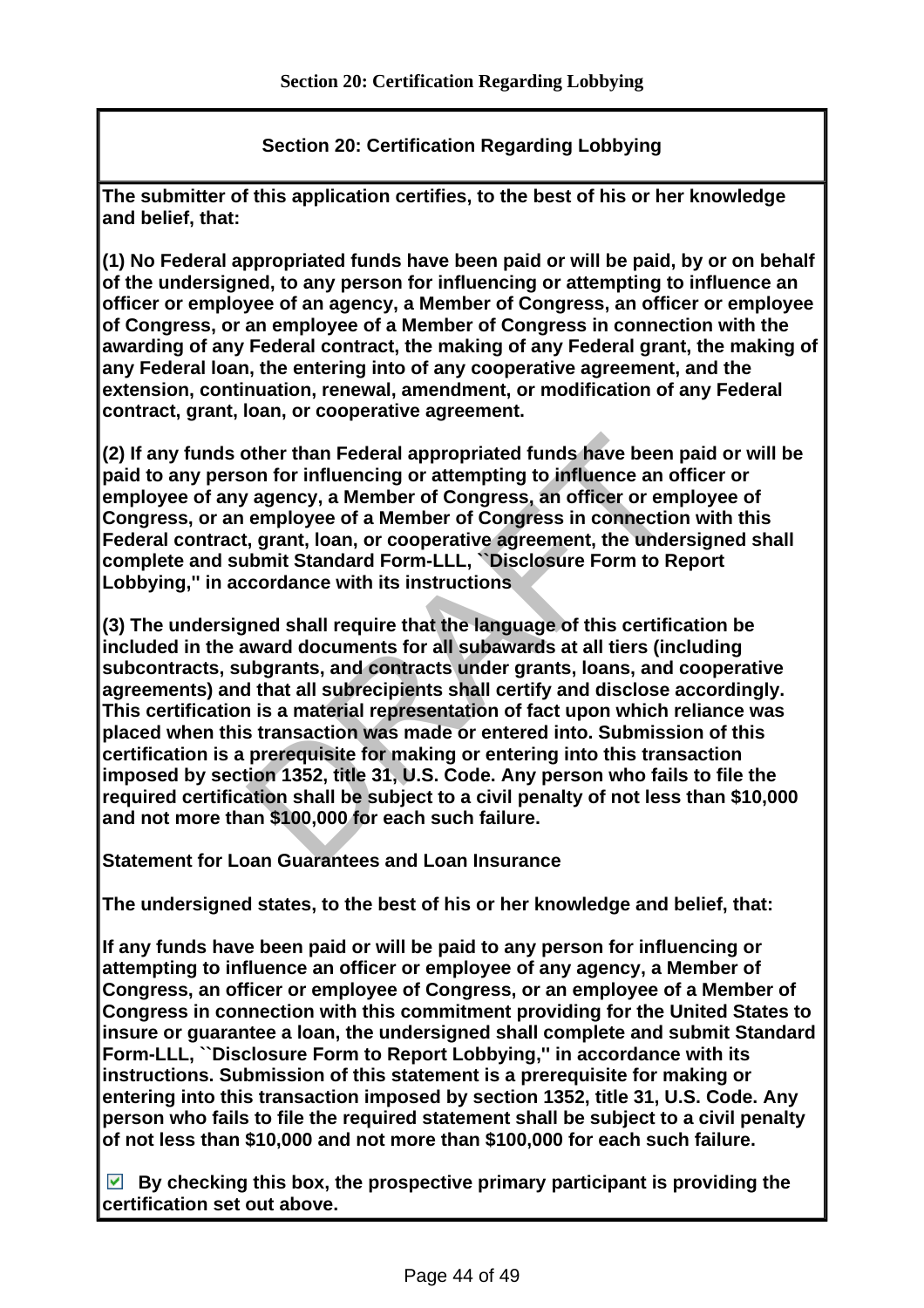<span id="page-44-0"></span>

| <b>Assurances</b>                                                                                                                                                                                                                                                                                                                                                                                                                                                                                                                                                                                                   |
|---------------------------------------------------------------------------------------------------------------------------------------------------------------------------------------------------------------------------------------------------------------------------------------------------------------------------------------------------------------------------------------------------------------------------------------------------------------------------------------------------------------------------------------------------------------------------------------------------------------------|
| (1) use the funds available under this title to--                                                                                                                                                                                                                                                                                                                                                                                                                                                                                                                                                                   |
| (A) conduct outreach activities and provide assistance to low income<br>households in meeting their home energy costs, particularly those with the lowest<br>incomes that pay a high proportion of household income for home energy,<br>consistent with paragraph (5);                                                                                                                                                                                                                                                                                                                                              |
| (B) intervene in energy crisis situations;                                                                                                                                                                                                                                                                                                                                                                                                                                                                                                                                                                          |
| (C) provide low-cost residential weatherization and other cost-effective energy-<br>related home repair;and                                                                                                                                                                                                                                                                                                                                                                                                                                                                                                         |
| (D)plan, develop, and administer the State's program under this title including<br>leveraging programs, and the State agrees not to use such funds for any purposes<br>other than those specified in this title;                                                                                                                                                                                                                                                                                                                                                                                                    |
| (2) make payments under this title only with respect to-                                                                                                                                                                                                                                                                                                                                                                                                                                                                                                                                                            |
| (A) households in which one or more individuals are receiving--                                                                                                                                                                                                                                                                                                                                                                                                                                                                                                                                                     |
| (i)assistance under the State program funded under part A of title IV of<br>the Social Security Act;                                                                                                                                                                                                                                                                                                                                                                                                                                                                                                                |
| (ii) supplemental security income payments under title XVI of the Social<br><b>Security Act;</b>                                                                                                                                                                                                                                                                                                                                                                                                                                                                                                                    |
| (iii) food stamps under the Food Stamp Act of 1977; or                                                                                                                                                                                                                                                                                                                                                                                                                                                                                                                                                              |
| (iv) payments under section 415, 521, 541, or 542 of title 38, United States<br>Code, or under section 306 of the Veterans' and Survivors' Pension<br>Improvement Act of 1978; or                                                                                                                                                                                                                                                                                                                                                                                                                                   |
| (B) households with incomes which do not exceed the greater of -                                                                                                                                                                                                                                                                                                                                                                                                                                                                                                                                                    |
| (i) an amount equal to 150 percent of the poverty level for such State; or                                                                                                                                                                                                                                                                                                                                                                                                                                                                                                                                          |
| (ii) an amount equal to 60 percent of the State median income;                                                                                                                                                                                                                                                                                                                                                                                                                                                                                                                                                      |
| (except that a State may not exclude a household from eligibility in a fiscal year<br>solely on the basis of household income if such income is less than 110 percent<br>of the poverty level for such State, but the State may give priority to those<br>households with the highest home energy costs or needs in relation to<br>household income.                                                                                                                                                                                                                                                                |
| (3) conduct outreach activities designed to assure that eligible households,<br>especially households with elderly individuals or disabled individuals, or both,<br>and households with high home energy burdens, are made aware of the<br>assistance available under this title, and any similar energy-related assistance<br>available under subtitle B of title VI (relating to community services block grant<br>program) or under any other provision of law which carries out programs which<br>were administered under the Economic Opportunity Act of 1964 before the date<br>of the enactment of this Act; |

**(4) coordinate its activities under this title with similar and related programs administered by the Federal Government and such State, particularly low-income**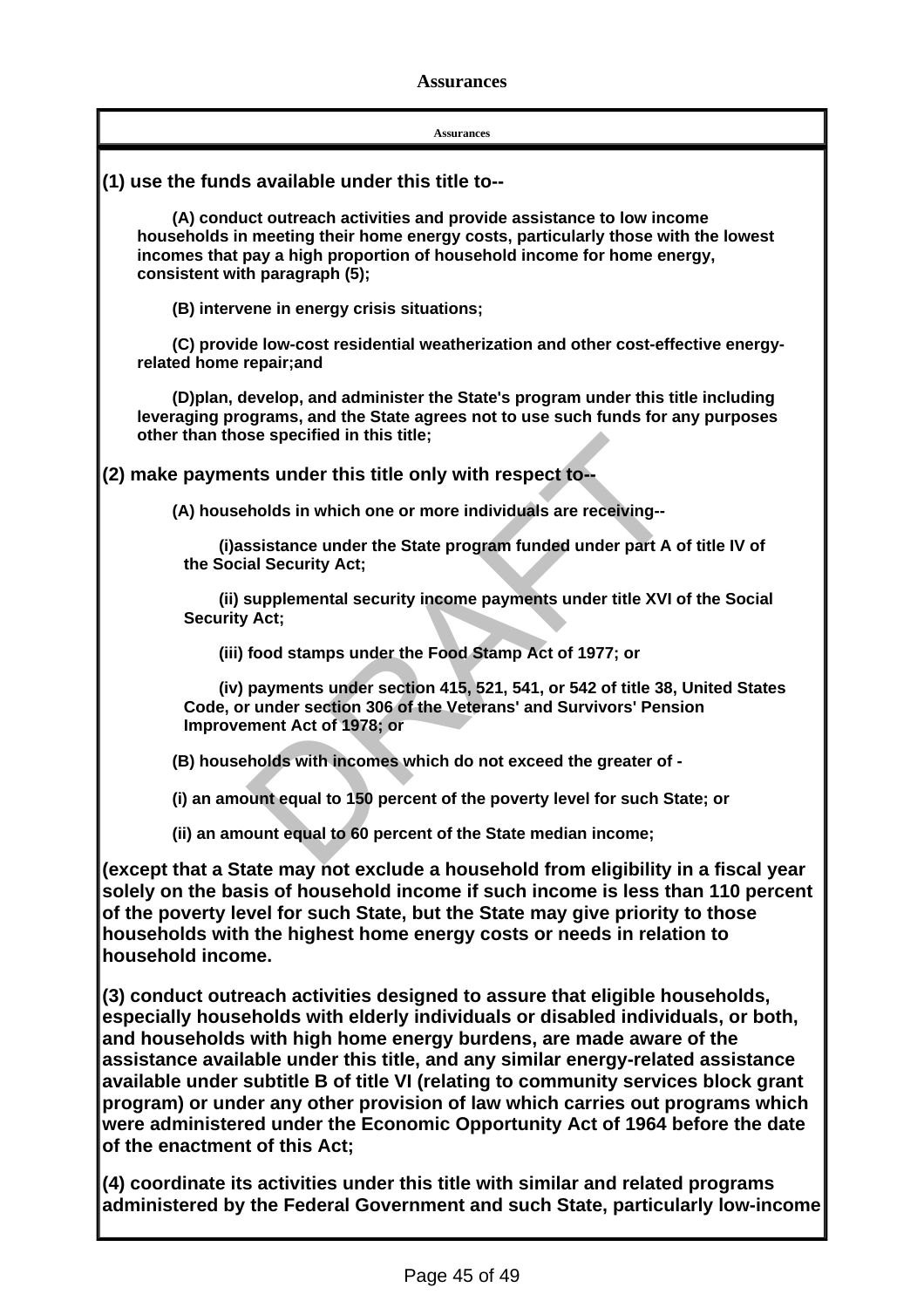**energy-related programs under subtitle B of title VI (relating to community services block grant program), under the supplemental security income program, under part A of title IV of the Social Security Act, under title XX of the Social Security Act, under the low-income weatherization assistance program under title IV of the Energy Conservation and Production Act, or under any other provision of law which carries out programs which were administered under the Economic Opportunity Act of 1964 before the date of the enactment of this Act;**

**(5) provide, in a timely manner, that the highest level of assistance will be furnished to those households which have the lowest incomes and the highest energy costs or needs in relation to income, taking into account family size, except that the State may not differentiate in implementing this section between the households described in clauses 2(A) and 2(B) of this subsection;**

**(6) to the extent it is necessary to designate local administrative agencies in order to carry out the purposes of this title, to give special consideration, in the designation of such agencies, to any local public or private nonprofit agency which was receiving Federal funds under any low-income energy assistance program or weatherization program under the Economic Opportunity Act of 1964 or any other provision of law on the day before the date of the enactment of this Act, except that -**

**(A) the State shall, before giving such special consideration, determine that the agency involved meets program and fiscal requirements established by the State; and**

**(B) if there is no such agency because of any change in the assistance furnished to programs for economically disadvantaged persons, then the State shall give special consideration in the designation of local administrative agencies to any successor agency which is operated in substantially the same manner as the predecessor agency which did receive funds for the fiscal year preceding the fiscal year for which the determination is made;** iving Federal funds under any low-income energy<br>therization program under the Economic Opporture vision of law on the day before the date of the ena-<br>tate shall, before giving such special consideration, deter<br>ate shall, b

**(7) if the State chooses to pay home energy suppliers directly, establish procedures to --**

**(A) notify each participating household of the amount of assistance paid on its behalf;**

**(B) assure that the home energy supplier will charge the eligible household, in the normal billing process, the difference between the actual cost of the home energy and the amount of the payment made by the State under this title;**

**(C) assure that the home energy supplier will provide assurances that any agreement entered into with a home energy supplier under this paragraph will contain provisions to assure that no household receiving assistance under this title will be treated adversely because of such assistance under applicable provisions of State law or public regulatory requirements; and**

**(D) ensure that the provision of vendor payments remains at the option of the State in consultation with local grantees and may be contingent on unregulated vendors taking appropriate measures to alleviate the energy burdens of eligible households, including providing for agreements between suppliers and individuals eligible for benefits under this Act that seek to reduce home energy costs, minimize the risks of home energy crisis, and encourage regular payments by individuals receiving financial assistance for home energy costs;**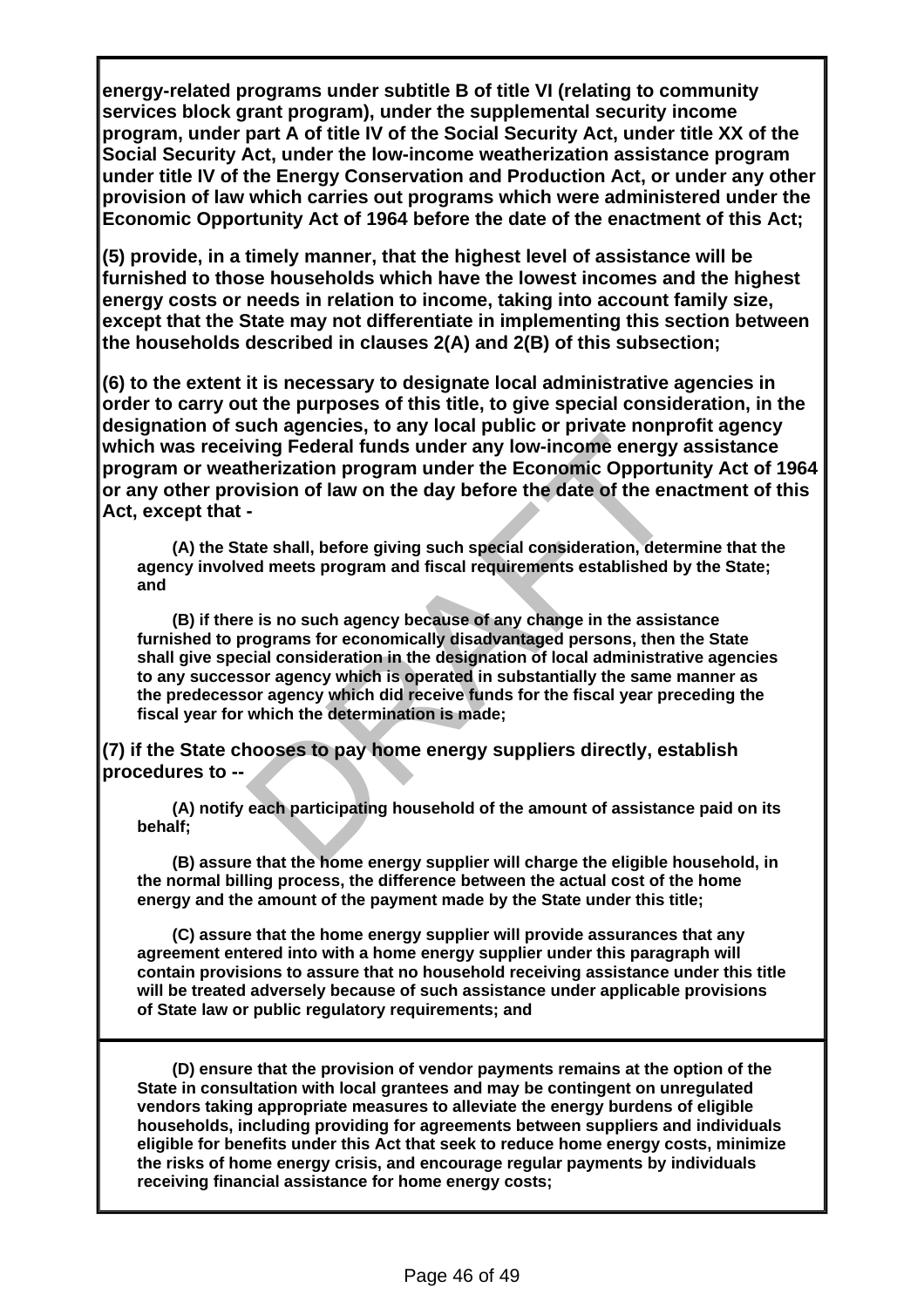**(8) provide assurances that,**

**(A) the State will not exclude households described in clause (2)(B) of this subsection from receiving home energy assistance benefits under clause (2), and**

**(B) the State will treat owners and renters equitably under the program assisted under this title;**

## **(9) provide that--**

**(A) the State may use for planning and administering the use of funds under this title an amount not to exceed 10 percent of the funds payable to such State under this title for a fiscal year; and**

**(B) the State will pay from non-Federal sources the remaining costs of planning and administering the program assisted under this title and will not use Federal funds for such remaining cost (except for the costs of the activities described in paragraph (16));**

**(10) provide that such fiscal control and fund accounting procedures will be established as may be necessary to assure the proper disbursal of and accounting for Federal funds paid to the State under this title, including procedures for monitoring the assistance provided under this title, and provide that the State will comply with the provisions of chapter 75 of title 31, United States Code (commonly known as the "Single Audit Act");** i such fiscal control and fund accounting procedual and the state under this title, incontitoring the assistance provided under this title, incontitoring the assistance provided under this title, incontitoring the assistan

**(11) permit and cooperate with Federal investigations undertaken in accordance with section 2608;**

**(12) provide for timely and meaningful public participation in the development of the plan described in subsection (c);**

**(13) provide an opportunity for a fair administrative hearing to individuals whose claims for assistance under the plan described in subsection (c) are denied or are not acted upon with reasonable promptness; and**

**(14) cooperate with the Secretary with respect to data collecting and reporting under section 2610.**

**(15) \* beginning in fiscal year 1992, provide, in addition to such services as may be offered by State Departments of Public Welfare at the local level, outreach and intake functions for crisis situations and heating and cooling assistance that is administered by additional State and local governmental entities or community-based organizations (such as community action agencies, area agencies on aging and not-for-profit neighborhood-based organizations), and in States where such organizations do not administer functions as of September 30, 1991, preference in awarding grants or contracts for intake services shall be provided to those agencies that administer the low-income weatherization or energy crisis intervention programs.**

**\* This assurance is applicable only to States, and to territories whose annual regular LIHEAP allotments exceed \$200,000. Neither territories with annual allotments of \$200,000 or less nor Indian tribes/tribal organizations are subject to Assurance 15.**

**(16) use up to 5 percent of such funds, at its option, to provide services that encourage and enable households to reduce their home energy needs and**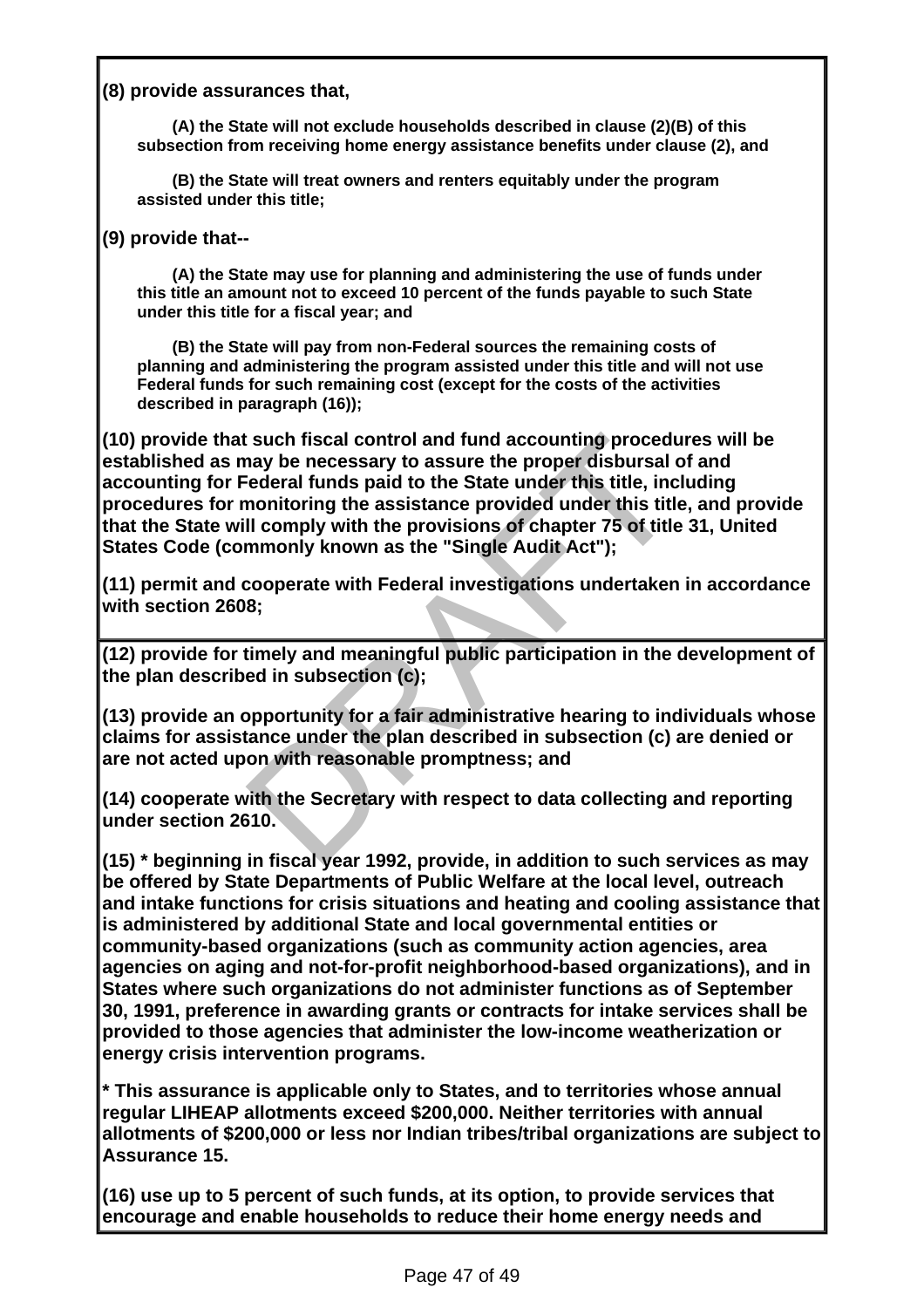**thereby the need for energy assistance, including needs assessments, counseling, and assistance with energy vendors, and report to the Secretary concerning the impact of such activities on the number of households served, the level of direct benefits provided to those households, and the number of households that remain unserved.**

RAFT